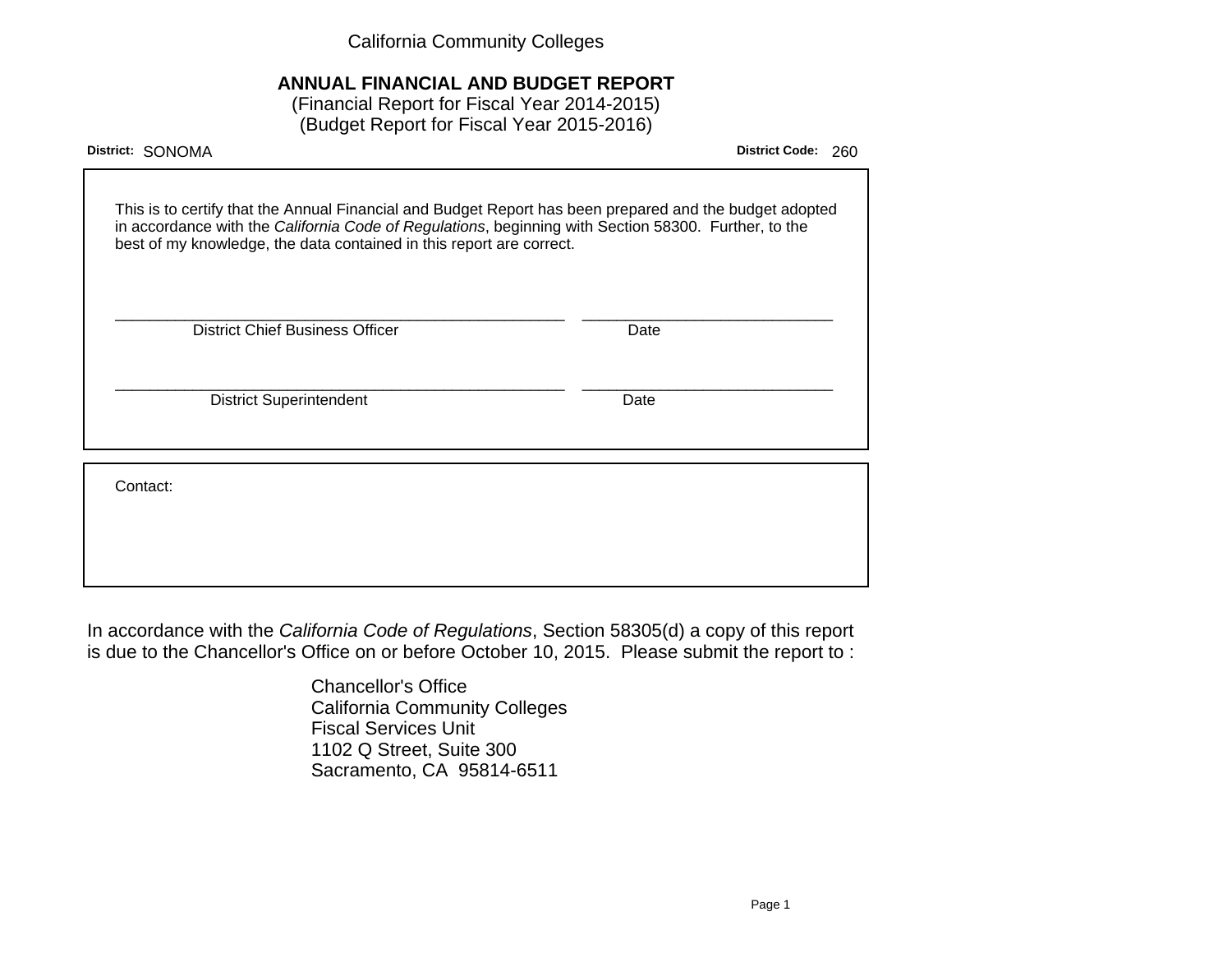# **Analysis of compliance with the 50 Percent Law (ECS 84362)**

# **Annual Financial and Budget Report**

# **The Current Expense of Education**

### **SUPPLEMENTAL DATA S11 GENERAL FUND - UNRESTRICTED SUBFUND**

| For Actual Year: 2014-2015<br>Budget Year: 2015-2016 |        | District ID: 260                 | Name: SONOMA           |                        |                |
|------------------------------------------------------|--------|----------------------------------|------------------------|------------------------|----------------|
|                                                      |        | <b>Activity (ECSA)</b>           | <b>Activity (ECSB)</b> | <b>Activity (ECSX)</b> |                |
|                                                      |        | <b>ECS 84362 A</b>               | <b>ECS 84362 B</b>     | <b>Excluded</b>        |                |
|                                                      | Object | <b>Instructional Salary Cost</b> | <b>Total CEE</b>       | <b>Activities</b>      |                |
| <b>Academic Salaries</b>                             | Code   | AC 0100-5900 & AC 6110           | AC 0100 - 6799         | AC 6800 - 7390         | Total          |
| <b>Instructional Salaries</b>                        |        |                                  |                        |                        |                |
| Contract or Regular                                  | 1100   | 18,607,660                       | 18,642,201             | 201,031                | 18,843,232     |
| Other                                                | 1300   | 20,402,292                       | 20,405,565             | 139,486                | 20,545,051     |
| <b>Total Instructional Salaries</b>                  |        | 39,009,952                       | 39,047,766             | 340,517                | 39,388,283     |
| <b>Non-Instructional Salaries</b>                    |        |                                  |                        |                        |                |
| Contract or Regular                                  | 1200   |                                  | 9,415,563              | 290,087                | 9,705,650      |
| Other                                                | 1400   |                                  | 1,254,626              | 259,532                | 1,514,158      |
| <b>Total Non-Instructional Salaries</b>              |        | 0                                | 10,670,189             | 549,619                | 11,219,808     |
| <b>Total Academic Salaries</b>                       |        | 39,009,952                       | 49,717,955             | 890,136                | 50,608,091     |
|                                                      |        |                                  |                        |                        |                |
| <b>Classified Salaries</b>                           |        |                                  |                        |                        |                |
| <b>Non-Instructional Salaries</b>                    |        |                                  |                        |                        |                |
| <b>Regular Status</b>                                | 2100   |                                  | 18,240,888             | 478,036                | 18,718,924     |
| Other                                                | 2300   |                                  | 2,162,474              | 117,522                | 2,279,996      |
| <b>Total Non-Instructional Salaries</b>              |        | 0                                | 20,403,362             | 595,558                | 20,998,920     |
| <b>Instructional Aides</b>                           |        |                                  |                        |                        |                |
| <b>Regular Status</b>                                | 2200   | 2,049,384                        | 2,069,404              |                        | 2,069,404      |
| Other                                                | 2400   | 1,099,147                        | 1,132,340              | 2,694                  | 1,135,034      |
| <b>Total Instructional Aides</b>                     |        | 3,148,531                        | 3,201,744              | 2,694                  | 3,204,438      |
| <b>Total Classified Salaries</b>                     |        | 3,148,531                        | 23,605,106             | 598,252                | 24,203,358     |
|                                                      |        |                                  |                        |                        |                |
| <b>Employee Benefits</b>                             | 3000   | 9,757,467                        | 21,114,543             | 358,311                | 21,472,854     |
| <b>Supplies and Materials</b>                        | 4000   |                                  | 2,726,487              | 143,980                | 2,870,467      |
| <b>Other Operating Expenses</b>                      | 5000   | 1,017,444                        | 8,839,324              | 366,257                | 9,205,581      |
| <b>Equipment Replacement</b>                         | 6420   |                                  |                        |                        | $\overline{0}$ |
| <b>Total Expenditures Prior to Exclusions</b>        |        | 52,933,394                       | 106,003,415            | 2,356,936              | 108,360,351    |
|                                                      |        |                                  |                        |                        |                |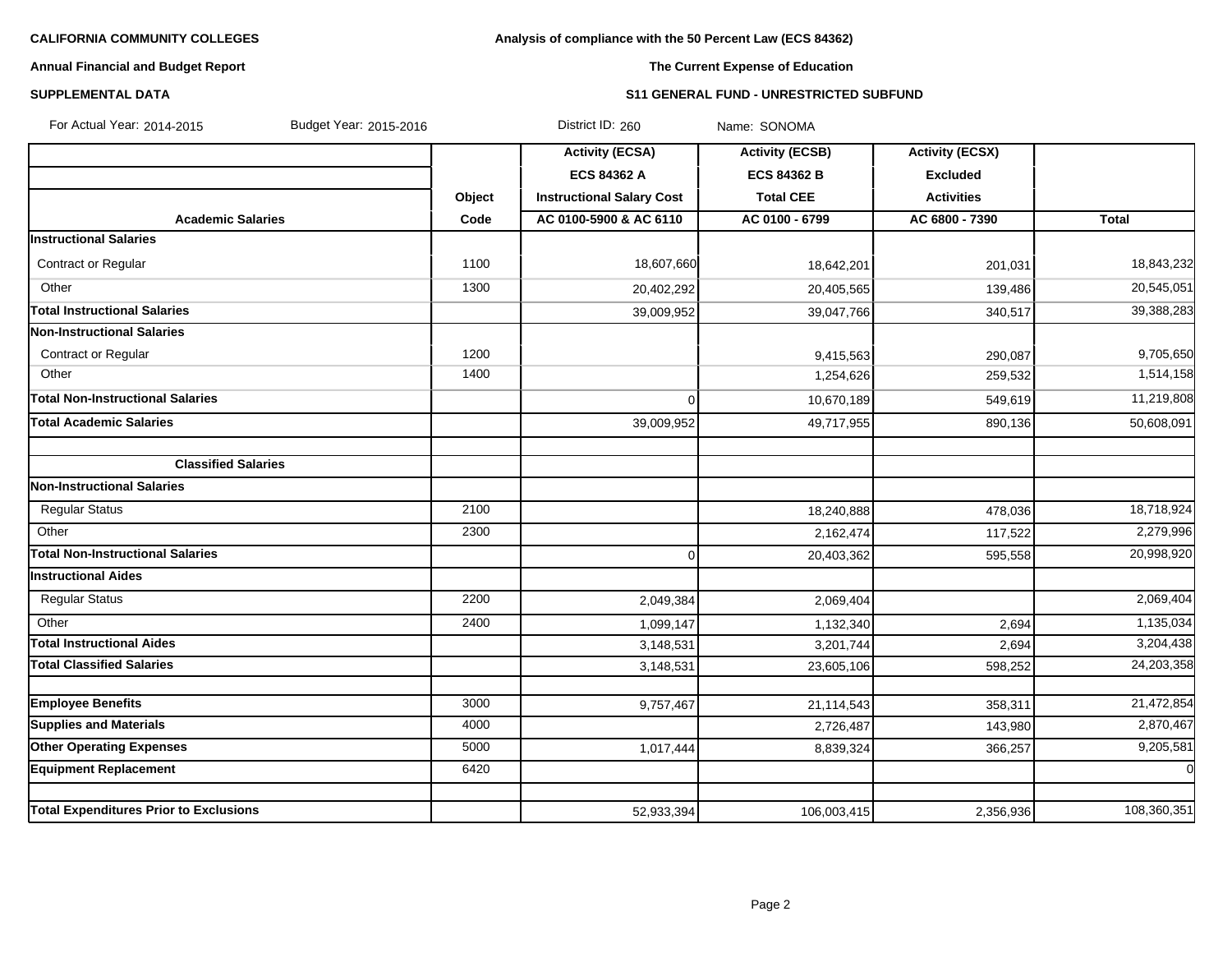**Analysis of compliance with the 50 Percent Law (ECS 84362)**

# **Annual Financial and Budget Report**

# **The Current Expense of Education**

# **SUPPLEMENTAL DATA S11 GENERAL FUND - UNRESTRICTED SUBFUND**

| For Actual Year: 2014-2015<br>Budget Year: 2015-2016                |                    | District ID: 260                 | Name: SONOMA           |                        |                |
|---------------------------------------------------------------------|--------------------|----------------------------------|------------------------|------------------------|----------------|
|                                                                     |                    | <b>Activity (ECSA)</b>           | <b>Activity (ECSB)</b> | <b>Activity (ECSX)</b> |                |
|                                                                     |                    | <b>ECS 84362 A</b>               | <b>ECS 84362 B</b>     | <b>Excluded</b>        |                |
|                                                                     |                    | <b>Instructional Salary Cost</b> | <b>Total CEE</b>       | <b>Activities</b>      |                |
| <b>Exclusions</b>                                                   |                    | AC 0100-5900 & AC 6110           | AC 0100 - 6799         | AC 6800 - 7390         | <b>Total</b>   |
| <b>Activities to Exclude</b>                                        | <b>TOP Code</b>    |                                  |                        |                        |                |
| Instructional Staff-Retirees' Benefits and Retirement Incentives    | 5900               |                                  |                        |                        | $\overline{0}$ |
| Student Health Services Above Amount Collected                      | 6441               |                                  | 28,202                 |                        | 28,202         |
| <b>Student Transportation</b>                                       | 6491               |                                  | 55,993                 |                        | 55,993         |
| Noninstructional Staff-Retirees' Benefits and Retirement Incentives | 6740               |                                  |                        |                        | $\overline{0}$ |
| <b>Objects to Exclude</b>                                           | <b>Object Code</b> |                                  |                        |                        |                |
| Rents and Leases                                                    | 5060               |                                  | 152,681                |                        | 152,681        |
| Lottery Expenditures                                                |                    |                                  |                        |                        |                |
| <b>Academic Salaries</b>                                            | 1000               |                                  | 588,946                |                        | 588,946        |
| <b>Classified Salaries</b>                                          | 2000               |                                  | 1,450,409              |                        | 1,450,409      |
| <b>Employee Benefits</b>                                            | 3000               |                                  | 356,905                |                        | 356,905        |
| <b>Supplies and Materials</b>                                       | 4000               |                                  |                        |                        |                |
| Software                                                            | 4100               |                                  |                        |                        | $\mathbf 0$    |
| Books, Magazines, & Periodicals                                     | 4200               |                                  |                        |                        | $\overline{0}$ |
| <b>Instructional Supplies &amp; Materials</b>                       | 4300               |                                  |                        |                        | $\mathbf 0$    |
| Noninstructional, Supplies & Materials                              | 4400               |                                  |                        |                        | $\mathbf 0$    |
| <b>Total Supplies and Materials</b>                                 |                    | $\Omega$                         | $\Omega$               | $\Omega$               | $\overline{0}$ |
| Other Operating Expenses and Services                               | 5000               |                                  |                        |                        | $\overline{0}$ |
|                                                                     |                    |                                  |                        |                        |                |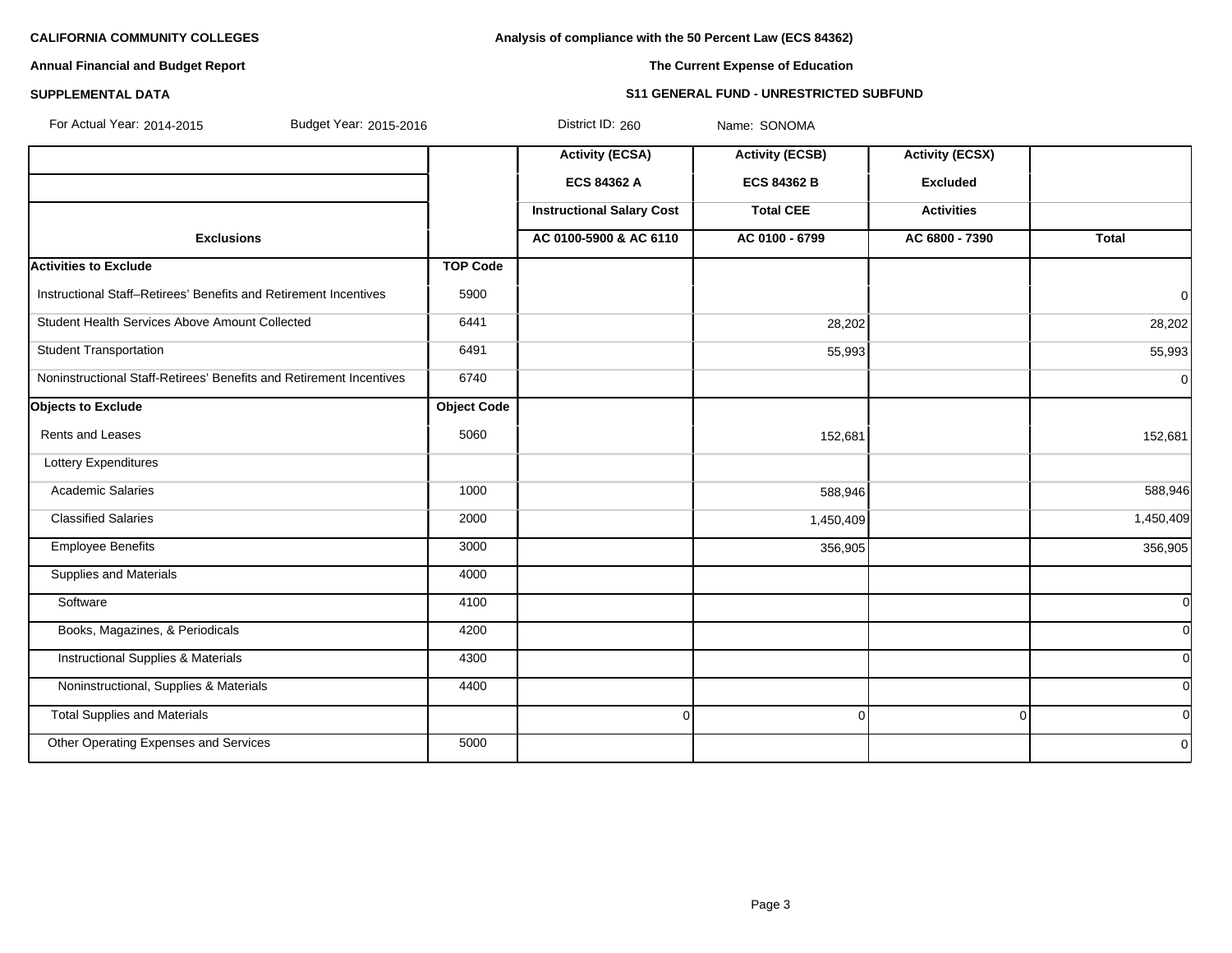# **Analysis of compliance with the 50 Percent Law (ECS 84362)**

# **Annual Financial and Budget Report**

# **The Current Expense of Education**

### **SUPPLEMENTAL DATA S11 GENERAL FUND - UNRESTRICTED SUBFUND**

| For Actual Year: 2014-2015<br>Budget Year: 2015-2016     |        | District ID: 260                 | Name: SONOMA           |                        |                |
|----------------------------------------------------------|--------|----------------------------------|------------------------|------------------------|----------------|
|                                                          |        | <b>Activity (ECSA)</b>           | <b>Activity (ECSB)</b> | <b>Activity (ECSX)</b> |                |
|                                                          |        | <b>ECS 84362 A</b>               | <b>ECS 84362 B</b>     | <b>Excluded</b>        |                |
|                                                          | Object | <b>Instructional Salary Cost</b> | <b>Total CEE</b>       | <b>Activities</b>      |                |
|                                                          | Code   | AC 0100-5900 & AC 6110           | AC 0100 - 6799         | AC 6800 - 7390         | <b>Total</b>   |
| <b>Capital Outlay</b>                                    | 6000   |                                  |                        |                        |                |
| <b>Library Books</b>                                     | 6300   |                                  |                        |                        | $\overline{0}$ |
| Equipment                                                | 6400   |                                  |                        |                        |                |
| Equipment - Additional                                   | 6410   |                                  |                        |                        | $\overline{0}$ |
| Equipment - Replacement                                  | 6420   |                                  |                        |                        | $\overline{0}$ |
| <b>Total Equipment</b>                                   |        | 0                                | 0                      | 0                      | $\overline{0}$ |
| <b>Total Capital Outlay</b>                              |        | $\overline{0}$                   | $\Omega$               | 0                      | $\overline{0}$ |
| Other Outgo                                              | 7000   |                                  |                        |                        | $\overline{0}$ |
| <b>Total Exclusions</b>                                  |        | $\overline{0}$                   | 2,633,136              | $\Omega$               | 2,633,136      |
| <b>Total for ECS 84362, 50% Law</b>                      |        | 52,933,394                       | 103,370,279            | 2,356,936              | 105,727,215    |
| Percent of CEE (Instructional Salary Cost / Total CEE)   |        | 51.21%                           | 100.00%                |                        |                |
| 50% of Current Expense of Education                      |        |                                  | 51,685,140             |                        |                |
| Nonexempted (Remaining) Deficiency from second           |        |                                  |                        |                        |                |
| preceeding Fiscal Year                                   |        |                                  |                        |                        |                |
| Amount Required to be Expended for Salaries of Classroom |        | 52,933,394                       | 103,370,279            | 2,356,936              | 105,727,215    |
| Instructors                                              |        |                                  |                        |                        |                |
| Reconciliation to Unrestricted General Fund Expenditures |        |                                  |                        |                        |                |
| <b>Total Expenditures Prior to Exclusions</b>            |        | 52,933,394                       | 106,003,415            | 2,356,936              | 108,360,351    |
| <b>Capital Expenditures</b>                              | 6000   | 69,538                           | 588,788                | 77,255                 | 666,043        |
| <b>Equipment Replacement (Back out)</b>                  | 6420   |                                  | $\Omega$               | 0                      | 0              |
| <b>Total Unrestricted General Fund Expenditures</b>      |        | 53,002,932                       | 106,592,203            | 2,434,191              | 109,026,394    |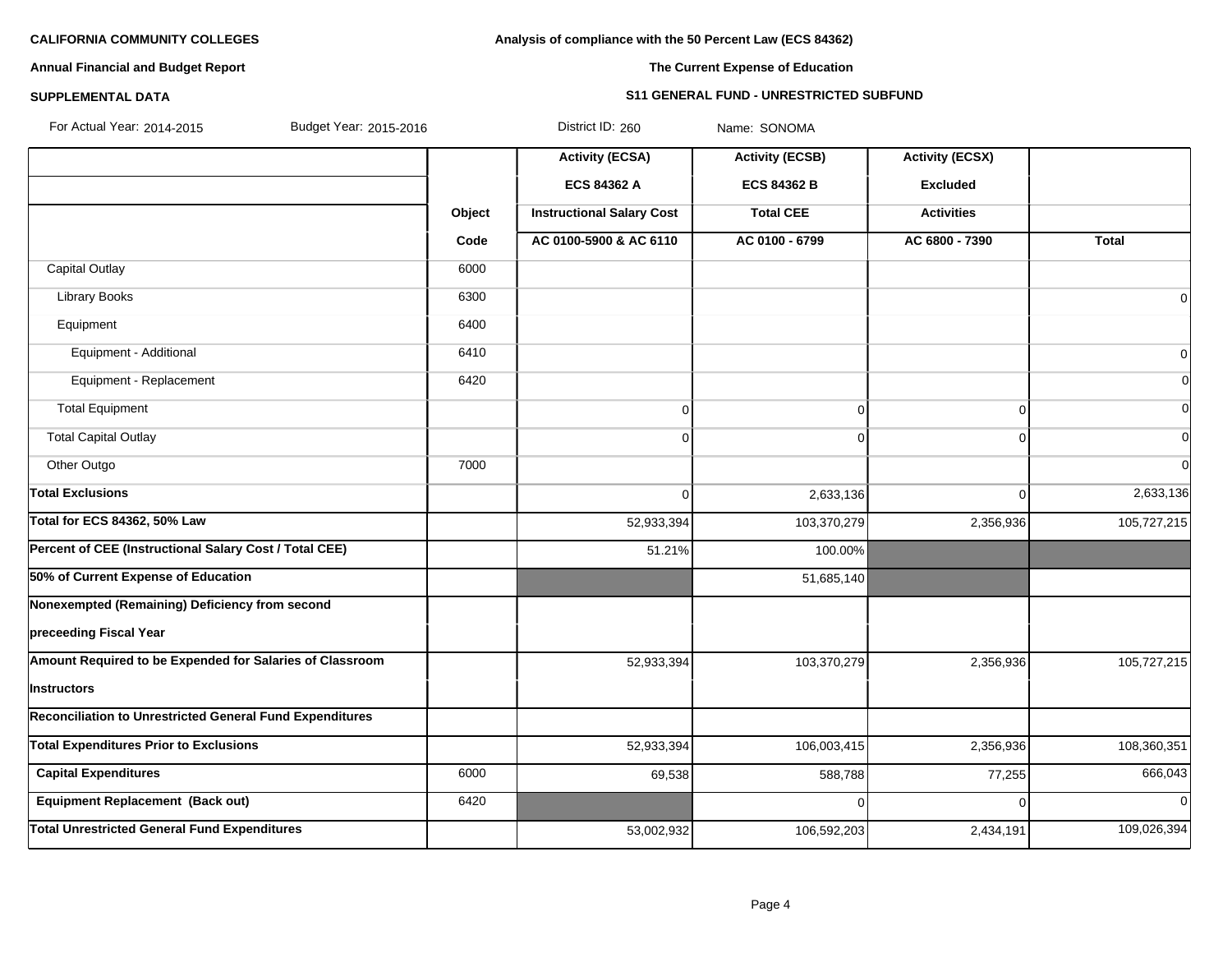# **COMBINED BALANCE SHEET 10 General Fund — Combined**

#### **(Total Unrestricted and Restricted)**

| For Year Ended June 30, 2015                    | District ID: 260 | Name: SONOMA        |                     |                     |
|-------------------------------------------------|------------------|---------------------|---------------------|---------------------|
|                                                 |                  | $\overline{11}$     | 12                  | 10                  |
|                                                 | CA               | <b>General Fund</b> | <b>General Fund</b> | <b>General Fund</b> |
| <b>Description</b>                              | (Object)         | <b>Unrestricted</b> | <b>Restricted</b>   | <b>COMBINED</b>     |
| <b>ASSETS</b>                                   |                  |                     |                     |                     |
| Cash, Investments, and Receivables              | 9100             |                     |                     |                     |
| Cash:                                           |                  |                     |                     |                     |
| Awaiting Deposit and in Banks                   | 9111             | 2,141,109           |                     | 2,141,109           |
| In County Treasury                              | 9112             | 13,554,319          | 429,379             | 13,983,698          |
| Cash With Fiscal Agents                         | 9113             | 118,474             |                     | 118,474             |
| Revolving Cash Accounts                         | 9114             | 95,000              |                     | 95,000              |
| Investments (at cost)                           | 9120             |                     |                     | 0                   |
| <b>Accounts Receivable</b>                      | 9130             | 5,096,303           |                     | 5,096,303           |
| Due from Other Funds                            | 9140             | 108,262             |                     | 108,262             |
| Inventories, Stores, and Prepaid Items          | 9200             |                     |                     |                     |
| <b>Inventories and Stores</b>                   | 9210             | 47,847              |                     | 47,847              |
| Prepaid Items                                   | 9220             | 174,839             |                     | 174,839             |
| <b>TOTAL ASSETS</b>                             |                  | 21,336,153          | 429,379             | 21,765,532          |
| <b>LIABILITIES</b>                              |                  |                     |                     |                     |
| <b>Current Liabilities and Deferred Revenue</b> | 9500             |                     |                     |                     |
| <b>Accounts Payable</b>                         | 9510             | 5,074,636           |                     | 5,074,636           |
| Accrued Salaries and Wages Payable              | 9520             | 1,296,460           |                     | 1,296,460           |
| Compensated Absences Payable Current            | 9530             | 2,900,641           |                     | 2,900,641           |
| Due to Other Funds                              | 9540             | 1,237,123           |                     | 1,237,123           |
| <b>Temporary Loans</b>                          | 9550             |                     |                     | 0                   |
| Current Portion of Long-Term Debt               | 9560             |                     |                     | 0                   |
| <b>Deferred Revenues</b>                        | 9570             | 4,971,320           |                     | 4,971,320           |
| <b>TOTAL LIABILITIES</b>                        |                  | 15,480,180          | 0                   | 15,480,180          |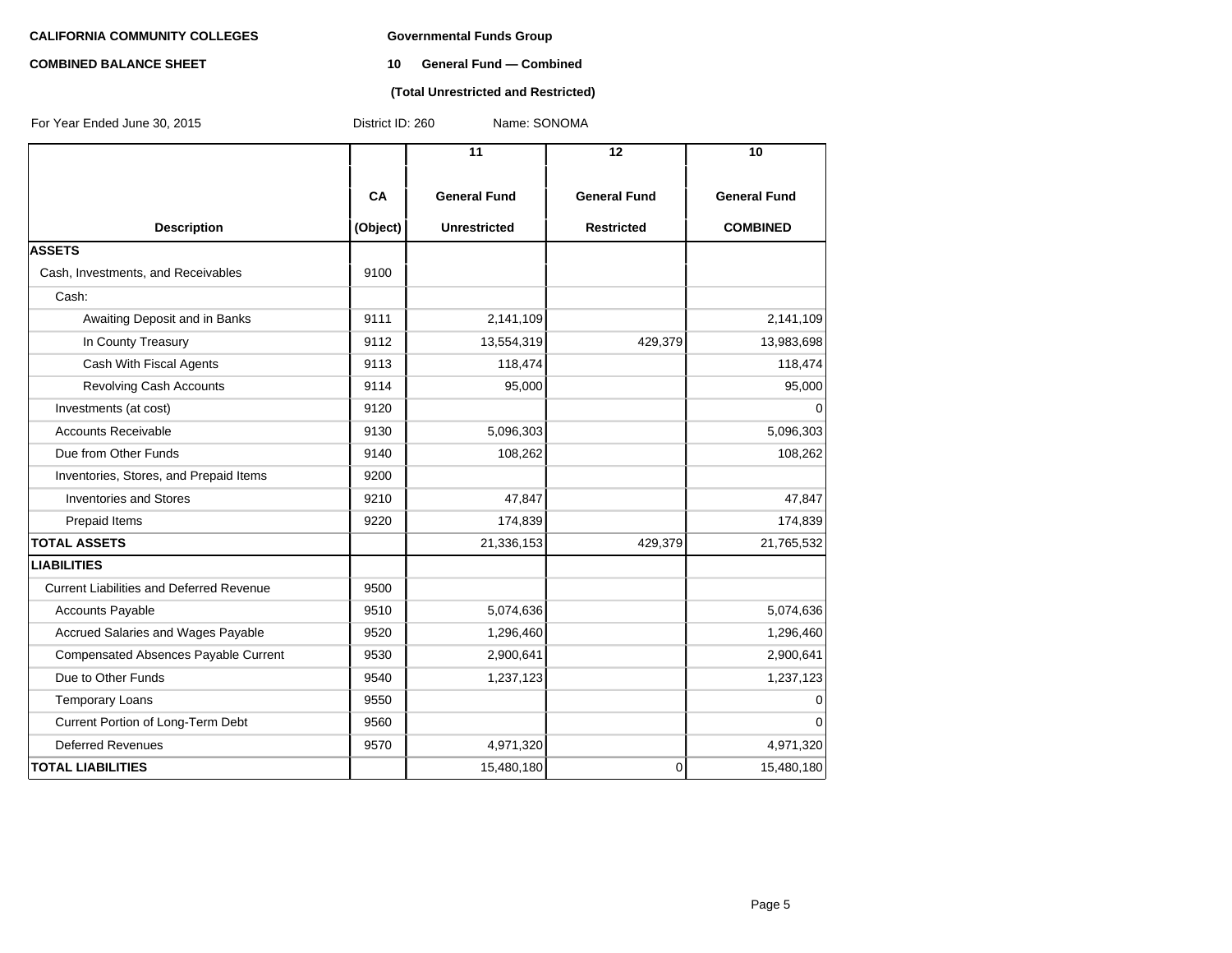# **COMBINED BALANCE SHEET 10 General Fund — Combined**

### **(Total Unrestricted and Restricted)**

| For Year Ended June 30, 2015                    | District ID: 260<br>Name: SONOMA |                     |                     |                     |  |  |  |
|-------------------------------------------------|----------------------------------|---------------------|---------------------|---------------------|--|--|--|
|                                                 |                                  | 11                  | $12 \overline{ }$   | 10                  |  |  |  |
|                                                 | <b>CA</b>                        | <b>General Fund</b> | <b>General Fund</b> | <b>General Fund</b> |  |  |  |
| <b>Description</b>                              | (Object)                         | <b>Unrestricted</b> | <b>Restricted</b>   | <b>COMBINED</b>     |  |  |  |
| <b>FUND BALANCE (NON-GASB 54)</b>               |                                  |                     |                     |                     |  |  |  |
| Fund Balance Reserved                           | 9710                             |                     |                     | 0                   |  |  |  |
| NonCash Assets                                  | 9711                             |                     |                     | 0                   |  |  |  |
| Amounts Restricted by Law for Specific Purposes | 9712                             |                     |                     | 0                   |  |  |  |
| Reserve for Encumbrances Credit                 | 9713                             |                     |                     | 0                   |  |  |  |
| Reserve for Encumbrances Debit                  | 9714                             |                     |                     | 0                   |  |  |  |
| <b>Reserve for Debt Services</b>                | 9715                             |                     |                     | 0                   |  |  |  |
| Assigned/Committed                              | 9754                             |                     |                     | 0                   |  |  |  |
| Unassigned                                      | 9790                             |                     |                     | 0                   |  |  |  |
| <b>Total Fund Balance</b>                       |                                  | $\overline{0}$      | 0                   | 0                   |  |  |  |
| <b>Fund Balance (GASB 54)</b>                   | 9750                             |                     |                     |                     |  |  |  |
| Nonspendable Fund Balance                       | 9751                             |                     |                     | 0                   |  |  |  |
| <b>Restricted Fund Balance</b>                  | 9752                             |                     |                     | 0                   |  |  |  |
| <b>Committed Fund Balance</b>                   | 9753                             | 317,687             | 429,379             | 747,066             |  |  |  |
| Assigned Fund Balance                           | 9754                             |                     |                     | 0                   |  |  |  |
| <b>Total Designated Fund Balance</b>            |                                  | 317,687             | 429,379             | 747,066             |  |  |  |
| Uncommitted Fund Balance                        | 9790                             | 5,538,286           |                     | 5,538,286           |  |  |  |
| <b>TOTAL FUND EQUITY</b>                        |                                  | 5,855,973           | 429,379             | 6,285,352           |  |  |  |
| <b>TOTAL LIABILITIES AND FUND EQUITY</b>        |                                  | 21,336,153          | 429,379             | 21,765,532          |  |  |  |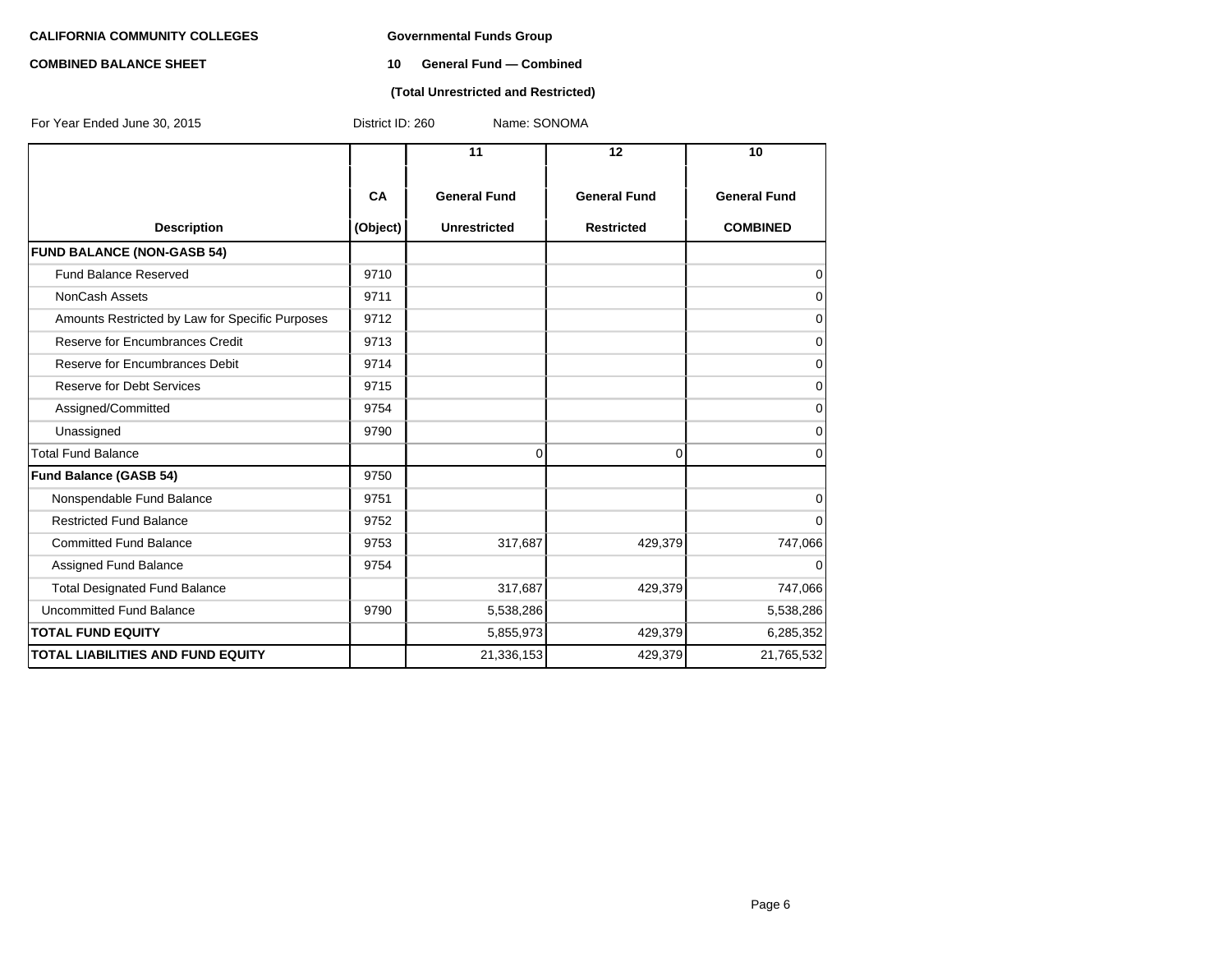**Annual Financial and Budget Report 20 Debt Service Funds:**

- 
- **21 Bond Interest and Redemption Fund**
- **22 Revenue Bond Interest and Redemption Fund**

- 
- **COMBINED BALANCE SHEET 29 Other Debt Service Fund**

|                                                 |           | 21                     | 22                     | 29                  |
|-------------------------------------------------|-----------|------------------------|------------------------|---------------------|
|                                                 |           | <b>Bond Interest</b>   | <b>Revenue Bond</b>    |                     |
|                                                 | <b>CA</b> | and                    | Interest and           | <b>Other Debt</b>   |
| <b>Description</b>                              | (Object)  | <b>Redemption Fund</b> | <b>Redemption Fund</b> | <b>Service Fund</b> |
| <b>ASSETS</b>                                   |           |                        |                        |                     |
| Cash, Investments, and Receivables              | 9100      |                        |                        |                     |
| Cash:                                           |           |                        |                        |                     |
| Awaiting Deposit and in Banks                   | 9111      |                        |                        |                     |
| In County Treasury                              | 9112      |                        | 1,612,959              |                     |
| Cash With Fiscal Agents                         | 9113      |                        |                        |                     |
| Investments (at cost)                           | 9120      |                        |                        |                     |
| <b>Accounts Receivable</b>                      | 9130      |                        |                        |                     |
| Due from Other Funds                            | 9140      |                        |                        |                     |
| <b>TOTAL ASSETS</b>                             |           | $\mathbf 0$            | 1,612,959              | 0                   |
| <b>LIABILITIES</b>                              |           |                        |                        |                     |
| <b>Current Liabilities and Deferred Revenue</b> | 9500      |                        |                        |                     |
| <b>Accounts Payable</b>                         | 9510      |                        | 6,000                  |                     |
| Accrued Salaries and Wages Payable              | 9520      |                        |                        |                     |
| Compensated Absences Payable Current            | 9530      |                        |                        |                     |
| Due to Other Funds                              | 9540      |                        |                        |                     |
| <b>Temporary Loans</b>                          | 9550      |                        |                        |                     |
| Current Portion of Long-Term Debt               | 9560      |                        |                        |                     |
| <b>Deferred Revenues</b>                        | 9570      |                        |                        |                     |
| <b>TOTAL LIABILITIES</b>                        |           | 0                      | 6,000                  | 0                   |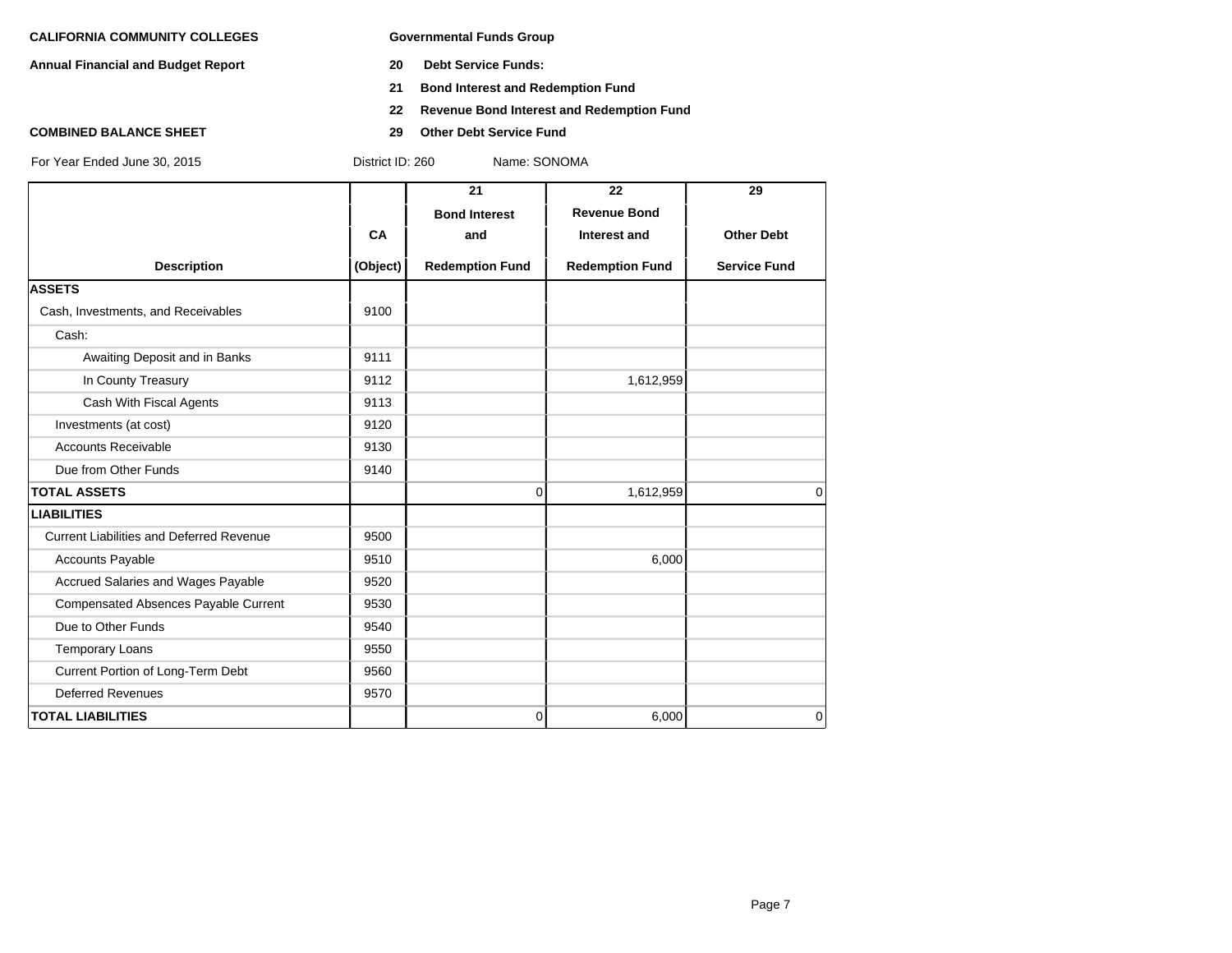**Annual Financial and Budget Report 20 Debt Service Funds:**

- 
- **21 Bond Interest and Redemption Fund**
- **22 Revenue Bond Interest and Redemption Fund**
- **COMBINED BALANCE SHEET 29 Other Debt Service Fund**

|                                                 |          | 21                     | 22                     | 29                  |
|-------------------------------------------------|----------|------------------------|------------------------|---------------------|
|                                                 |          | <b>Bond Interest</b>   | <b>Revenue Bond</b>    |                     |
|                                                 | CA       | and                    | Interest and           | <b>Other Debt</b>   |
| <b>Description</b>                              | (Object) | <b>Redemption Fund</b> | <b>Redemption Fund</b> | <b>Service Fund</b> |
| <b>FUND BALANCE (NON-GASB 54)</b>               |          |                        |                        |                     |
| <b>Fund Balance Reserved</b>                    | 9710     |                        |                        |                     |
| <b>NonCash Assets</b>                           | 9711     |                        |                        |                     |
| Amounts Restricted by Law for Specific Purposes | 9712     |                        |                        |                     |
| Reserve for Encumbrances Credit                 | 9713     |                        |                        |                     |
| Reserve for Encumbrances Debit                  | 9714     |                        |                        |                     |
| <b>Reserve for Debt Services</b>                | 9715     |                        |                        |                     |
| Assigned/Committed                              | 9754     |                        |                        |                     |
| Unassigned                                      | 9790     |                        |                        |                     |
| <b>Total Fund Balance</b>                       |          | 0                      | 0                      | $\Omega$            |
| <b>Fund Balance (GASB 54)</b>                   | 9750     |                        |                        |                     |
| Nonspendable Fund Balance                       | 9751     |                        |                        |                     |
| <b>Restricted Fund Balance</b>                  | 9752     |                        |                        |                     |
| <b>Committed Fund Balance</b>                   | 9753     |                        |                        |                     |
| Assigned Fund Balance                           | 9754     |                        |                        |                     |
| <b>Total Designated Fund Balance</b>            |          | 0                      | $\Omega$               | $\Omega$            |
| Uncommitted Fund Balance                        | 9790     |                        | 1,606,959              |                     |
| <b>TOTAL FUND EQUITY</b>                        |          | 0                      | 1,606,959              | $\mathbf 0$         |
| <b>TOTAL LIABILITIES AND FUND EQUITY</b>        |          | 0                      | 1,612,959              | $\mathbf 0$         |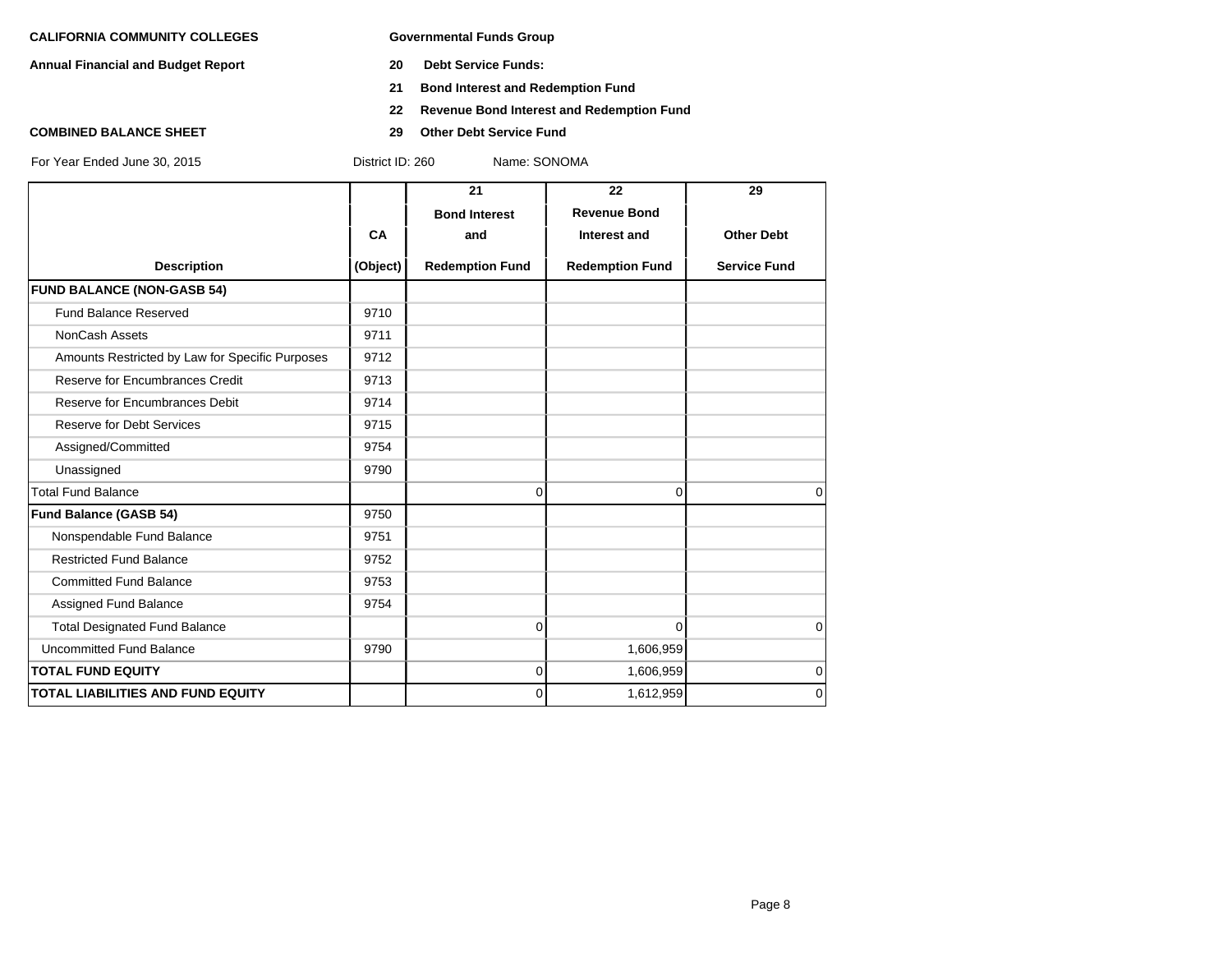**Annual Financial and Budget Report 30 Special Revenue Funds:**

- **31 Bookstore Fund 34 Farm Operation Fund**
- 
- **COMBINED BALANCE SHEET 33 Child Development Fund 39 Other Special Revenue Fund**

**32 Cafeteria Fund 35 Revenue Bond Project Fund**

|                                          |          | 31                    | 32                    | 33                          | 34                    | 35                  | 39                   |
|------------------------------------------|----------|-----------------------|-----------------------|-----------------------------|-----------------------|---------------------|----------------------|
|                                          | CA       |                       |                       | <b>Child</b><br>Development | <b>Farm Operation</b> | <b>Revenue Bond</b> | <b>Other Special</b> |
| <b>Description</b>                       | (Object) | <b>Bookstore Fund</b> | <b>Cafeteria Fund</b> | Fund                        | <b>Fund</b>           | <b>Project Fund</b> | <b>Revenue Fund</b>  |
| <b>ASSETS</b>                            |          |                       |                       |                             |                       |                     |                      |
| Cash, Investments, and Receivables       | 9100     |                       |                       |                             |                       |                     |                      |
| Cash:                                    |          |                       |                       |                             |                       |                     |                      |
| Awaiting Deposit and in Banks            | 9111     |                       |                       | 4,276                       | 6,099                 | 115,915             | 122,962              |
| In County Treasury                       | 9112     |                       |                       | 12,373                      | 615,602               | 789,784             | 716,277              |
| Cash With Fiscal Agents                  | 9113     |                       |                       |                             |                       |                     |                      |
| Revolving Cash Accounts                  | 9114     |                       |                       |                             |                       |                     |                      |
| Investments (at cost)                    | 9120     |                       |                       |                             |                       |                     |                      |
| <b>Accounts Receivable</b>               | 9130     |                       |                       | 30,943                      | 719                   | 230,851             | 17,409               |
| Due from Other Funds                     | 9140     |                       |                       | 20,609                      | 755                   | 7,352               | 170                  |
| Inventories, Stores, and Prepaid Items   | 9200     |                       |                       |                             |                       |                     |                      |
| <b>Inventories and Stores</b>            | 9210     |                       |                       |                             |                       |                     |                      |
| Prepaid Items                            | 9220     |                       |                       |                             |                       |                     |                      |
| <b>TOTAL ASSETS</b>                      |          | 0                     | $\overline{0}$        | 68,201                      | 623,175               | 1,143,902           | 856,818              |
| <b>LIABILITIES</b>                       |          |                       |                       |                             |                       |                     |                      |
| Current Liabilities and Deferred Revenue | 9500     |                       |                       |                             |                       |                     |                      |
| <b>Accounts Payable</b>                  | 9510     |                       |                       | 24,722                      | 10,187                | 9,303               | 8,954                |
| Accrued Salaries and Wages Payable       | 9520     |                       |                       |                             |                       |                     |                      |
| Compensated Absences Payable Current     | 9530     |                       |                       |                             |                       |                     |                      |
| Due to Other Funds                       | 9540     |                       |                       | 43,479                      | 52,588                | 113                 | 11,123               |
| <b>Temporary Loans</b>                   | 9550     |                       |                       |                             |                       |                     |                      |
| Current Portion of Long-Term Debt        | 9560     |                       |                       |                             |                       |                     |                      |
| <b>Deferred Revenues</b>                 | 9570     |                       |                       |                             |                       |                     | 14,610               |
| <b>TOTAL LIABILITIES</b>                 |          | 0                     | $\overline{0}$        | 68,201                      | 62,775                | 9,416               | 34,687               |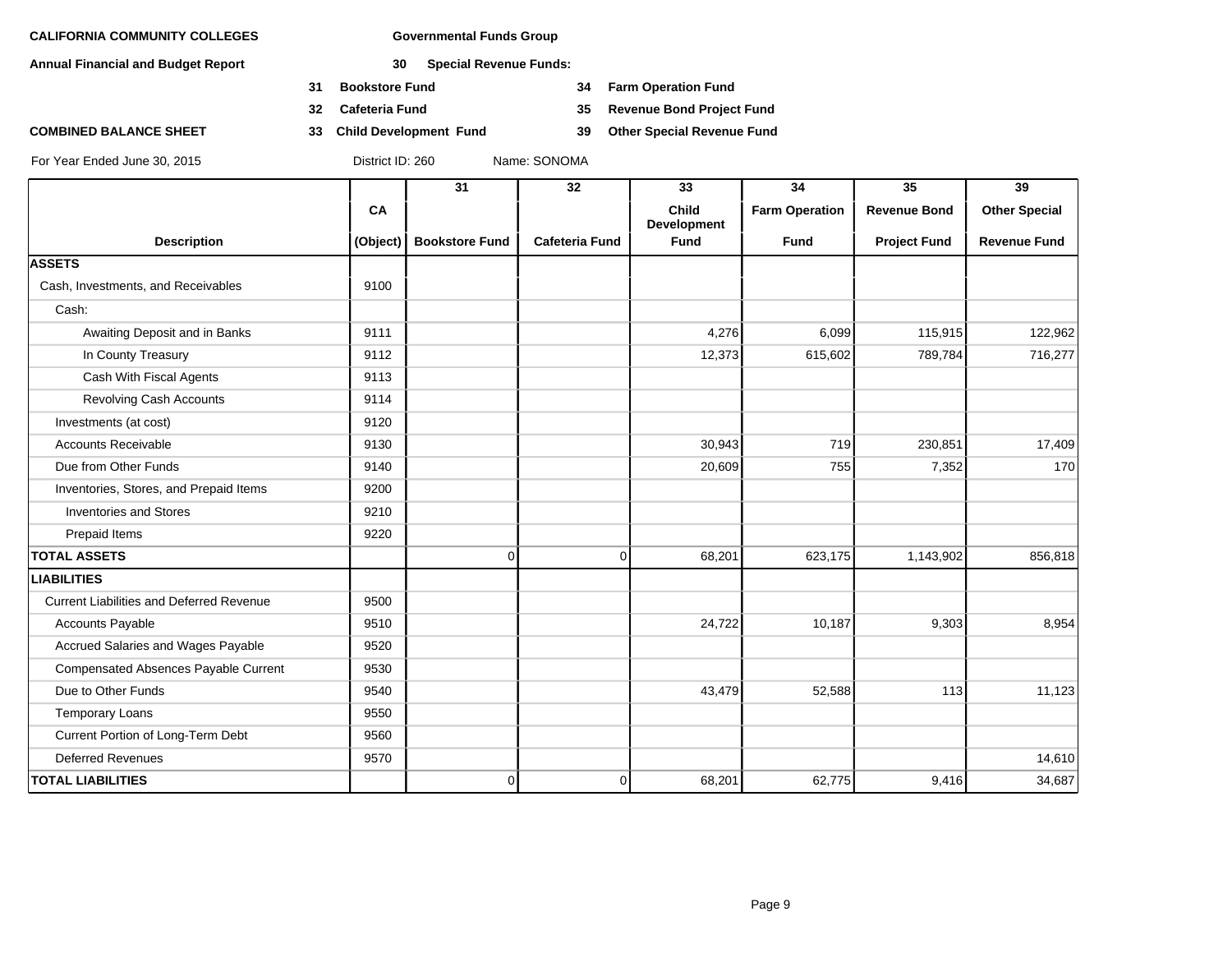**Annual Financial and Budget Report 30 Special Revenue Funds:**

- **31 Bookstore Fund 34 Farm Operation Fund**
- 
- 

**32 Cafeteria Fund 35 Revenue Bond Project Fund**

**COMBINED BALANCE SHEET 33 Child Development Fund 39 Other Special Revenue Fund**

|                                                 |          | 31                    | 32                    | 33                                 | 34                    | 35                  | 39                   |
|-------------------------------------------------|----------|-----------------------|-----------------------|------------------------------------|-----------------------|---------------------|----------------------|
|                                                 | CA       |                       |                       | <b>Child</b><br><b>Development</b> | <b>Farm Operation</b> | <b>Revenue Bond</b> | <b>Other Special</b> |
| <b>Description</b>                              | (Object) | <b>Bookstore Fund</b> | <b>Cafeteria Fund</b> | <b>Fund</b>                        | <b>Fund</b>           | <b>Project Fund</b> | <b>Revenue Fund</b>  |
| <b>FUND BALANCE (NON-GASB 54)</b>               |          |                       |                       |                                    |                       |                     |                      |
| <b>Fund Balance Reserved</b>                    | 9710     |                       | 0                     |                                    | $\Omega$              | $\Omega$            | $\overline{0}$       |
| NonCash Assets                                  | 9711     |                       | n                     |                                    | $\Omega$              | O                   | 0                    |
| Amounts Restricted by Law for Specific Purposes | 9712     |                       | U                     |                                    | $\Omega$              | $\Omega$            | $\overline{0}$       |
| Reserve for Encumbrances Credit                 | 9713     | n                     | $\Omega$              | $\Omega$                           | $\Omega$              | $\Omega$            | $\overline{0}$       |
| Reserve for Encumbrances Debit                  | 9714     |                       | n                     |                                    | $\Omega$              | O                   | 0                    |
| <b>Reserve for Debt Services</b>                | 9715     |                       | n                     |                                    | $\Omega$              | $\Omega$            | $\overline{0}$       |
| Assigned/Committed                              | 9754     | U                     | $\Omega$              | $\Omega$                           | $\Omega$              | $\Omega$            | $\overline{0}$       |
| Unassigned                                      | 9790     | n                     | 0                     |                                    | $\Omega$              | 0                   | $\overline{0}$       |
| <b>Total Fund Balance</b>                       |          | U                     | 0                     | $\Omega$                           | $\Omega$              | $\Omega$            | $\overline{0}$       |
| <b>Fund Balance (GASB 54)</b>                   | 9750     |                       |                       |                                    |                       |                     |                      |
| Nonspendable Fund Balance                       | 9751     | 0                     | 0                     | 0                                  | $\Omega$              | $\Omega$            | $\overline{0}$       |
| <b>Restricted Fund Balance</b>                  | 9752     |                       | n                     |                                    | $\Omega$              | $\Omega$            | 116,512              |
| <b>Committed Fund Balance</b>                   | 9753     | n                     | $\Omega$              | $\Omega$                           | $\Omega$              | 0                   | $\overline{0}$       |
| Assigned Fund Balance                           | 9754     | U                     | 0                     |                                    | $\Omega$              | ∩                   | $\overline{0}$       |
| <b>Total Designated Fund Balance</b>            |          |                       | 0                     |                                    | $\cap$                | U                   | 116,512              |
| <b>Uncommitted Fund Balance</b>                 | 9790     | 0                     | $\Omega$              |                                    | 560,400               | 1,134,486           | 705,619              |
| <b>TOTAL FUND EQUITY</b>                        |          | 0                     | $\Omega$              | <sup>0</sup>                       | 560,400               | 1,134,486           | 822,131              |
| <b>TOTAL LIABILITIES AND FUND EQUITY</b>        |          | U                     | 0                     | 68,201                             | 623,175               | 1,143,902           | 856,818              |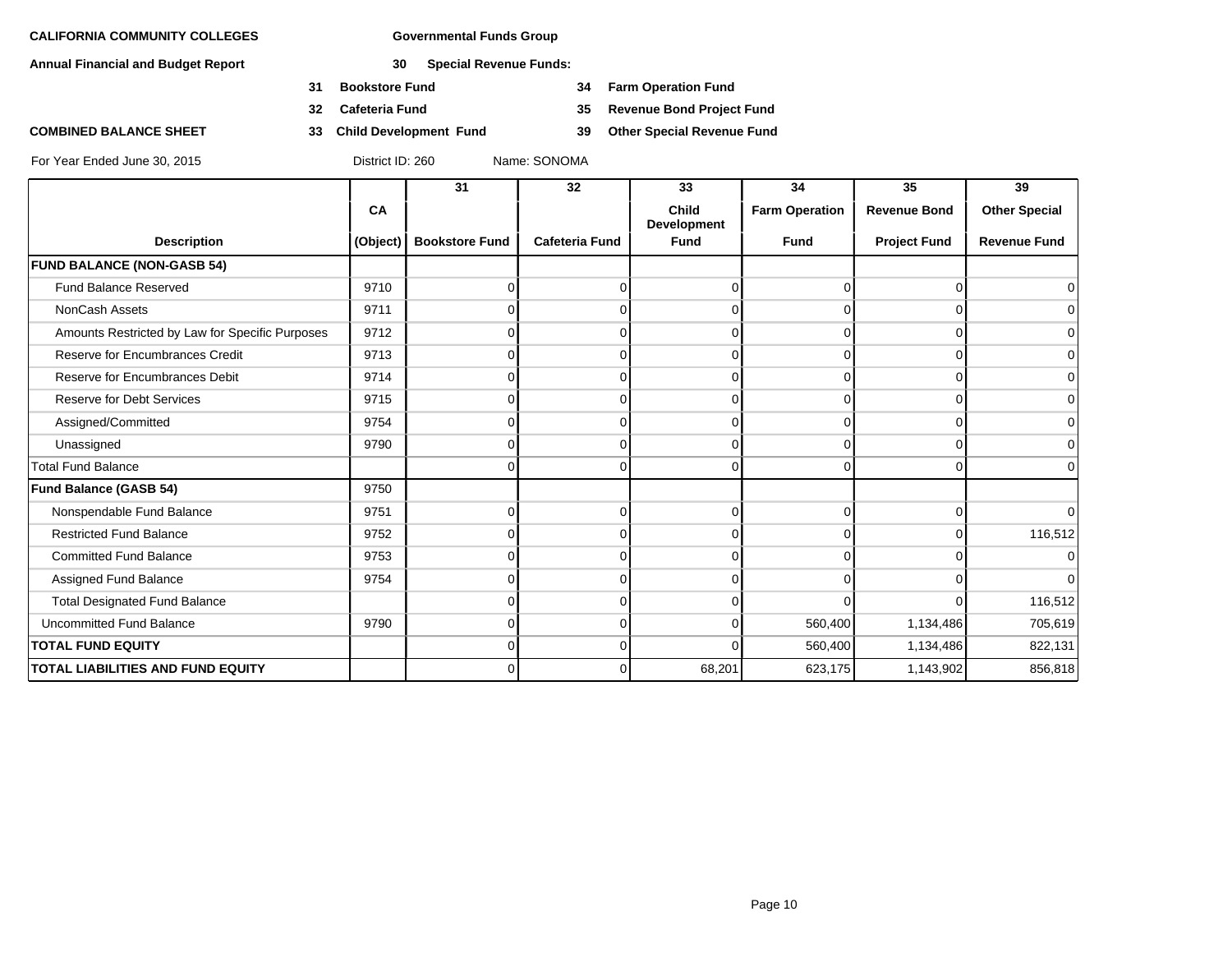**Annual Financial and Budget Report 40 Capital Projects Funds:**

- - **41 Capital Outlay Projects Fund**
- **COMBINED BALANCE SHEET 42 Revenue Bond Construction Fund**

|                                                 |          | 41                    | 42                       | 43                        |
|-------------------------------------------------|----------|-----------------------|--------------------------|---------------------------|
|                                                 | CA       | <b>Capital Outlay</b> | <b>Revenue Bond</b>      | <b>General Obligation</b> |
| <b>Description</b><br><b>ASSETS</b>             | (Object) | <b>Projects Fund</b>  | <b>Construction Fund</b> | <b>Bond Fund</b>          |
| Cash, Investments, and Receivables              | 9100     |                       |                          |                           |
| Cash:                                           |          |                       |                          |                           |
|                                                 |          |                       |                          |                           |
| Awaiting Deposit and in Banks                   | 9111     |                       |                          |                           |
| In County Treasury                              | 9112     | 8,002,859             |                          | 38,520                    |
| Cash With Fiscal Agents                         | 9113     |                       |                          | 10,122,856                |
| Revolving Cash Accounts                         | 9114     |                       |                          |                           |
| Investments (at cost)                           | 9120     |                       |                          |                           |
| <b>Accounts Receivable</b>                      | 9130     | 600                   |                          |                           |
| Due from Other Funds                            | 9140     | 2,147,229             |                          | 26,966                    |
| Inventories, Stores, and Prepaid Items          | 9200     |                       |                          |                           |
| <b>Inventories and Stores</b>                   | 9210     |                       |                          |                           |
| Prepaid Items                                   | 9220     |                       |                          |                           |
| <b>TOTAL ASSETS</b>                             |          | 10,150,688            | 0                        | 10,188,342                |
| <b>LIABILITIES</b>                              |          |                       |                          |                           |
| <b>Current Liabilities and Deferred Revenue</b> | 9500     |                       |                          |                           |
| Accounts Payable                                | 9510     | 157,407               |                          | 244,133                   |
| Accrued Salaries and Wages Payable              | 9520     |                       |                          |                           |
| Compensated Absences Payable Current            | 9530     |                       |                          |                           |
| Due to Other Funds                              | 9540     | 11,999                |                          | 393,880                   |
| <b>Temporary Loans</b>                          | 9550     |                       |                          |                           |
| Current Portion of Long-Term Debt               | 9560     |                       |                          |                           |
| <b>Deferred Revenues</b>                        | 9570     | 2,189,567             |                          |                           |
| <b>TOTAL LIABILITIES</b>                        |          | 2,358,973             | 0                        | 638,013                   |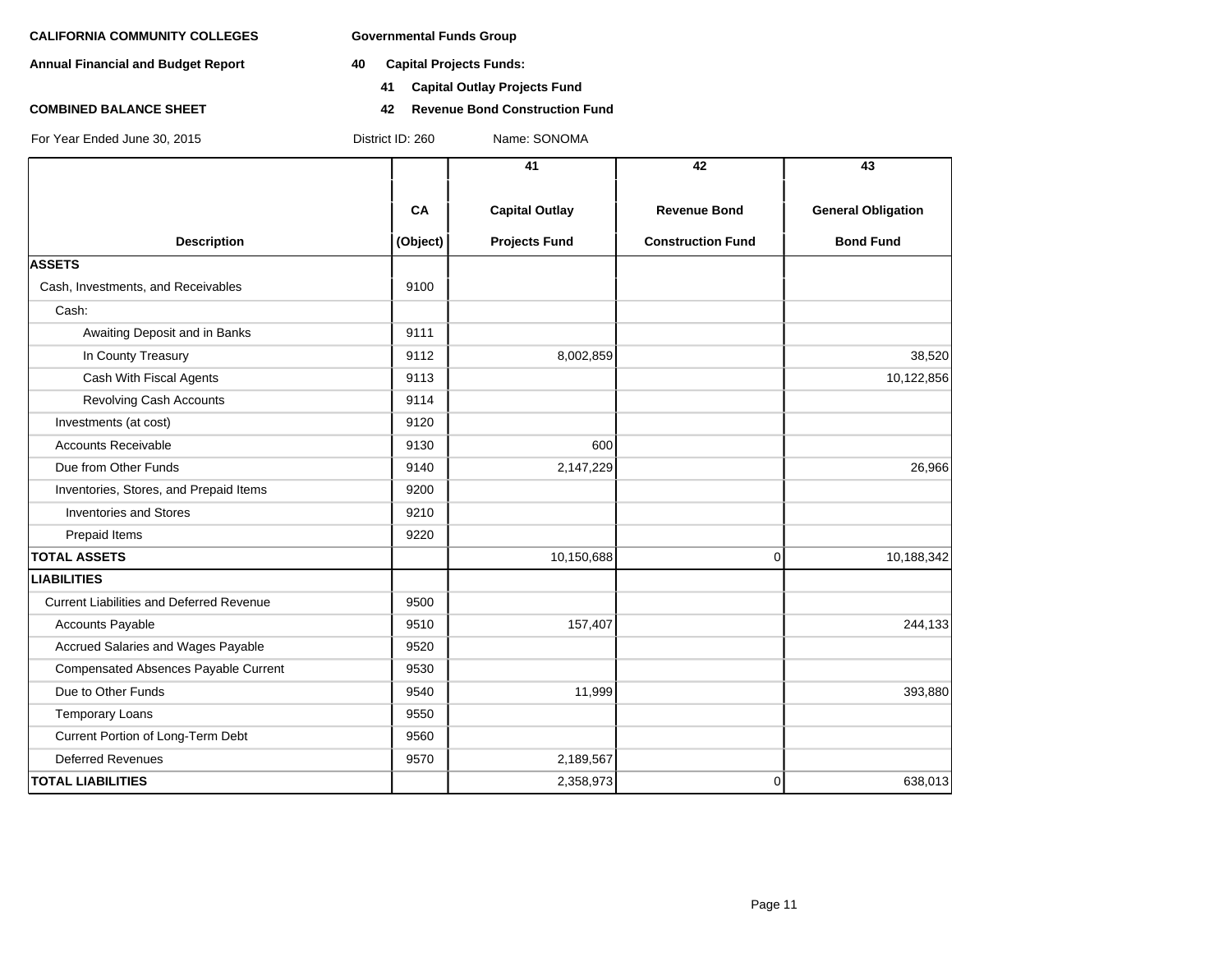**Annual Financial and Budget Report 40 Capital Projects Funds:**

- - **41 Capital Outlay Projects Fund**
- **COMBINED BALANCE SHEET 42 Revenue Bond Construction Fund**

|                                                 |          | 41                    | 42                       | 43                        |
|-------------------------------------------------|----------|-----------------------|--------------------------|---------------------------|
|                                                 | CA       | <b>Capital Outlay</b> | <b>Revenue Bond</b>      | <b>General Obligation</b> |
| <b>Description</b>                              | (Object) | <b>Projects Fund</b>  | <b>Construction Fund</b> | <b>Bond Fund</b>          |
| <b>FUND BALANCE (NON-GASB 54)</b>               |          |                       |                          |                           |
| Fund Balance Reserved                           | 9710     |                       |                          |                           |
| NonCash Assets                                  | 9711     |                       |                          |                           |
| Amounts Restricted by Law for Specific Purposes | 9712     |                       |                          |                           |
| Reserve for Encumbrances Credit                 | 9713     |                       |                          |                           |
| Reserve for Encumbrances Debit                  | 9714     |                       |                          |                           |
| <b>Reserve for Debt Services</b>                | 9715     |                       |                          |                           |
| Assigned/Committed                              | 9754     |                       |                          |                           |
| Unassigned                                      | 9790     |                       |                          |                           |
| <b>Total Fund Balance</b>                       |          | $\Omega$              | $\Omega$                 | $\mathbf 0$               |
| <b>Fund Balance (GASB 54)</b>                   | 9750     |                       |                          |                           |
| Nonspendable Fund Balance                       | 9751     |                       |                          |                           |
| <b>Restricted Fund Balance</b>                  | 9752     |                       |                          | 9,550,329                 |
| <b>Committed Fund Balance</b>                   | 9753     |                       |                          |                           |
| Assigned Fund Balance                           | 9754     | 7,791,715             |                          |                           |
| <b>Total Designated Fund Balance</b>            |          | 7,791,715             | $\Omega$                 | 9,550,329                 |
| Uncommitted Fund Balance                        | 9790     |                       |                          |                           |
| <b>TOTAL FUND EQUITY</b>                        |          | 7,791,715             | 0                        | 9,550,329                 |
| <b>TOTAL LIABILITIES AND FUND EQUITY</b>        |          | 10,150,688            | $\Omega$                 | 10,188,342                |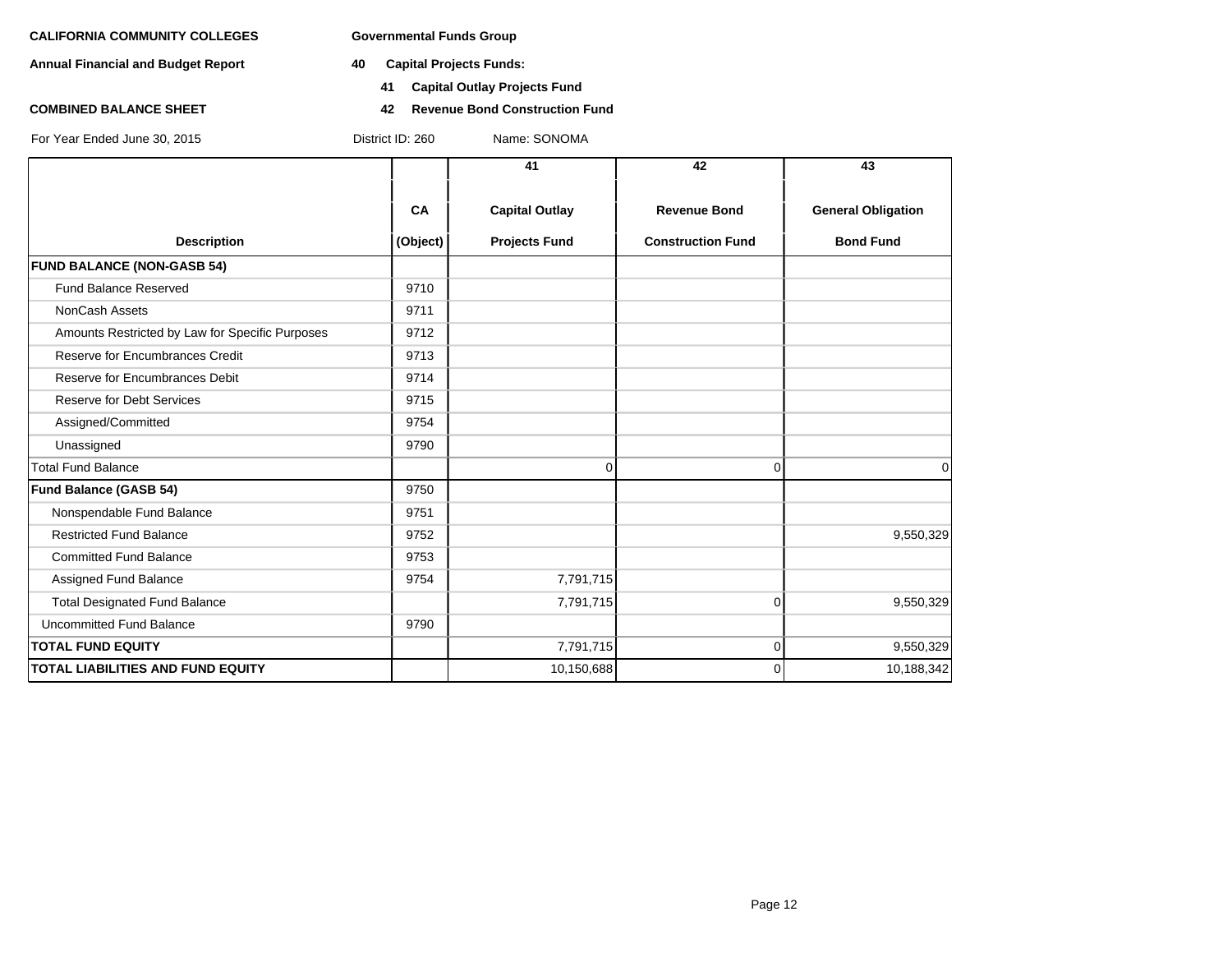**Annual Financial and Budget Report 50 Enterprise Funds:**

**51 Bookstore Fund 53 Farm Operations Fund**

**COMBINED BALANCE SHEET 52 Cafeteria Fund 59 Other Enterprise Fund**

|                                            |          | 51               | 52              | 53                | 59                |
|--------------------------------------------|----------|------------------|-----------------|-------------------|-------------------|
|                                            |          |                  |                 |                   |                   |
|                                            |          |                  |                 | Farm              | Other             |
|                                            | CA       | <b>Bookstore</b> | Cafeteria       | <b>Operations</b> | <b>Enterprise</b> |
| <b>Description</b>                         | (Object) | <b>Fund</b>      | <b>Fund</b>     | Fund              | <b>Fund</b>       |
| <b>ASSETS</b>                              |          |                  |                 |                   |                   |
| Cash, Investments, and Receivables         | 9100     |                  |                 |                   |                   |
| Cash:                                      |          |                  |                 |                   |                   |
| Awaiting Deposit and in Banks              | 9111     | 1,747,697        |                 |                   |                   |
| In County Treasury                         | 9112     |                  |                 |                   |                   |
| Cash With Fiscal Agents                    | 9113     |                  |                 |                   |                   |
| <b>Revolving Cash Accounts</b>             | 9114     |                  |                 |                   |                   |
| Investments (at cost)                      | 9120     |                  |                 |                   |                   |
| <b>Accounts Receivable</b>                 | 9130     | 73,575           |                 |                   |                   |
| Due from Other Funds                       | 9140     | 47,907           |                 |                   |                   |
| Inventories, Stores, and Prepaid Items     | 9200     |                  |                 |                   |                   |
| <b>Inventories and Stores</b>              | 9210     | 714,142          |                 |                   |                   |
| Prepaid Items                              | 9220     |                  |                 |                   |                   |
| <b>Fixed Assets</b>                        | 9300     |                  |                 |                   |                   |
| <b>Sites</b>                               | 9310     |                  |                 |                   |                   |
| Site Improvements                          | 9320     |                  |                 |                   |                   |
| Accumulated Depreciation Site Improvements | 9321     |                  |                 |                   |                   |
| <b>Buildings</b>                           | 9330     |                  |                 |                   |                   |
| <b>Accumulated Depreciation Buildings</b>  | 9331     |                  |                 |                   |                   |
| <b>Library Books</b>                       | 9340     |                  |                 |                   |                   |
| Equipment                                  | 9350     | 457,079          |                 |                   |                   |
| <b>Accumulated Depreciation Equipment</b>  | 9351     | 315,911          |                 |                   |                   |
| Work in Progress                           | 9360     |                  |                 |                   |                   |
| <b>Total Fixed Assets</b>                  |          | 141,168          | $\vert 0 \vert$ | 0                 | 0                 |
| <b>TOTAL ASSETS</b>                        |          | 2,724,489        | 0               | 0                 | $\boldsymbol{0}$  |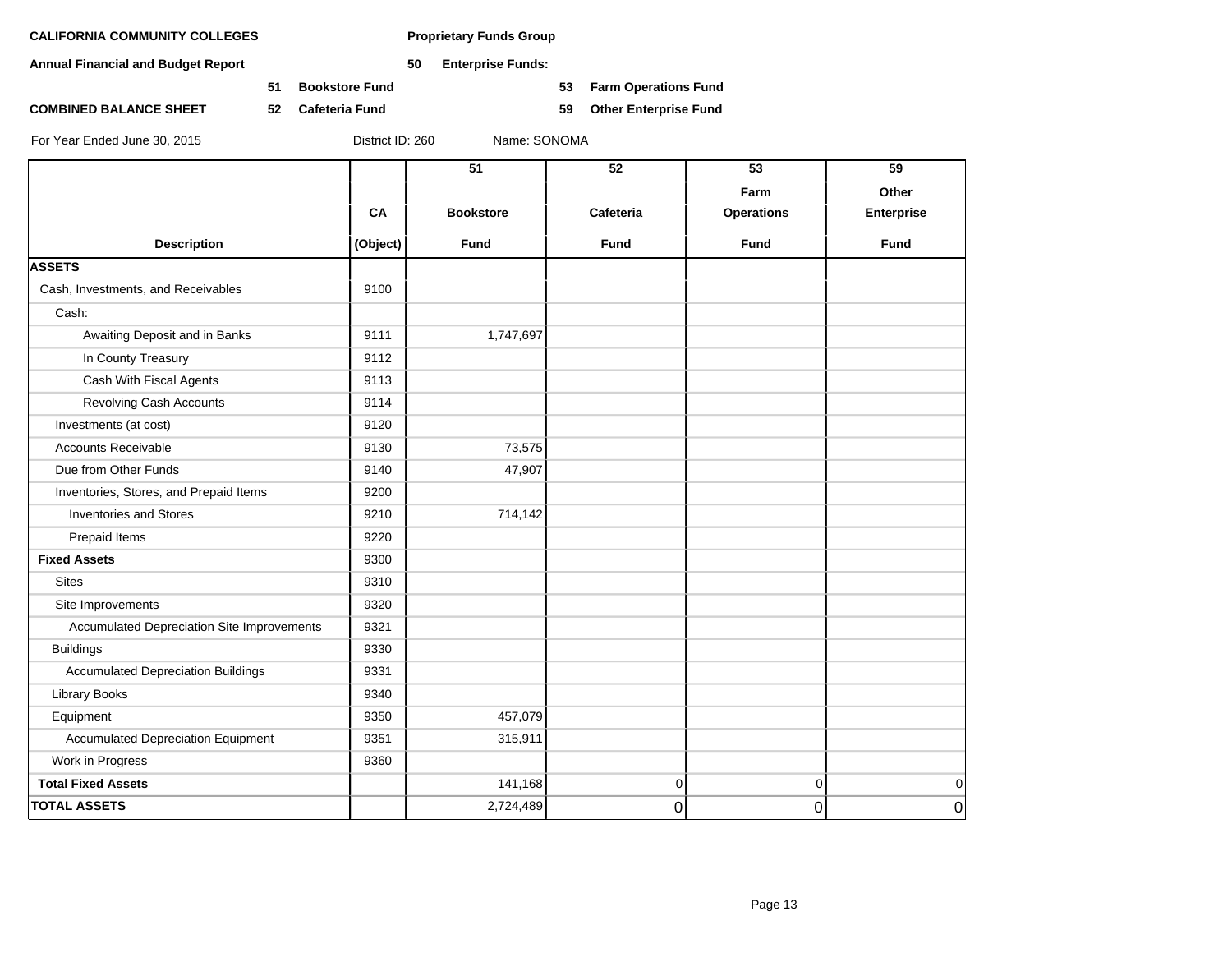**Annual Financial and Budget Report 50 Enterprise Funds:**

**COMBINED BALANCE SHEET 52 Cafeteria Fund 59 Other Enterprise Fund**

**51 Bookstore Fund 53 Farm Operations Fund**

|                                                       |          | 51               | 52             | 53                | 59                |
|-------------------------------------------------------|----------|------------------|----------------|-------------------|-------------------|
|                                                       |          |                  |                | Farm              | Other             |
|                                                       | CA       | <b>Bookstore</b> | Cafeteria      | <b>Operations</b> | <b>Enterprise</b> |
| <b>Description</b>                                    | (Object) | <b>Fund</b>      | <b>Fund</b>    | <b>Fund</b>       | <b>Fund</b>       |
| <b>LIABILITIES</b>                                    |          |                  |                |                   |                   |
| <b>Current Liabilities and Deferred Revenue</b>       | 9500     |                  |                |                   |                   |
| <b>Accounts Payable</b>                               | 9510     | (38, 431)        |                |                   |                   |
| Accrued Salaries and Wages Payable                    | 9520     |                  |                |                   |                   |
| Compensated Absences Payable Current                  | 9530     | 33,279           |                |                   |                   |
| Due to Other Funds                                    | 9540     | 1,229,703        |                |                   |                   |
| <b>Temporary Loans</b>                                | 9550     |                  |                |                   |                   |
| Current Portion of Long-Term Debt                     | 9560     |                  |                |                   |                   |
| <b>Deferred Revenues</b>                              | 9570     | 196,812          |                |                   |                   |
| <b>Total Current Liabilities and Deferred Revenue</b> |          | 1,421,363        | $\overline{0}$ | $\Omega$          | $\Omega$          |
| Long-Term Liabilities                                 | 9600     |                  |                |                   |                   |
| <b>Bonds Payable</b>                                  | 9610     |                  |                |                   |                   |
| Revenue Bonds Payable                                 | 9620     |                  |                |                   |                   |
| Certificates of Participation                         | 9630     |                  |                |                   |                   |
| Lease Purchase of Capital Lease                       | 9640     |                  |                |                   |                   |
| Compensated Absences Long Term                        | 9650     |                  |                |                   |                   |
| Post-Employment Benefits Long Term                    | 9660     |                  |                |                   |                   |
| Other Long-Term Liabilities                           | 9670     |                  |                |                   |                   |
| <b>Total Long-Term Liabilities</b>                    |          | $\overline{0}$   | $\overline{0}$ | $\overline{0}$    | $\mathbf 0$       |
| <b>TOTAL LIABILITIES</b>                              | 968      | 1,421,363        | 0              | 0                 | 0                 |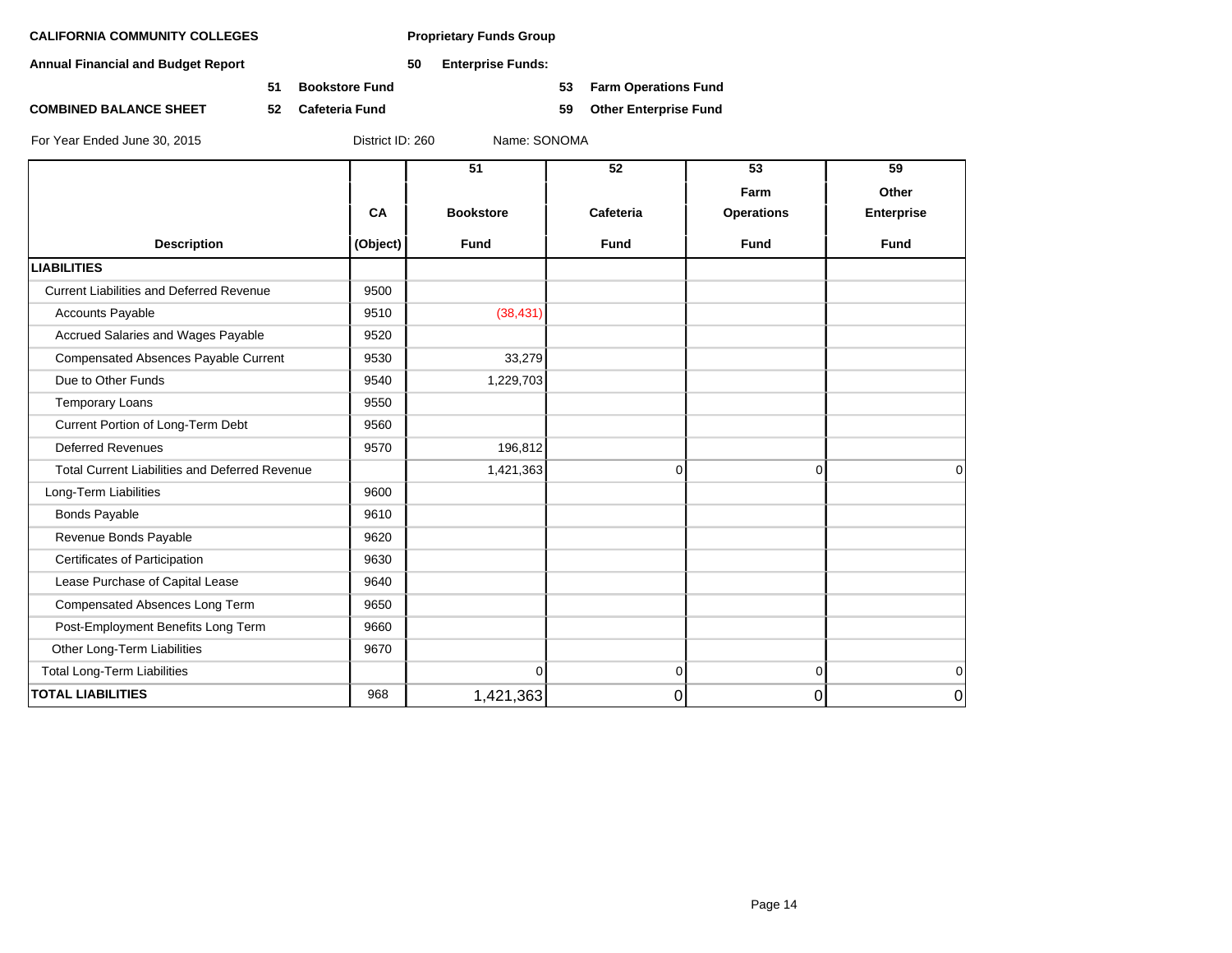**Annual Financial and Budget Report 50 Enterprise Funds:**

**51 Bookstore Fund 53 Farm Operations Fund**

**COMBINED BALANCE SHEET 52 Cafeteria Fund 59 Other Enterprise Fund**

|                                                 |          | $\overline{51}$  | $\overline{52}$ | 53                | 59                         |  |
|-------------------------------------------------|----------|------------------|-----------------|-------------------|----------------------------|--|
|                                                 |          |                  |                 | Farm              | Other<br><b>Enterprise</b> |  |
|                                                 | CA       | <b>Bookstore</b> | Cafeteria       | <b>Operations</b> |                            |  |
| <b>Description</b>                              | (Object) | <b>Fund</b>      | <b>Fund</b>     | <b>Fund</b>       | <b>Fund</b>                |  |
| <b>FUND EQUITY</b>                              |          |                  |                 |                   |                            |  |
| <b>Fund Balance Reserved</b>                    | 9710     |                  |                 |                   |                            |  |
| <b>NonCash Assets</b>                           | 9711     |                  |                 |                   |                            |  |
| Amounts Restricted by Law for Specific Purposes | 9712     |                  |                 |                   |                            |  |
| Reserve for Encumbrances Credit                 | 9713     |                  |                 |                   |                            |  |
| Reserve for Encumbrances Debit                  | 9714     |                  |                 |                   |                            |  |
| <b>Reserve for Debt Services</b>                | 9715     |                  |                 |                   |                            |  |
| Assigned/Committed                              | 9754     |                  |                 |                   |                            |  |
| Unassigned                                      | 9790     |                  |                 |                   |                            |  |
| <b>Total Reserved Fund Balance</b>              |          | $\Omega$         | $\Omega$        | $\Omega$          | $\Omega$                   |  |
| <b>Fund Balance (GASB 54)</b>                   | 9750     |                  |                 |                   |                            |  |
| Nonspendable Fund Balance                       | 9751     |                  |                 |                   |                            |  |
| <b>Restricted Fund Balance</b>                  | 9752     |                  |                 |                   |                            |  |
| <b>Committed Fund Balance</b>                   | 9753     |                  |                 |                   |                            |  |
| Assigned Fund Balance                           | 9754     |                  |                 |                   |                            |  |
| <b>Total Designated Fund Balance</b>            |          | $\Omega$         | $\mathbf 0$     | $\overline{0}$    | $\Omega$                   |  |
| Uncommitted(Unrestricted) Fund Balance          | 9790     |                  |                 |                   |                            |  |
| <b>Other Equity</b>                             | 9800     |                  |                 |                   |                            |  |
| <b>Contributed Capital</b>                      | 9810     |                  |                 |                   |                            |  |
| <b>Retained Earnings</b>                        | 9850     | 1,303,126        |                 |                   |                            |  |
| Investment in General Fixed Assets              | 9890     |                  |                 |                   |                            |  |
| <b>TOTAL FUND EQUITY</b>                        |          | 1,303,126        | $\pmb{0}$       | $\overline{0}$    | 0                          |  |
| TOTAL LIABILITIES AND FUND EQUITY               |          | 2,724,489        | $\mathbf 0$     | $\overline{0}$    | 0                          |  |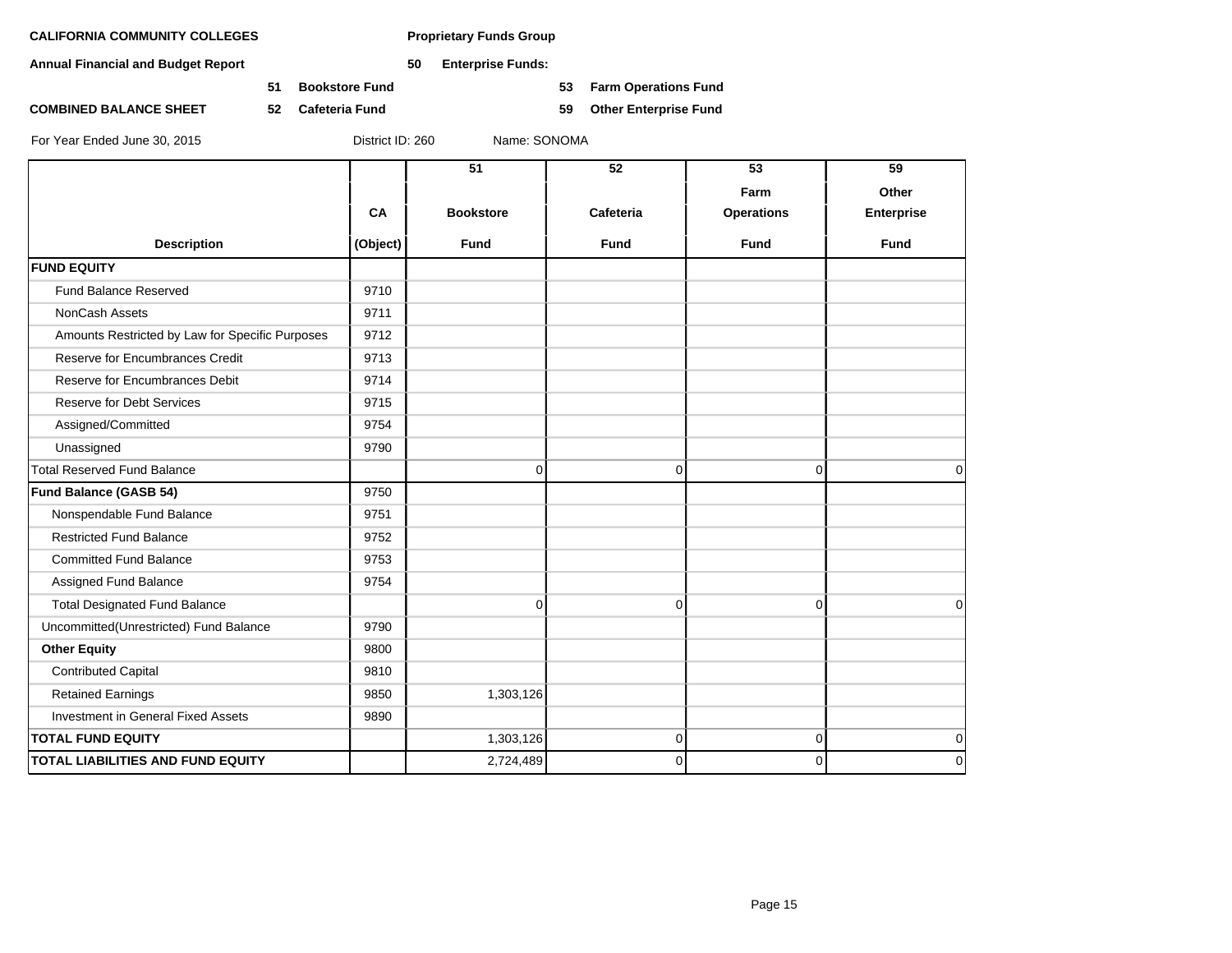- **Annual Financial and Budget Report 60 Internal Service Funds:**
	- **61 Self-Insurance Fund**
- **COMBINED BALANCE SHEET 69 Other Internal Service Fund**

|                                            |          | 61                         | 69                            |
|--------------------------------------------|----------|----------------------------|-------------------------------|
|                                            | CA       |                            | <b>Other Internal Service</b> |
| <b>Description</b>                         | (Object) | <b>Self-Insurance Fund</b> | <b>Fund</b>                   |
| <b>ASSETS</b>                              |          |                            |                               |
| Cash, Investments, and Receivables         | 9100     |                            |                               |
| Cash:                                      |          |                            |                               |
| Awaiting Deposit and in Banks              | 9111     | 368                        |                               |
| In County Treasury                         | 9112     | 1,081,731                  | 3,330,498                     |
| Cash With Fiscal Agents                    | 9113     | 715,952                    |                               |
| Revolving Cash Accounts                    | 9114     |                            |                               |
| Investments (at cost)                      | 9120     |                            |                               |
| <b>Accounts Receivable</b>                 | 9130     |                            |                               |
| Due from Other Funds                       | 9140     | 200,122                    | 240,000                       |
| <b>Student Loans Receivable</b>            | 9150     |                            |                               |
| Inventories, Stores, and Prepaid Items     | 9200     |                            |                               |
| <b>Inventories and Stores</b>              | 9210     |                            |                               |
| Prepaid Items                              | 9220     |                            |                               |
| <b>Fixed Assets</b>                        | 9300     |                            |                               |
| <b>Sites</b>                               | 9310     |                            |                               |
| Site Improvements                          | 9320     |                            |                               |
| Accumulated Depreciation Site Improvements | 9321     |                            |                               |
| <b>Buildings</b>                           | 9330     |                            |                               |
| <b>Accumulated Depreciation Buildings</b>  | 9331     |                            |                               |
| <b>Library Books</b>                       | 9340     |                            |                               |
| Equipment                                  | 9350     |                            |                               |
| <b>Accumulated Depreciation Equipment</b>  | 9351     |                            |                               |
| Work in Progress                           | 9360     |                            |                               |
| <b>Total Fixed Assets</b>                  |          | $\Omega$                   | $\mathbf 0$                   |
| <b>TOTAL ASSETS</b>                        |          | 1,998,173                  | 3,570,498                     |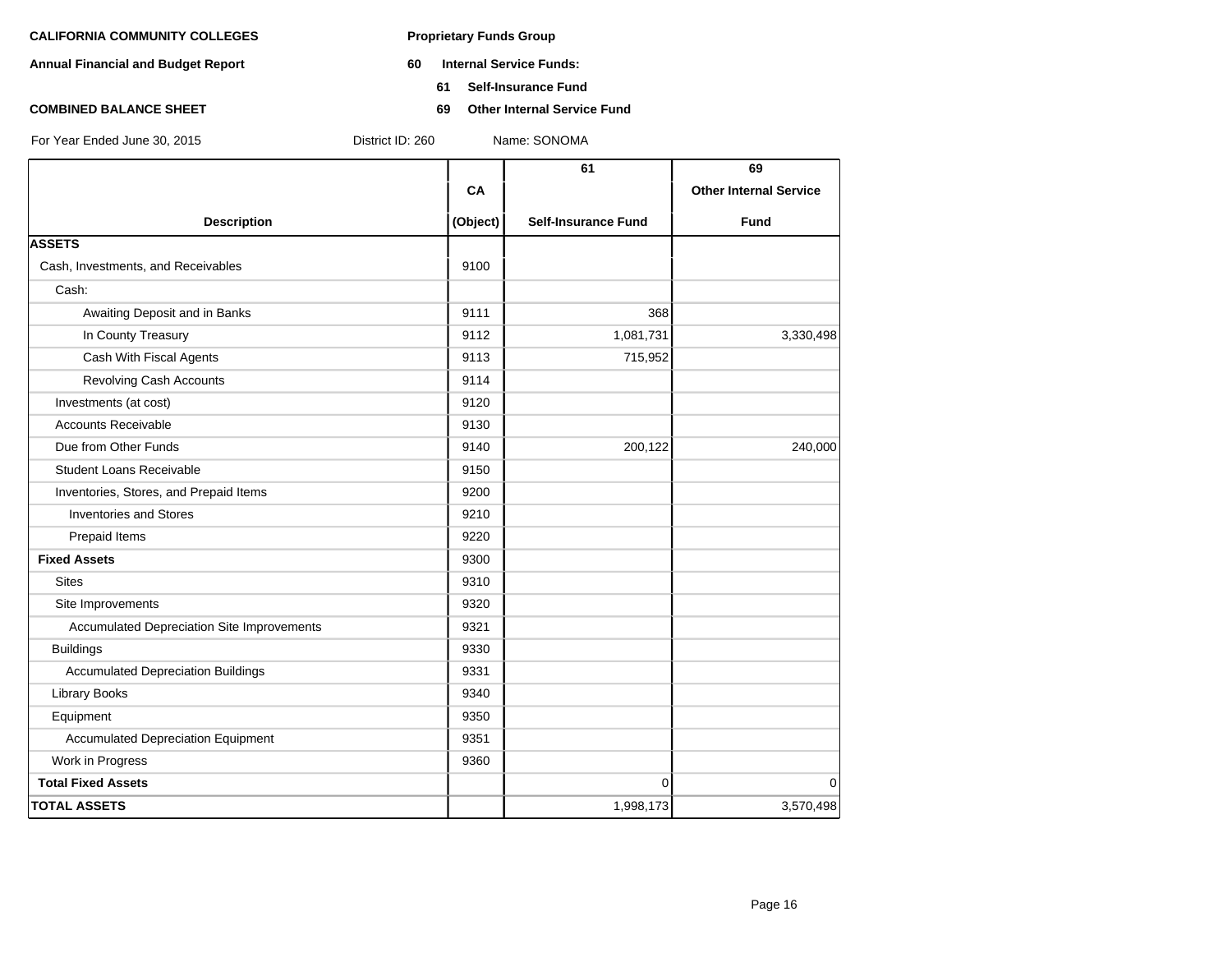- **Annual Financial and Budget Report 60 Internal Service Funds:**
	- **61 Self-Insurance Fund**
- **COMBINED BALANCE SHEET 69 Other Internal Service Fund**

|                                                       |          | 61                         | 69                            |
|-------------------------------------------------------|----------|----------------------------|-------------------------------|
|                                                       | CA       |                            | <b>Other Internal Service</b> |
| <b>Description</b>                                    | (Object) | <b>Self-Insurance Fund</b> | <b>Fund</b>                   |
| <b>LIABILITIES</b>                                    |          |                            |                               |
| <b>Current Liabilities and Deferred Revenue</b>       | 9500     |                            |                               |
| <b>Accounts Payable</b>                               | 9510     | 747,195                    |                               |
| Accrued Salaries and Wages Payable                    | 9520     |                            |                               |
| Compensated Absences Payable Current                  | 9530     |                            |                               |
| Due to Other Funds                                    | 9540     | 517                        |                               |
| <b>Temporary Loans</b>                                | 9550     |                            |                               |
| Current Portion of Long-Term Debt                     | 9560     |                            |                               |
| <b>Deferred Revenues</b>                              | 9570     |                            |                               |
| <b>Total Current Liabilities and Deferred Revenue</b> |          | 747,712                    | $\Omega$                      |
| Long-Term Liabilities                                 | 9600     |                            |                               |
| <b>Bonds Payable</b>                                  | 9610     |                            |                               |
| Revenue Bonds Payable                                 | 9620     |                            |                               |
| Certificates of Participation                         | 9630     |                            |                               |
| Lease Purchase of Capital Lease                       | 9640     |                            |                               |
| Compensated Absences Long Term                        | 9650     |                            |                               |
| Post-Employment Benefits Long Term                    | 9660     |                            |                               |
| Other Long-Term Liabilities                           | 9670     |                            |                               |
| <b>Total Long-Term Liabilities</b>                    |          | $\Omega$                   | 0                             |
| <b>TOTAL LIABILITIES</b>                              | 968      | 747,712                    | 0                             |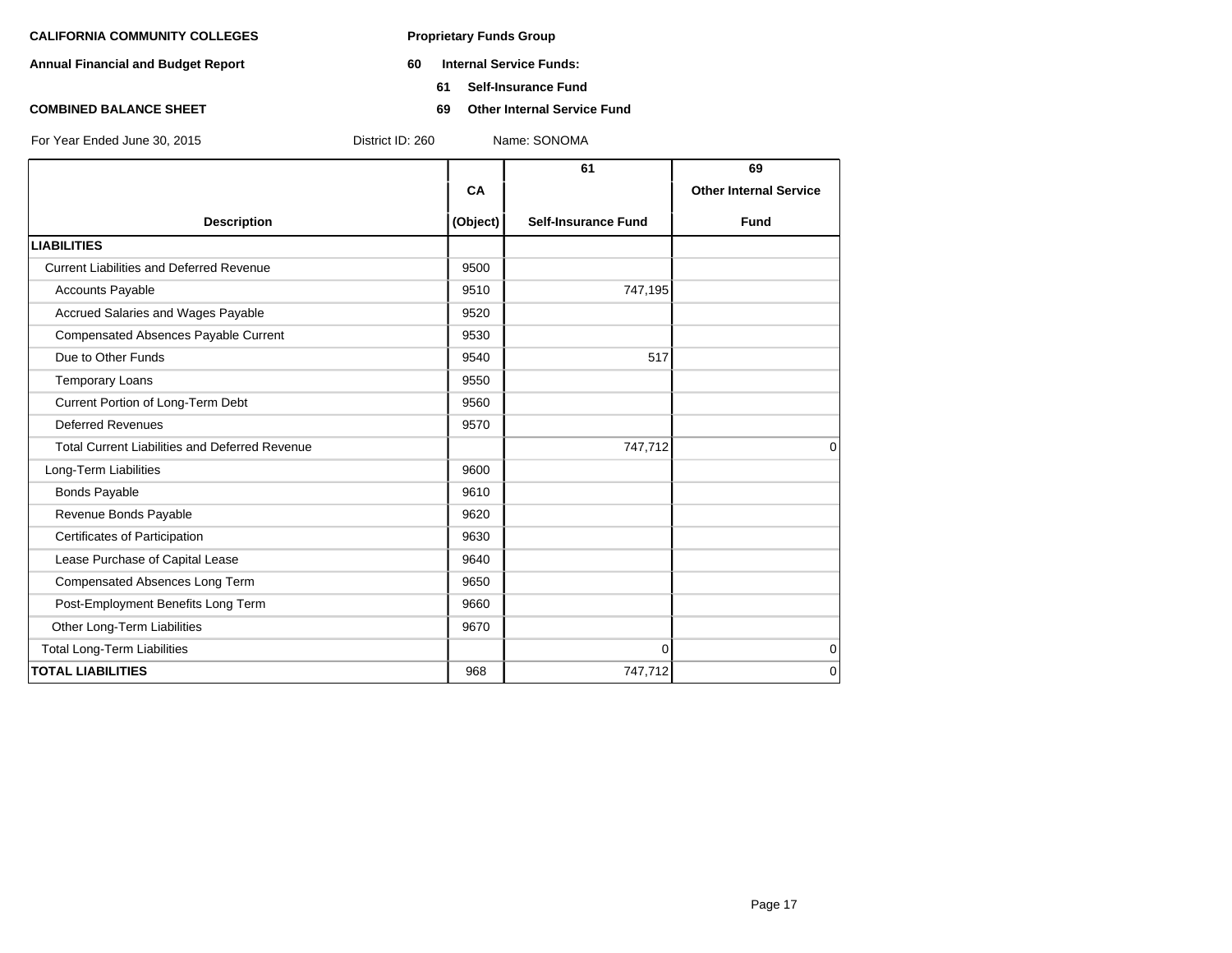- **Annual Financial and Budget Report 60 Internal Service Funds:**
	- **61 Self-Insurance Fund**
- **COMBINED BALANCE SHEET 69 Other Internal Service Fund**

|                                                 |          | 61                         | 69                            |
|-------------------------------------------------|----------|----------------------------|-------------------------------|
|                                                 | CA       |                            | <b>Other Internal Service</b> |
| <b>Description</b>                              | (Object) | <b>Self-Insurance Fund</b> | <b>Fund</b>                   |
| <b>FUND EQUITY</b>                              |          |                            |                               |
| <b>Fund Balance Reserved</b>                    | 9710     |                            |                               |
| NonCash Assets                                  | 9711     |                            |                               |
| Amounts Restricted by Law for Specific Purposes | 9712     |                            |                               |
| Reserve for Encumbrances Credit                 | 9713     |                            |                               |
| Reserve for Encumbrances Debit                  | 9714     |                            |                               |
| <b>Reserve for Debt Services</b>                | 9715     |                            |                               |
| Assigned/Committed                              | 9754     |                            |                               |
| Unassigned                                      | 9790     |                            |                               |
| <b>Total Reserved Fund Balance</b>              |          | 0                          | $\mathbf 0$                   |
| Fund Balance (GASB 54)                          | 9750     |                            |                               |
| Nonspendable Fund Balance                       | 9751     |                            |                               |
| <b>Restricted Fund Balance</b>                  | 9752     |                            |                               |
| <b>Committed Fund Balance</b>                   | 9753     |                            |                               |
| Assigned Fund Balance                           | 9754     |                            | 3,570,498                     |
| <b>Total Designated Fund Balance</b>            |          | $\Omega$                   | 3,570,498                     |
| Uncommitted(Unrestricted) Fund Balance          | 9790     | 1,250,461                  |                               |
| <b>Other Equity</b>                             | 9800     |                            |                               |
| <b>Contributed Capital</b>                      | 9810     |                            |                               |
| <b>Retained Earnings</b>                        | 9850     |                            |                               |
| <b>Investment in General Fixed Assets</b>       | 9890     |                            |                               |
| <b>TOTAL FUND EQUITY</b>                        |          | 1,250,461                  | 3,570,498                     |
| <b>TOTAL LIABILITIES AND FUND EQUITY</b>        |          | 1,998,173                  | 3,570,498                     |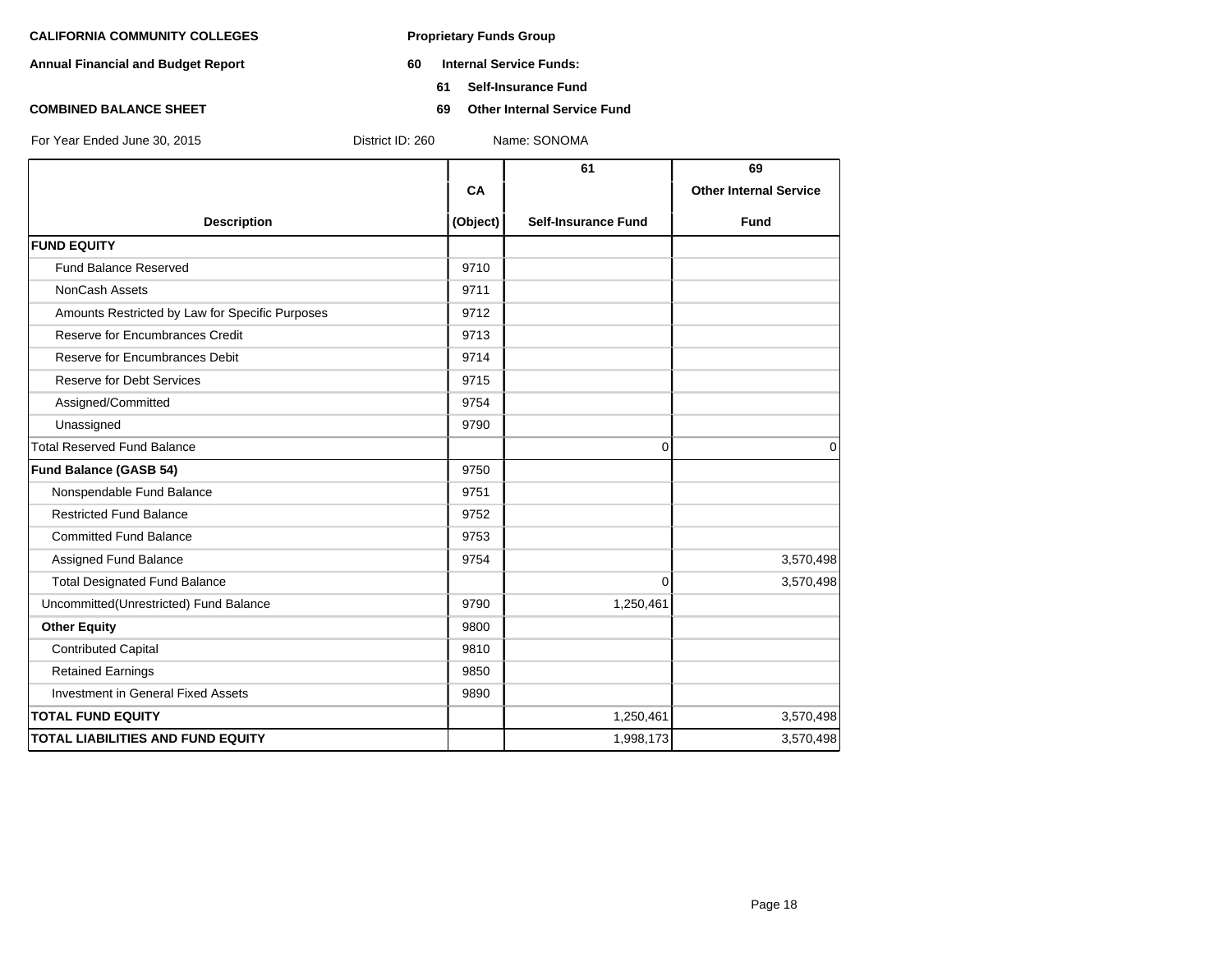# **CALIFORNIA COMMUNITY COLLEGES Fiduciary Funds Group**

**Annual Financial and Budget Report 70 Trust Funds**

### **COMBINED BALANCE SHEET**

|                                            |          | $\overline{71}$   | $\overline{72}$       | $\overline{73}$     | 74                   | 75                | 76                | 77                | 79                |
|--------------------------------------------|----------|-------------------|-----------------------|---------------------|----------------------|-------------------|-------------------|-------------------|-------------------|
|                                            |          | Associated        | <b>Student</b>        | <b>Student Body</b> | <b>Student</b>       | Scholarship       |                   | <b>Deferred</b>   |                   |
|                                            | CA       | <b>Students</b>   | Representation        | <b>Center Fee</b>   | <b>Financial Aid</b> | and Loan          | Investment        | Compensation      | Other             |
| <b>Description</b>                         | (Object) | <b>Trust Fund</b> | <b>Fee Trust Fund</b> | <b>Trust Fund</b>   | <b>Trust Fund</b>    | <b>Trust Fund</b> | <b>Trust Fund</b> | <b>Trust Fund</b> | <b>Trust Fund</b> |
| <b>ASSETS</b>                              |          |                   |                       |                     |                      |                   |                   |                   |                   |
| Cash, Investments, and Receivables         | 9100     |                   |                       |                     |                      |                   |                   |                   |                   |
| Cash:                                      |          |                   |                       |                     |                      |                   |                   |                   |                   |
| Awaiting Deposit and in Banks              | 9111     | 385,999           | 6,034                 |                     | 100,781              | 27,073            |                   |                   | 5 <sup>1</sup>    |
| In County Treasury                         | 9112     |                   | 173,092               |                     |                      |                   |                   |                   | 70                |
| Cash With Fiscal Agents                    | 9113     |                   |                       |                     |                      |                   |                   |                   |                   |
| Revolving Cash Accounts                    | 9114     |                   |                       |                     |                      |                   |                   |                   |                   |
| Investments (at cost)                      | 9120     |                   |                       |                     |                      |                   |                   |                   |                   |
| <b>Accounts Receivable</b>                 | 9130     | 10,295            | 18                    |                     | 60,766               |                   |                   |                   | 140               |
| Due from Other Funds                       | 9140     |                   |                       |                     |                      |                   |                   |                   |                   |
| <b>Student Loans Receivable</b>            | 9150     |                   |                       |                     |                      |                   |                   |                   |                   |
| Inventories, Stores, and Prepaid Items     | 9200     |                   |                       |                     |                      |                   |                   |                   |                   |
| <b>Inventories and Stores</b>              | 9210     |                   |                       |                     |                      |                   |                   |                   |                   |
| Prepaid Items                              | 9220     |                   |                       |                     |                      |                   |                   |                   |                   |
| <b>Fixed Assets</b>                        | 9300     |                   |                       |                     |                      |                   |                   |                   |                   |
| <b>Sites</b>                               | 9310     |                   |                       |                     |                      |                   |                   |                   |                   |
| Site Improvements                          | 9320     |                   |                       |                     |                      |                   |                   |                   |                   |
| Accumulated Depreciation Site Improvements | 9321     |                   |                       |                     |                      |                   |                   |                   |                   |
| <b>Buildings</b>                           | 9330     |                   |                       |                     |                      |                   |                   |                   |                   |
| <b>Accumulated Depreciation Buildings</b>  | 9331     |                   |                       |                     |                      |                   |                   |                   |                   |
| <b>Library Books</b>                       | 9340     |                   |                       |                     |                      |                   |                   |                   |                   |
| Equipment                                  | 9350     |                   |                       |                     |                      |                   |                   |                   |                   |
| <b>Accumulated Depreciation Equipment</b>  | 9351     |                   |                       |                     |                      |                   |                   |                   |                   |
| Work in Progress                           | 9360     |                   |                       |                     |                      |                   |                   |                   |                   |
| <b>Total Fixed Assets</b>                  |          | $\Omega$          | $\Omega$              | $\overline{0}$      | $\Omega$             | $\Omega$          | $\Omega$          | $\mathbf 0$       | 0                 |
| <b>TOTAL ASSETS</b>                        |          | 396,294           | 179,144               | 0                   | 161,547              | 27,073            | $\overline{0}$    | $\Omega$          | 215               |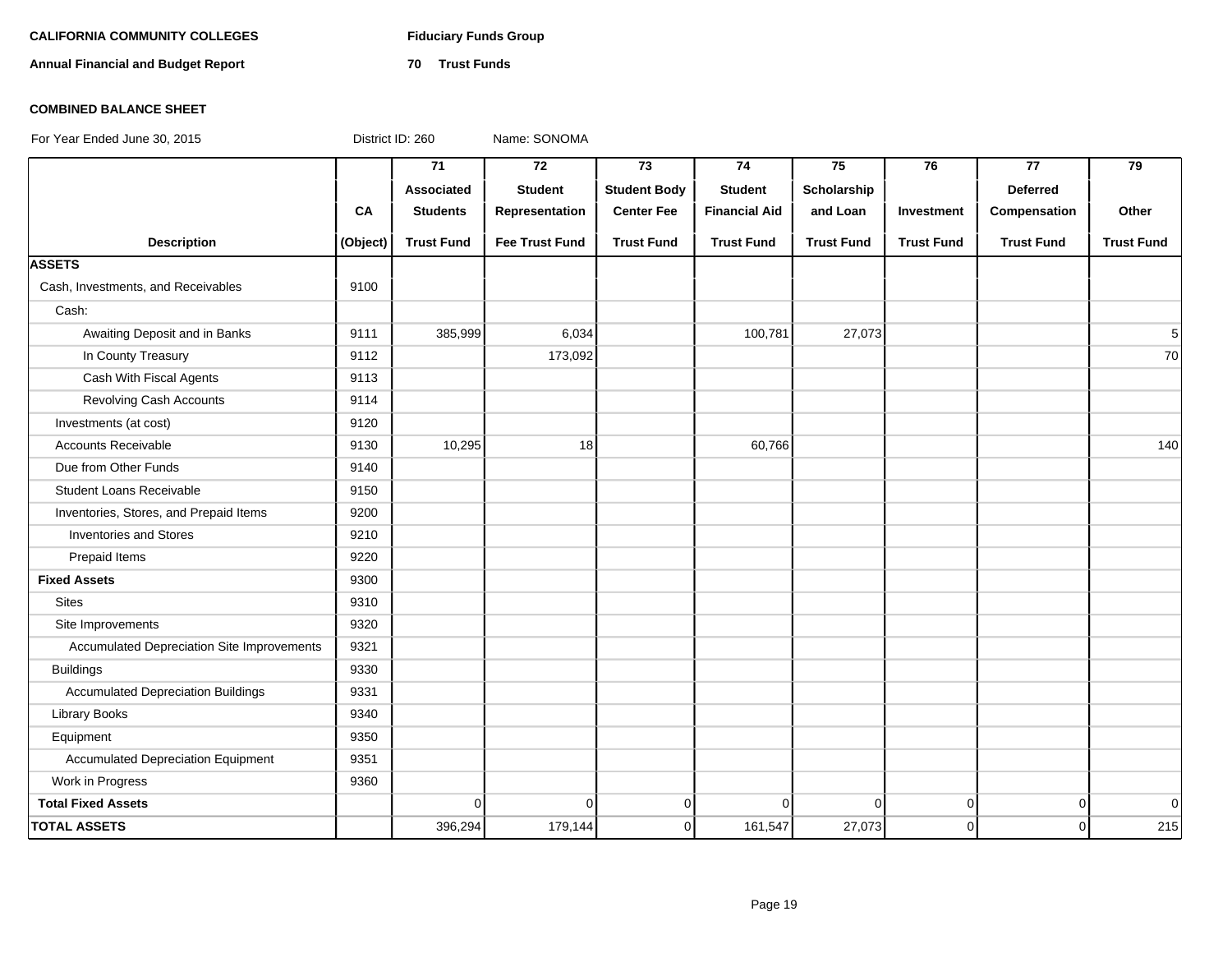# **CALIFORNIA COMMUNITY COLLEGES Fiduciary Funds Group**

**Annual Financial and Budget Report 70 Trust Funds**

### **COMBINED BALANCE SHEET**

|                                                       |          | 71                | 72                    | 73                  | 74                   | 75                | 76                | 77                | 79                |
|-------------------------------------------------------|----------|-------------------|-----------------------|---------------------|----------------------|-------------------|-------------------|-------------------|-------------------|
|                                                       |          | Associated        | <b>Student</b>        | <b>Student Body</b> | <b>Student</b>       | Scholarship       |                   | <b>Deferred</b>   |                   |
|                                                       | CA       | <b>Students</b>   | Representation        | <b>Center Fee</b>   | <b>Financial Aid</b> | and Loan          | Investment        | Compensation      | Other             |
| <b>Description</b>                                    | (Object) | <b>Trust Fund</b> | <b>Fee Trust Fund</b> | <b>Trust Fund</b>   | <b>Trust Fund</b>    | <b>Trust Fund</b> | <b>Trust Fund</b> | <b>Trust Fund</b> | <b>Trust Fund</b> |
| <b>LIABILITIES</b>                                    |          |                   |                       |                     |                      |                   |                   |                   |                   |
| <b>Current Liabilities and Deferred Revenue</b>       | 9500     |                   |                       |                     |                      |                   |                   |                   |                   |
| <b>Accounts Payable</b>                               | 9510     | 4,019             | $\overline{2}$        |                     | 161,547              | 250               |                   |                   | 70                |
| Accrued Salaries and Wages Payable                    | 9520     |                   |                       |                     |                      |                   |                   |                   |                   |
| Compensated Absences Payable Current                  | 9530     |                   |                       |                     |                      |                   |                   |                   |                   |
| Due to Other Funds                                    | 9540     | 9,311             | 500                   |                     |                      |                   |                   |                   | 145               |
| <b>Temporary Loans</b>                                | 9550     |                   |                       |                     |                      |                   |                   |                   |                   |
| Current Portion of Long-Term Debt                     | 9560     |                   |                       |                     |                      |                   |                   |                   |                   |
| <b>Deferred Revenues</b>                              | 9570     | 15,053            | 396                   |                     |                      | 26,823            |                   |                   |                   |
| <b>Total Current Liabilities and Deferred Revenue</b> |          | 28,383            | 898                   | $\Omega$            | 161,547              | 27,073            | $\Omega$          | $\Omega$          | 215               |
| Long-Term Liabilities                                 | 9600     |                   |                       |                     |                      |                   |                   |                   |                   |
| <b>Bonds Payable</b>                                  | 9610     |                   |                       |                     |                      |                   |                   |                   |                   |
| Revenue Bonds Payable                                 | 9620     |                   |                       |                     |                      |                   |                   |                   |                   |
| Certificates of Participation                         | 9630     |                   |                       |                     |                      |                   |                   |                   |                   |
| Lease Purchase of Capital Lease                       | 9640     |                   |                       |                     |                      |                   |                   |                   |                   |
| Compensated Absences Long Term                        | 9650     |                   |                       |                     |                      |                   |                   |                   |                   |
| Post-Employment Benefits Long Term                    | 9660     |                   |                       |                     |                      |                   |                   |                   |                   |
| Other Long-Term Liabilities                           | 9670     |                   |                       |                     |                      |                   |                   |                   |                   |
| <b>Total Long-Term Liabilities</b>                    |          | $\Omega$          | $\Omega$              | 0                   | $\Omega$             | Οl                | $\overline{0}$    | $\overline{0}$    | $\Omega$          |
| <b>TOTAL LIABILITIES</b>                              | 968      | 28,383            | 898                   | $\Omega$            | 161,547              | 27,073            | $\Omega$          | $\Omega$          | 215               |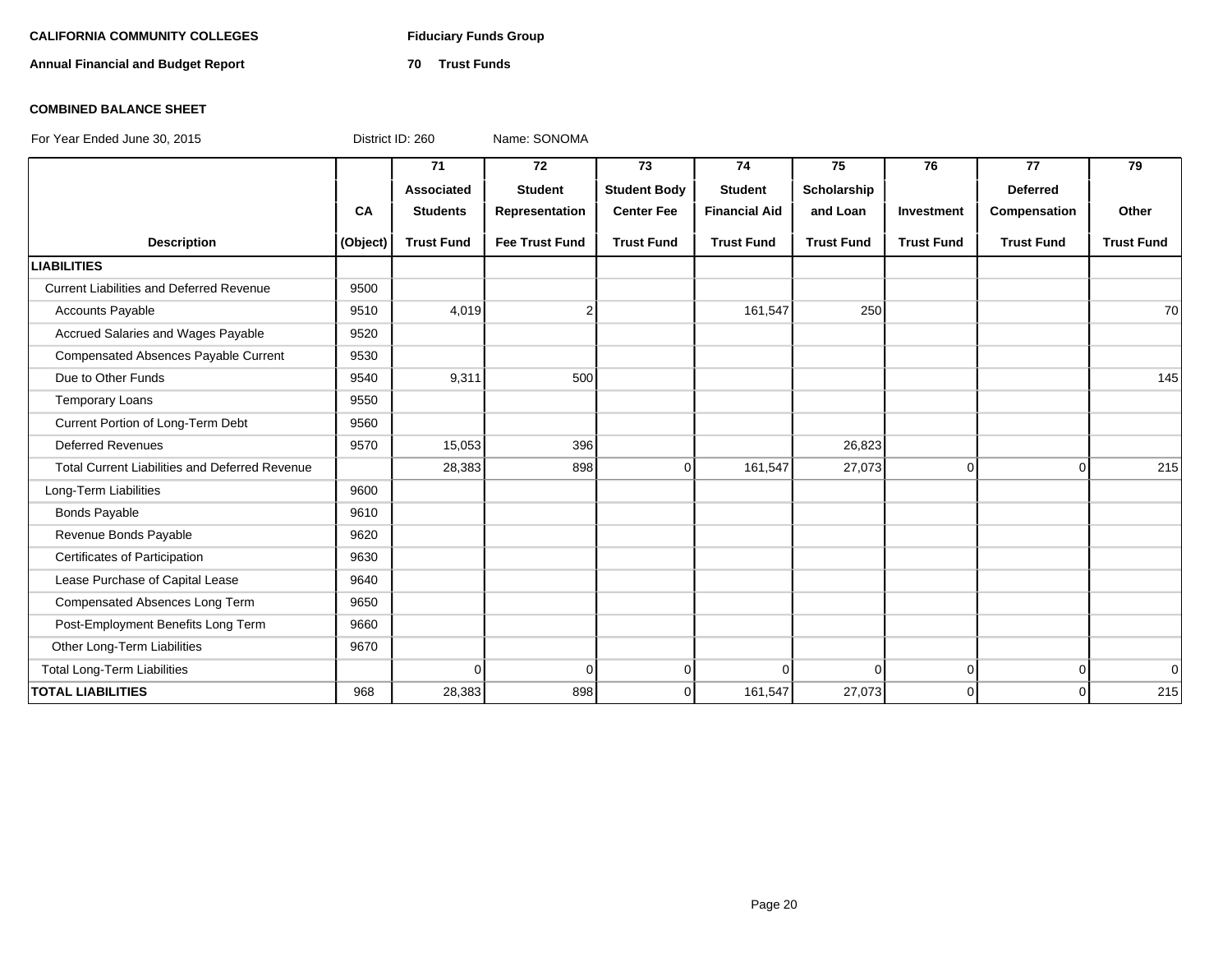# **CALIFORNIA COMMUNITY COLLEGES Fiduciary Funds Group**

**Annual Financial and Budget Report 70 Trust Funds**

# **COMBINED BALANCE SHEET**

|                                                 |          | 71                | 72                    | 73                  | 74                   | 75                | 76                | 77                | 79                |
|-------------------------------------------------|----------|-------------------|-----------------------|---------------------|----------------------|-------------------|-------------------|-------------------|-------------------|
|                                                 |          | Associated        | <b>Student</b>        | <b>Student Body</b> | <b>Student</b>       | Scholarship       |                   | <b>Deferred</b>   |                   |
|                                                 | CA       | <b>Students</b>   | Representation        | <b>Center Fee</b>   | <b>Financial Aid</b> | and Loan          | Investment        | Compensation      | Other             |
| <b>Description</b>                              | (Object) | <b>Trust Fund</b> | <b>Fee Trust Fund</b> | <b>Trust Fund</b>   | <b>Trust Fund</b>    | <b>Trust Fund</b> | <b>Trust Fund</b> | <b>Trust Fund</b> | <b>Trust Fund</b> |
| <b>FUND EQUITY</b>                              |          |                   |                       |                     |                      |                   |                   |                   |                   |
| Fund Balance Reserved                           | 9710     |                   |                       |                     |                      |                   |                   |                   |                   |
| <b>NonCash Assets</b>                           | 9711     |                   |                       |                     |                      |                   |                   |                   |                   |
| Amounts Restricted by Law for Specific Purposes | 9712     |                   |                       |                     |                      |                   |                   |                   |                   |
| Reserve for Encumbrances Credit                 | 9713     |                   |                       |                     |                      |                   |                   |                   |                   |
| Reserve for Encumbrances Debit                  | 9714     |                   |                       |                     |                      |                   |                   |                   |                   |
| <b>Reserve for Debt Services</b>                | 9715     |                   |                       |                     |                      |                   |                   |                   |                   |
| Assigned/Committed                              | 9754     |                   |                       |                     |                      |                   |                   |                   |                   |
| Unassigned                                      | 9790     |                   |                       |                     |                      |                   |                   |                   |                   |
| <b>Total Reserved Fund Balance</b>              |          | $\Omega$          | $\Omega$              | $\Omega$            | $\Omega$             | $\Omega$          | $\Omega$          | $\Omega$          | $\Omega$          |
| Fund Balance (GASB 54)                          | 9750     |                   |                       |                     |                      |                   |                   |                   |                   |
| Nonspendable Fund Balance                       | 9751     |                   |                       |                     |                      |                   |                   |                   |                   |
| <b>Restricted Fund Balance</b>                  | 9752     |                   |                       |                     |                      |                   |                   |                   |                   |
| <b>Committed Fund Balance</b>                   | 9753     | 367,911           | 178,246               |                     |                      |                   |                   |                   |                   |
| Assigned Fund Balance                           | 9754     |                   |                       |                     |                      |                   |                   |                   |                   |
| <b>Total Designated Fund Balance</b>            |          | 367,911           | 178,246               | $\overline{0}$      | $\overline{0}$       | $\mathbf 0$       | $\Omega$          | $\Omega$          | $\Omega$          |
| Uncommitted(Unrestricted) Fund Balance          | 9790     |                   |                       |                     |                      |                   |                   |                   |                   |
| <b>Other Equity</b>                             | 9800     |                   |                       |                     |                      |                   |                   |                   |                   |
| <b>Contributed Capital</b>                      | 9810     |                   |                       |                     |                      |                   |                   |                   |                   |
| <b>Retained Earnings</b>                        | 9850     |                   |                       |                     |                      |                   |                   |                   |                   |
| Investment in General Fixed Assets              | 9890     |                   |                       |                     |                      |                   |                   |                   |                   |
| <b>TOTAL FUND EQUITY</b>                        |          | 367,911           | 178,246               | $\Omega$            | $\Omega$             | $\Omega$          | $\Omega$          | $\Omega$          | $\overline{0}$    |
| TOTAL LIABILITIES AND FUND EQUITY               |          | 396,294           | 179,144               | $\Omega$            | 161,547              | 27,073            | $\Omega$          | $\Omega$          | 215               |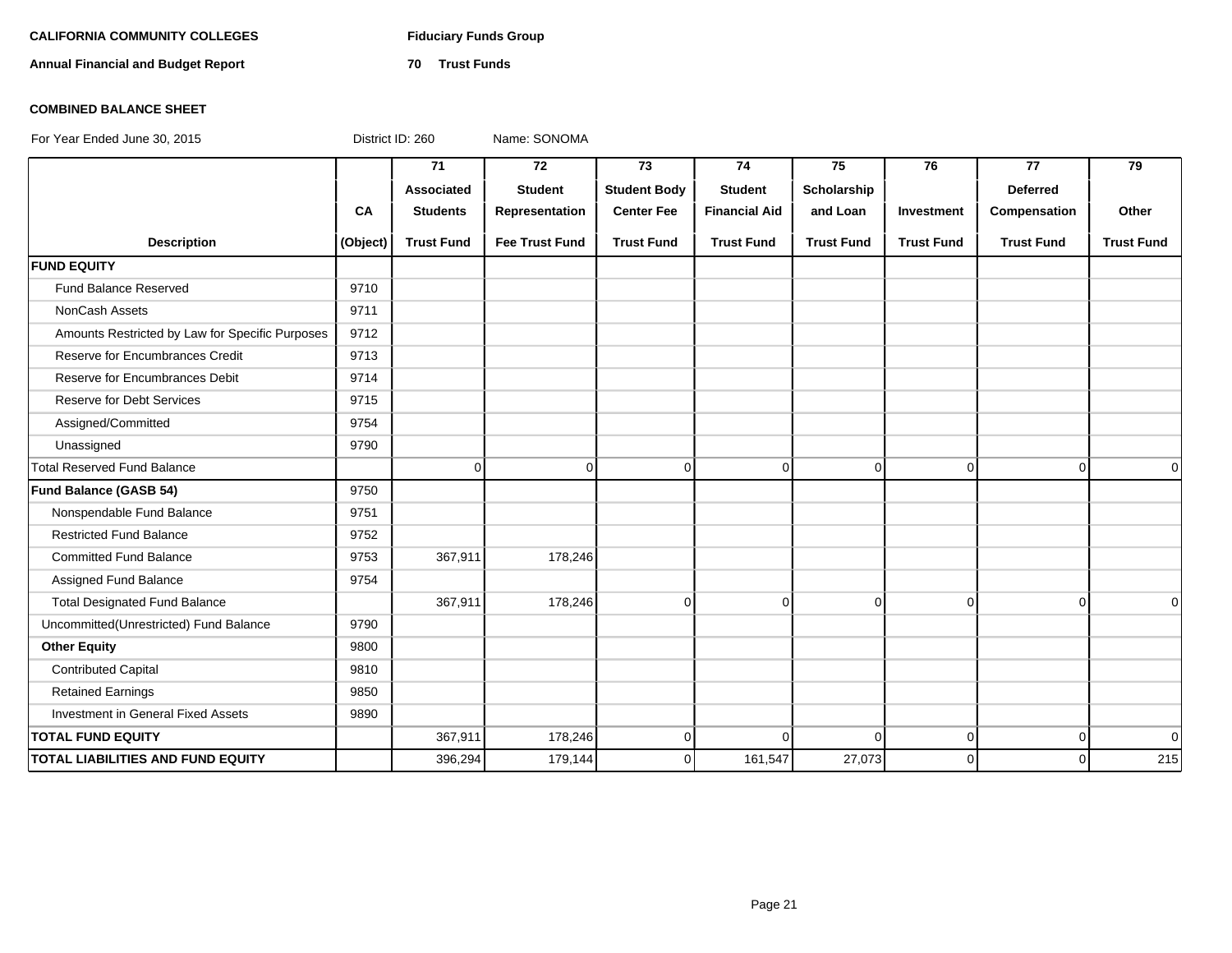# **Annual Financial and Budget Report**

### **SUPPLEMENTAL DATA**

For Actual Year: 2014-2015 District ID: 260 Name: SONOMA

|                                                                   |        | Fund S11            | Fund S12          | <b>Fund S10 Total</b> |
|-------------------------------------------------------------------|--------|---------------------|-------------------|-----------------------|
|                                                                   | Object | <b>Unrestricted</b> | <b>Restricted</b> | <b>General Fund</b>   |
| <b>Description</b>                                                | Code   | Actual              | <b>Actual</b>     | Actual                |
| <b>Federal Revenues</b>                                           | 8100   |                     |                   |                       |
| <b>Forest Revenues</b>                                            | 8110   |                     |                   | $\mathbf 0$           |
| <b>Higher Education Act</b>                                       | 8120   |                     |                   | 0                     |
| Workforce Investment Act                                          | 8130   |                     |                   | $\Omega$              |
| Temporary Assistance for Needy Families (TANF)                    | 8140   |                     | 91,265            | 91,265                |
| <b>Student Financial Aid</b>                                      | 8150   | 72,431              |                   | 72,431                |
| <b>Veterans Education</b>                                         | 8160   | 5,094               |                   | 5,094                 |
| Vocational and Technical Education Act (VATEA)                    | 8170   |                     | 542,372           | 542,372               |
| <b>Other Federal Revenues</b>                                     | 8190   | 13,107              | 1,995,425         | 2,008,532             |
| <b>Total Federal Revnues</b>                                      | 8100   | 90,632              | 2,629,062         | 2,719,694             |
| <b>State Revenues</b>                                             | 8600   |                     |                   |                       |
| <b>General Apportionments</b>                                     | 8610   |                     |                   | 0                     |
| Apprenticeship Apportionment                                      | 8611   | 70,677              |                   | 70,677                |
| <b>State General Apportionment</b>                                | 8612   | 23,639,993          |                   | 23,639,993            |
| Other General Apportionment                                       | 8613   | 991,399             |                   | 991,399               |
| <b>General Categorical Programs</b>                               | 8620   |                     |                   |                       |
| Child Development                                                 | 8621   |                     | 29,592            | 29,592                |
| Extended Opportunity Programs and Services (EOPS)                 | 8622   |                     | 595,961           | 595,961               |
| Disabled Students Programs and Services(DSPS)                     | 8623   |                     | 3,095,576         | 3,095,576             |
| Temporary Assistance for Needy Families (TANF)                    | 8624   |                     |                   | $\Omega$              |
| California Work Opportunity and Responsibility to Kids (CalWORKs) | 8625   |                     | 426,722           | 426,722               |
| Telecommunications and Technology Infrasturcture Program (TTIP)   | 8626   |                     |                   | $\Omega$              |
| Other General Categorical Programs                                | 8627   |                     | 6,088,908         | 6,088,908             |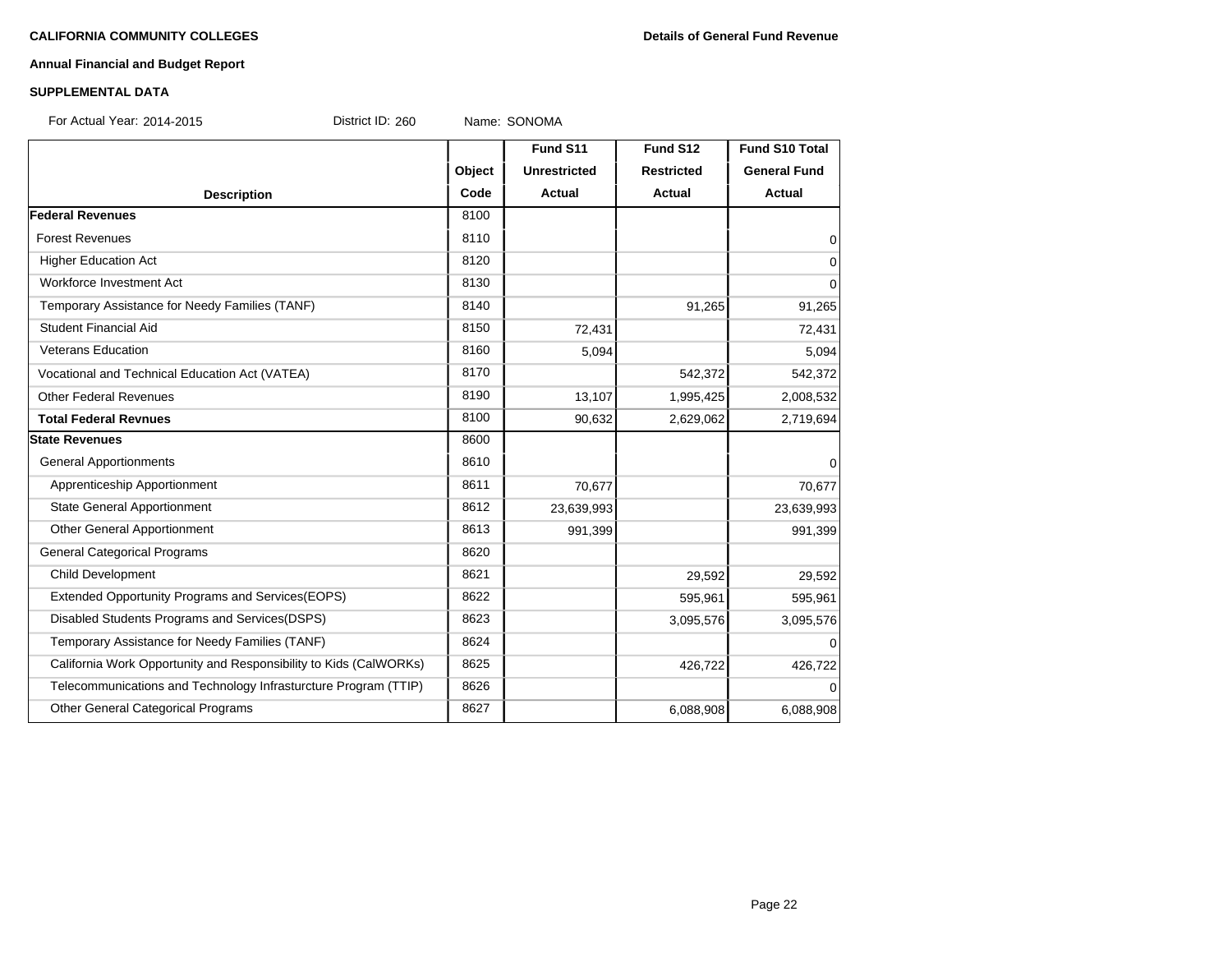## **Annual Financial and Budget Report**

| For Actual Year: 2014-2015               | District ID: 260 |        | Name: SONOMA        |                   |                     |
|------------------------------------------|------------------|--------|---------------------|-------------------|---------------------|
|                                          |                  |        | Fund S11            | Fund S12          | Fund S10 Total      |
|                                          |                  | Object | <b>Unrestricted</b> | <b>Restricted</b> | <b>General Fund</b> |
| <b>Description</b>                       |                  | Code   | <b>Actual</b>       | Actual            | <b>Actual</b>       |
| <b>EPA Proceeds</b>                      |                  | 8630   | 16,665,890          |                   | 16,665,890          |
| Reimburseable Categorical Programs       |                  | 8650   |                     |                   |                     |
| Instructional Inprovement Grant          |                  | 8651   |                     |                   | 0                   |
| Other Reimburseable Categorical Programs |                  | 8652   |                     | 515,405           | 515,405             |
| <b>State Tax Subventions</b>             |                  | 8670   |                     |                   |                     |
| Homeowners' Property Tax Refief          |                  | 8671   | 374,180             |                   | 374,180             |
| <b>Timber Yield Tax</b>                  |                  | 8672   | 7,051               |                   | 7,051               |
| <b>Other State Tax Subventions</b>       |                  | 8673   |                     |                   | 0                   |
| <b>State Non-Tax Revenues</b>            |                  | 8680   |                     |                   |                     |
| <b>State Lottery Proceeds</b>            |                  | 8681   | 2,396,260           | 617,168           | 3,013,428           |
| <b>State Mandated Costs</b>              |                  | 8685   | 1,431,431           |                   | 1,431,431           |
| <b>Other State Non-Tax Revnues</b>       |                  | 8686   |                     |                   | $\Omega$            |
| <b>Other State Revenues</b>              |                  | 8690   | 7,553               |                   | 7,553               |
| <b>Total State Revenues</b>              |                  | 8600   | 45,584,434          | 11,369,332        | 56,953,766          |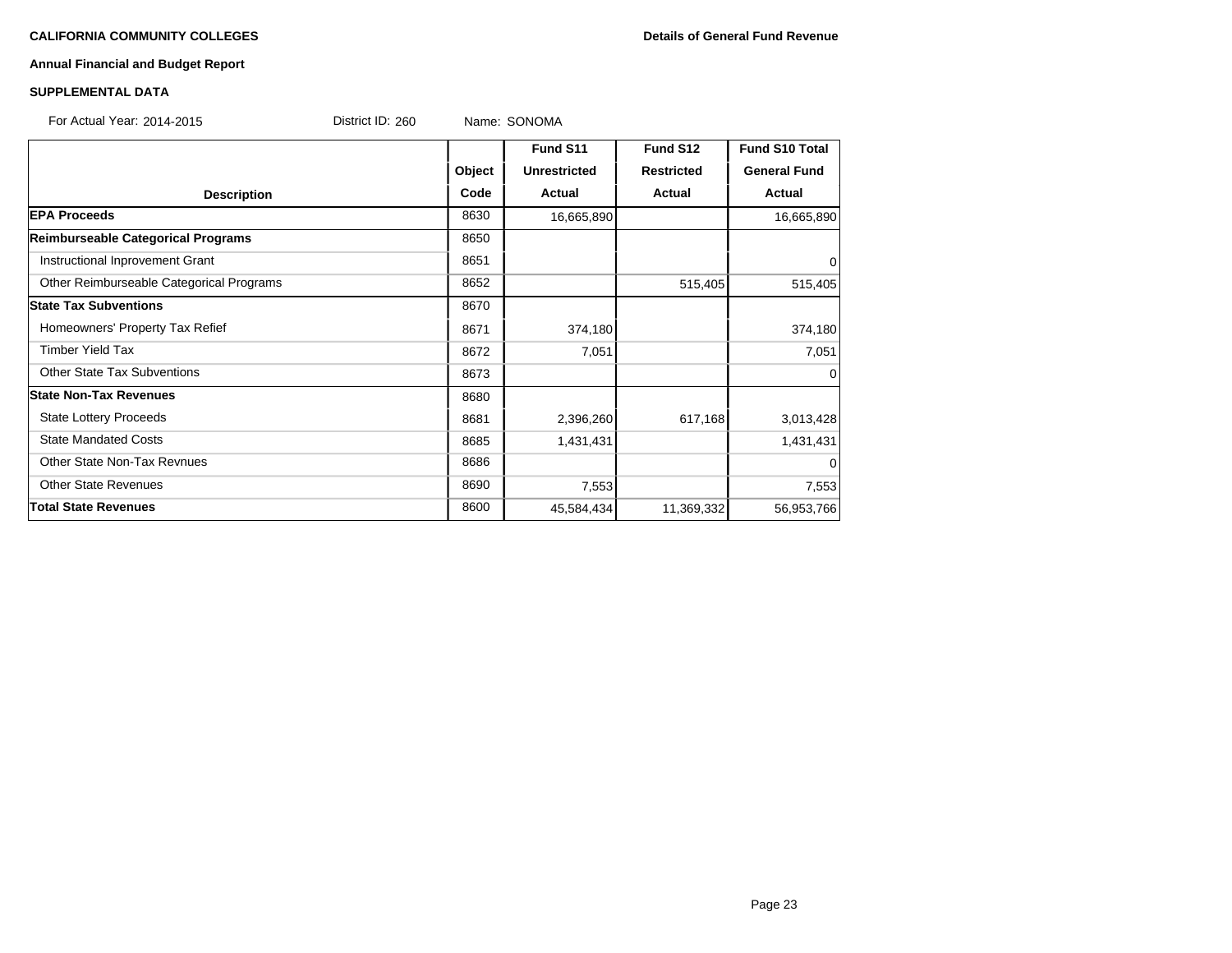# **Annual Financial and Budget Report**

| For Actual Year: 2014-2015                          | District ID: 260 |        | Name: SONOMA        |                   |                       |
|-----------------------------------------------------|------------------|--------|---------------------|-------------------|-----------------------|
|                                                     |                  |        | Fund S11            | Fund S12          | <b>Fund S10 Total</b> |
|                                                     |                  | Object | <b>Unrestricted</b> | <b>Restricted</b> | <b>General Fund</b>   |
| <b>Description</b>                                  |                  | Code   | <b>Actual</b>       | <b>Actual</b>     | Actual                |
| <b>Local Revenues</b>                               |                  | 8800   |                     |                   |                       |
| <b>Property Taxes</b>                               |                  | 8810   |                     |                   |                       |
| Tax Allocation, Secured Roll                        |                  | 8811   | 40,861,169          |                   | 40,861,169            |
| Tax Allocation, Supplemental Roll                   |                  | 8812   | 819,020             |                   | 819,020               |
| Tax Allocation, Unsecured Roll                      |                  | 8813   | 1,420,270           |                   | 1,420,270             |
| <b>Prior Years Taxes</b>                            |                  | 8816   | 16,916              |                   | 16,916                |
| <b>Education Revenues Augmentation Fund (ERAF)</b>  |                  | 8817   | 591,171             |                   | 591,171               |
| Redevelopment Agency Funds - Pass Through           |                  | 8818   |                     |                   | $\Omega$              |
| Redevelopment Agency Funds - Residual               |                  | 8819   | 1,904,849           |                   | 1,904,849             |
| Redevelopment Agency Funds - Asset Liquidation      |                  | 8819.1 | 88,788              |                   | 88,788                |
| Contributions, Gifts, Grants, and Endowments        |                  | 8820   |                     |                   | $\mathbf 0$           |
| <b>Contract Services</b>                            |                  | 8830   |                     |                   |                       |
| <b>Contract Instructional Services</b>              |                  | 8831   | 202,118             |                   | 202,118               |
| <b>Other Contranct Services</b>                     |                  | 8832   |                     |                   | $\Omega$              |
| Sales and Commissions                               |                  | 8840   | 173,136             |                   | 173,136               |
| <b>Rentals and Leases</b>                           |                  | 8850   | 94,668              |                   | 94,668                |
| Interest and Investment Income                      |                  | 8860   | 83,947              |                   | 83,947                |
| <b>Student Fees and Charges</b>                     |                  | 8870   |                     |                   |                       |
| <b>Community Services Classes</b>                   |                  | 8872   | 657,461             |                   | 657,461               |
| Dormitory                                           |                  | 8873   |                     |                   | $\Omega$              |
| Enrollment                                          |                  | 8874   | 8,483,436           |                   | 8,483,436             |
| Contra Revenue Account                              |                  | 8874.1 |                     |                   | 0                     |
| Field Trips and Use of Nondistrict Facilities       |                  | 8875   |                     |                   | $\mathbf 0$           |
| <b>Health Services</b>                              |                  | 8876   |                     | 1,087,424         | 1,087,424             |
| Instructional Materials Fees and Sales of Materials |                  | 8877   | 936,226             |                   | 936,226               |
| Insurance                                           |                  | 8878   |                     |                   | $\Omega$              |
| <b>Student Records</b>                              |                  | 8879   | 104,500             |                   | 104,500               |
| Nonresident Tuition                                 |                  | 8880   | 1,619,397           | 1,438             | 1,620,835             |
| Parking Services and Public Transportation          |                  | 8881   |                     | 1,363             | 1,363                 |
| Other Student Fees and Charges                      |                  | 8885   | 99,500              |                   | 99,500                |
| <b>Other Local Revenues</b>                         |                  | 8890   | 1,309,628           | 710,983           | 2,020,611             |
| <b>Total Local Revenues</b>                         |                  | 8800   | 59,466,200          | 1,801,208         | 61,267,408            |
| <b>Total Revenues</b>                               |                  |        | 105,141,266         | 15,799,602        | 120,940,868           |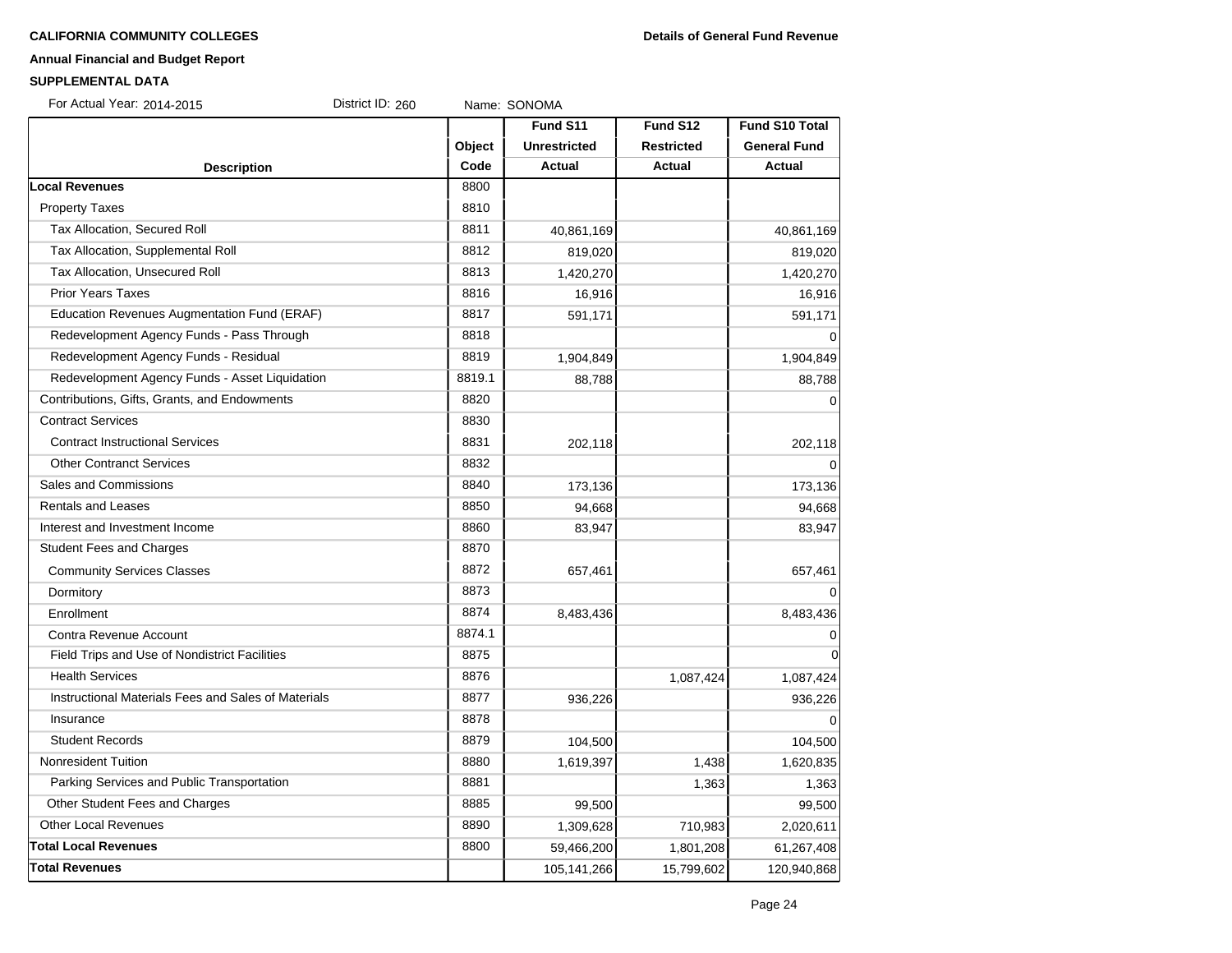# **Annual Financial and Budget Report**

| For Actual Year: 2014-2015                        | District ID: 260 |        | Name: SONOMA        |                   |                       |  |
|---------------------------------------------------|------------------|--------|---------------------|-------------------|-----------------------|--|
|                                                   |                  |        | Fund S11            | Fund S12          | <b>Fund S10 Total</b> |  |
|                                                   |                  | Object | <b>Unrestricted</b> | <b>Restricted</b> | <b>General Fund</b>   |  |
| <b>Description</b>                                |                  | Code   | Actual              | Actual            | Actual                |  |
| <b>Other Financing Sources</b>                    |                  | 8900   |                     |                   |                       |  |
| Proceeds of General Fixed Assets                  |                  | 8910   |                     |                   | 0                     |  |
| Proceeds of Long-Term Debt                        |                  | 8940   |                     |                   | $\Omega$              |  |
| Incoming Transfers -- (8981/8982/8983)            |                  | 898#   | 1,047,208           | 91,575            | 1,138,783             |  |
| <b>Total Other Financing Sources</b>              |                  | 8900   | 1,047,208           | 91,575            | 1,138,783             |  |
| <b>Total Revenues and Other Financing Sources</b> |                  |        | 106,188,474         | 15,891,177        | 122,079,651           |  |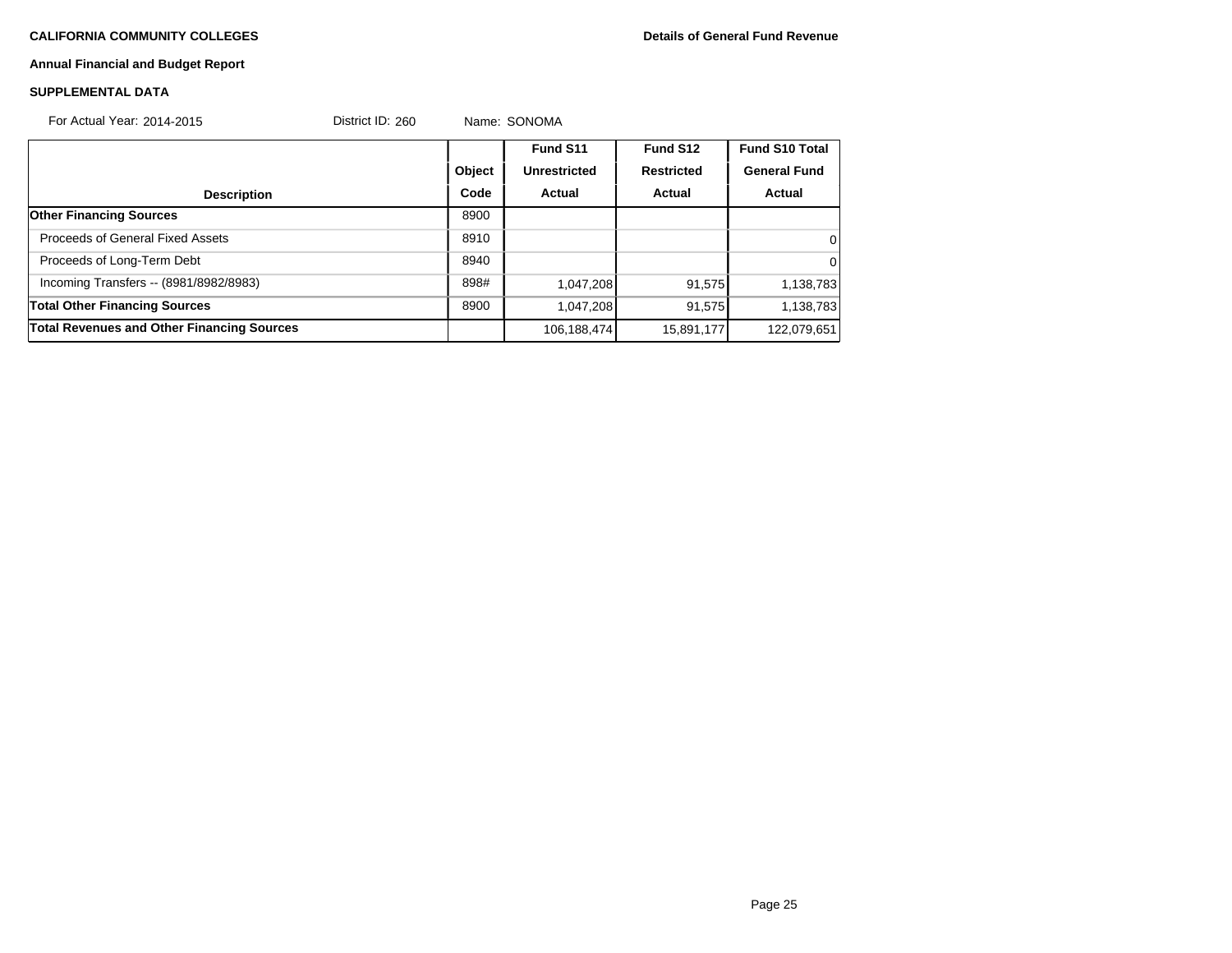**Expend by Instructional Activity**

# **Annual Financial and Budget Report**

# **S10 General Fund - Combined** (Total Unrestricted and Restricted)

# **SUPPLEMENTAL DATA**

For Actual Year: 2014-2015 Budget Year: 2015-2016 Contract Magnet District ID: 260 Name: SONOMA

|                                                                                                                   |                 | <b>Salaries and Benefits</b> |                      | Operating       | <b>Capital</b> | Other     | <b>Total</b> |
|-------------------------------------------------------------------------------------------------------------------|-----------------|------------------------------|----------------------|-----------------|----------------|-----------|--------------|
|                                                                                                                   | <b>Activity</b> |                              | <b>Non</b>           | <b>Expenses</b> | Outlay         | Outgo     |              |
| <b>Activity Classification</b>                                                                                    | Code            | <b>Instructional</b>         | <b>Instructional</b> | $(4000 - 5000)$ | (6000)         | (7000)    |              |
| Agriculture and Natual Resources                                                                                  | 0100            | 1,134,126                    | 496,273              | 156,729         | 164,707        |           | 1,951,835    |
| Architecture and Environmental Design                                                                             | 0200            |                              |                      |                 |                |           | $\mathbf 0$  |
| Environmental Sciences and Technologies                                                                           | 0300            |                              |                      |                 |                |           | $\Omega$     |
| <b>Biological Sciences</b>                                                                                        | 0400            | 2,153,724                    | 107,968              | 81,166          | 36,830         |           | 2,379,688    |
| Business and Management                                                                                           | 0500            | 1,729,846                    | 210,034              | 45,534          | 96,938         |           | 2,082,352    |
| lCommunications                                                                                                   | 0600            | 1,829,873                    | 145,749              | 36,008          | 6,933          |           | 2,018,563    |
| Computer and Information Science                                                                                  | 0700            | 2,226,842                    | 267,374              | 42,162          | 92,307         |           | 2,628,685    |
| Education                                                                                                         | 0800            | 272,515                      | 218,781              | 222,633         | 8,536          |           | 722,465      |
| Engineering and Related Industrial Technology                                                                     | 0900            | 1,806,427                    | 211,447              | 183,493         | 176,652        |           | 2,378,019    |
| Fine and Applied Arts                                                                                             | 1000            | 3,409,613                    | 753,566              | 249,543         | 74,868         |           | 4,487,590    |
| Foreign language                                                                                                  | 1100            | 1,536,261                    | 57,650               | 7,133           |                |           | 1,601,044    |
| Health                                                                                                            | 1200            | 6,464,322                    | 1,298,019            | 115,394         | 254,092        |           | 8,131,827    |
| <b>Consumer Education And Home Economics</b>                                                                      | 1300            | 2,582,163                    | 648,213              | 502,480         | 191,880        |           | 3,924,736    |
| Law                                                                                                               | 1400            |                              |                      |                 |                |           | $\Omega$     |
| Humanities(Letters)                                                                                               | 1500            | 6,683,675                    | 652,592              | 88,912          | 134,310        |           | 7,559,489    |
| <b>Library Science</b>                                                                                            | 1600            | 175,624                      |                      |                 |                |           | 175,624      |
| Mathematics                                                                                                       | 1700            | 4,353,403                    | 391,588              | 67,403          | 3,830          |           | 4,816,224    |
| <b>Military Studies</b>                                                                                           | 1800            |                              |                      |                 |                |           |              |
| <b>Physical Sciences</b>                                                                                          | 1900            | 2,669,230                    | 177,986              | 97,624          | 137,412        |           | 3,082,252    |
| Psychology                                                                                                        | 2000            | 2,255,141                    | 291,212              | 3,724           | 15,926         |           | 2,566,003    |
| Public Affairs and Services                                                                                       | 2100            | 1,585,135                    | 1,806,088            | 539,120         | 196,708        |           | 4,127,051    |
| Social Sciences                                                                                                   | 2200            | 2,097,011                    | 74,343               | 698             | 2,784          |           | 2,174,836    |
| Commercial Services                                                                                               | 3000            |                              |                      |                 |                |           | $\Omega$     |
| Interdisciplinary Studies                                                                                         | 4900            | 5,966,110                    | 2,440,078            | 1,585,035       | 50,398         |           | 10,041,621   |
| Instruc Staff-Retirees' Bnfts & Retire Incents                                                                    | 5900            | 1,202,863                    |                      |                 |                |           | 1,202,863    |
| <b>Sub-Total Instructional Activites</b>                                                                          |                 | 52,133,904                   | 10,248,961           | 4,024,791       | 1,645,111      |           | 68,052,767   |
| Total Expenditures for GF Activities*                                                                             |                 | 52,672,589                   | 53,818,666           | 14,082,890      | 3,203,989      | 4,290,245 | 128,068,379  |
| *Total Expenditures for GF Activities above is the grand total of Instructional and Non-Instructional activities. |                 |                              |                      |                 |                |           |              |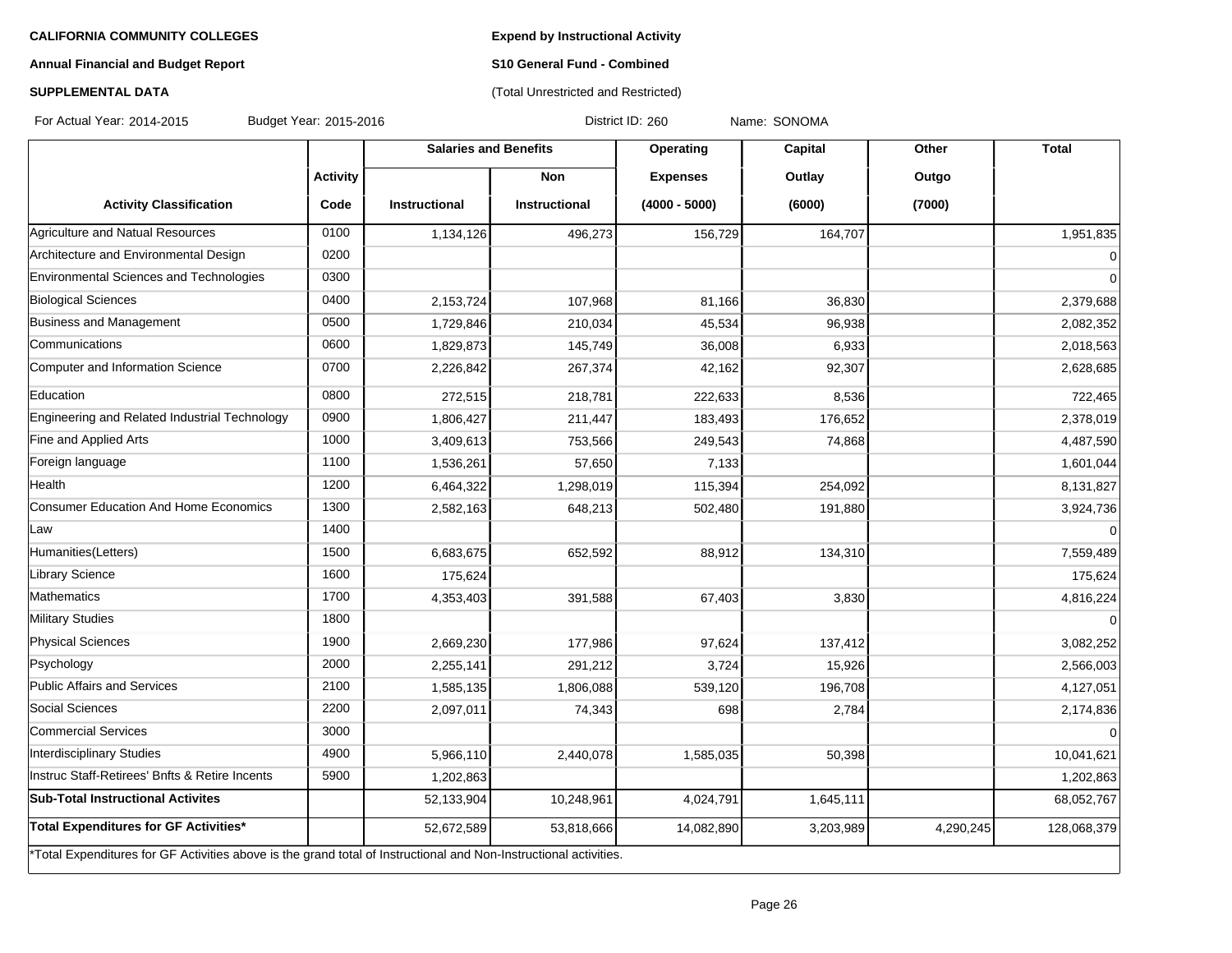# **Annual Financial and Budget Report S10 General Fund - Combined**

# **SUPPLEMENTAL DATA CONSERVATION CONSERVATION** (Total Unrestricted and Restricted)

For Actual Year: 2014-2015 Budget Year: 2015-2016 Product 10: 260 Name: SONOMA

|                                                    |                 | <b>Salaries and Benefits</b> |                      | Operating       | Capital | Other       | <b>Total</b> |
|----------------------------------------------------|-----------------|------------------------------|----------------------|-----------------|---------|-------------|--------------|
|                                                    | <b>Activity</b> |                              | <b>Non</b>           | <b>Expenses</b> | Outlay  | Outgo       |              |
| <b>Activity Classification</b>                     | Code            | <b>Instructional</b>         | <b>Instructional</b> | $(4000 - 5000)$ | (6000)  | (7000)      |              |
| Instructional Administration and Governance        | 6000            |                              |                      |                 |         |             |              |
| Academic Administration                            | 6010            |                              | 4,501,822            | 158,197         | 70,025  |             | 4,730,044    |
| Course and Curriculum Development                  | 6020            |                              | 261,357              | 3,757           |         |             | 265,114      |
| Academic / Faculty Senate                          | 6030            |                              | 53,634               | 13,843          |         |             | 67,477       |
| Other Instructional Administration & Governance    | 6090            |                              | 148,795              | 199,186         | 559     |             | 348,540      |
| <b>Total Instructional Admin. &amp; Governance</b> |                 | 0                            | 4,965,608            | 374,983         | 70,584  | $\mathbf 0$ | 5,411,175    |
| <b>Instructional Support Services</b>              | 6100            |                              |                      |                 |         |             |              |
| Learning Center                                    | 6110            | 524,456                      | 188,413              | 3,508           |         |             | 716,377      |
| Library                                            | 6120            |                              | 2,595,383            | 65,005          | 375,372 |             | 3,035,760    |
| Media                                              | 6130            |                              | 1,285,542            | 44,313          | 117,694 |             | 1,447,549    |
| Museums and Gallaries                              | 6140            |                              | 42,450               | 7,765           | 3,589   |             | 53,804       |
| Academic Information Systems and Technology        | 6150            |                              |                      |                 |         |             | $\Omega$     |
| Other Instructional Support Services               | 6190            |                              |                      |                 |         |             | $\Omega$     |
| <b>Total Instructional Support Services</b>        |                 | 524,456                      | 4,111,788            | 120,591         | 496,655 | $\Omega$    | 5,253,490    |
| <b>Admissions and Records</b>                      | 6200            |                              | 2,478,543            | 486,067         | 9,738   |             | 2,974,348    |
| Student Counseling and Guidance                    | 6300            |                              |                      |                 |         |             |              |
| Counseling and Guidance                            | 6310            |                              | 3,158,963            | 35,877          | 40,267  |             | 3,235,107    |
| Matriculation and Student Assessment               | 6320            |                              | 963,186              | 85,508          | 151,082 |             | 1,199,776    |
| <b>Transfer Programs</b>                           | 6330            |                              | 289,085              | 15,326          | 470     |             | 304,881      |
| Career Guidance                                    | 6340            |                              | 231,886              | 31,279          |         |             | 263,165      |
| Other Student Counseling and Guidance              | 6390            |                              | 186,568              | 20,347          |         |             | 206,915      |
| <b>Total Student Couseling and Guidance</b>        |                 | $\Omega$                     | 4,829,688            | 188,337         | 191,819 | $\Omega$    | 5,209,844    |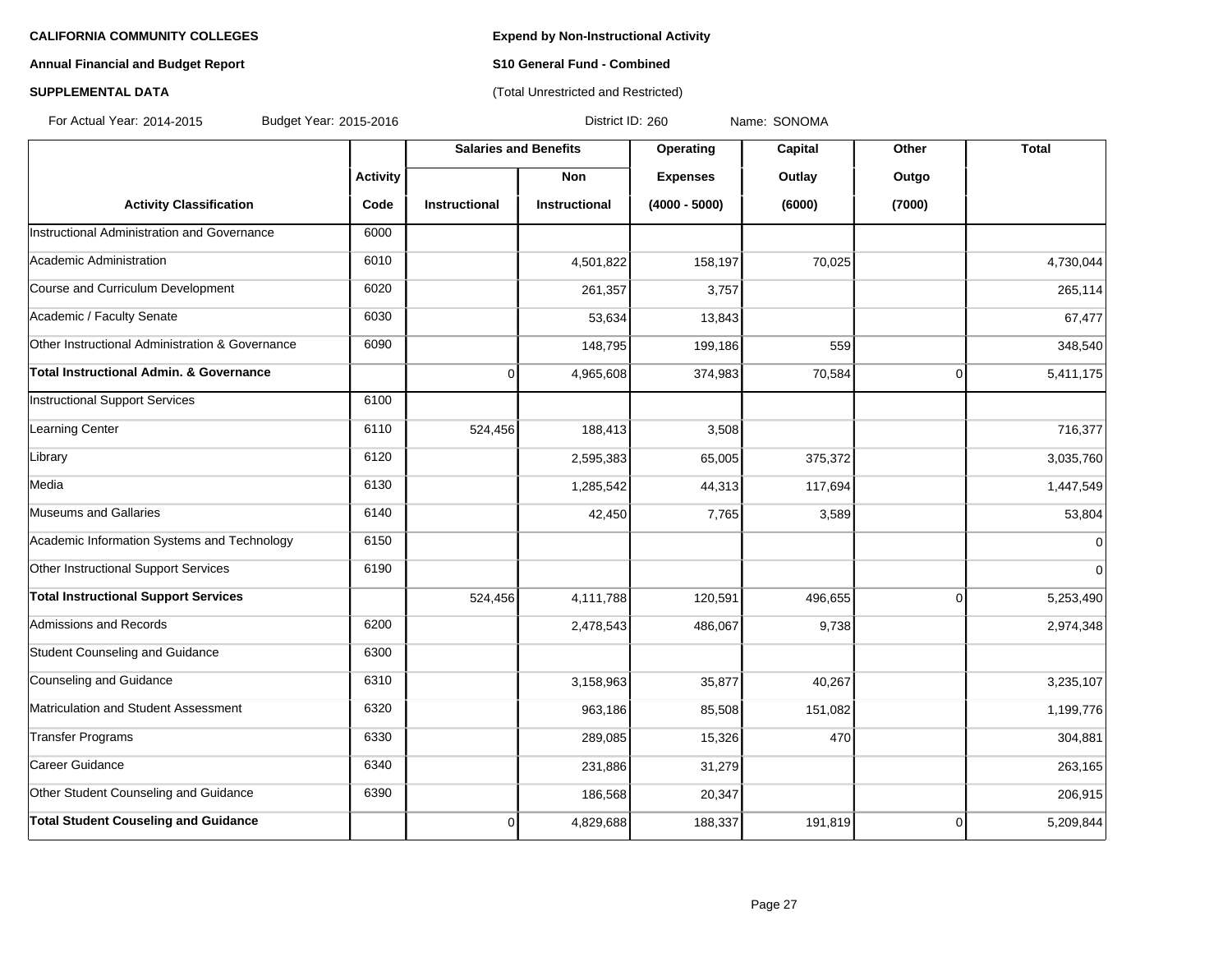## **Annual Financial and Budget Report S10 General Fund - Combined**

## **SUPPLEMENTAL DATA CONSERVATION CONSERVATION** (Total Unrestricted and Restricted)

For Actual Year: 2014-2015 Budget Year: 2015-2016 Product 10: 260 Name: SONOMA

|                                                   |                 | <b>Salaries and Benefits</b> |                      | Operating       | Capital | Other    | <b>Total</b> |
|---------------------------------------------------|-----------------|------------------------------|----------------------|-----------------|---------|----------|--------------|
|                                                   | <b>Activity</b> |                              | Non                  | <b>Expenses</b> | Outlay  | Outgo    |              |
| <b>Activity Classification</b>                    | Code            | <b>Instructional</b>         | <b>Instructional</b> | $(4000 - 5000)$ | (6000)  | (7000)   |              |
| Other Student Services                            | 6400            |                              |                      |                 |         |          |              |
| Cal Work Opportunity and Responsibility to Kids * | 6410            |                              | 58,902               | 587             |         |          | 59,489       |
| Disabled Student Programs and Services (DSPS)     | 6420            |                              | 3,117,902            | 210,288         | 278,447 |          | 3,606,637    |
| Extended Opportunity Programs and Services (EOPS) | 6430            |                              | 677,039              | 168,780         | 2,030   |          | 847,849      |
| <b>Health Services</b>                            | 6440            |                              | 1,260,297            | 128,318         | 1,882   |          | 1,390,497    |
| Student Personnel Administration                  | 6450            |                              | 423,453              | 32,522          |         |          | 455,975      |
| Financial Aid Administration                      | 6460            |                              | 1,763,155            | 96,734          | 15,553  |          | 1,875,442    |
| <b>Job Placement Services</b>                     | 6470            |                              |                      | 345             |         |          | 345          |
| Veterans Services                                 | 6480            |                              | 125,889              | 64              |         |          | 125,953      |
| Miscellaneous Student Services                    | 6490            |                              | 636,067              | 100,919         | 1,487   |          | 738,473      |
| <b>Total Other Student Services</b>               |                 | $\Omega$                     | 8,062,704            | 738,557         | 299,399 | $\Omega$ | 9,100,660    |
| Operation and maintenance of Plant                | 6500            |                              |                      |                 |         |          |              |
| <b>Building Maintenance and Repairs</b>           | 6510            |                              | 1,830,769            | 1,204,117       | 256,461 |          | 3,291,347    |
| <b>Custodial Services</b>                         | 6530            |                              | 3,063,631            | 77,520          |         |          | 3,141,151    |
| Grounds Maintenance and Repairs                   | 6550            |                              | 915,782              | 60,579          |         |          | 976,361      |
| <b>Utilities</b>                                  | 6570            |                              |                      | 3,343,908       |         |          | 3,343,908    |
| Other Operations and Maintenance of Plant         | 6590            |                              | 12,488               | 590             |         |          | 13,078       |
| <b>Total Operation and Maintenance of Plant</b>   | 6500            | $\Omega$                     | 5,822,670            | 4,686,714       | 256,461 | $\Omega$ | 10,765,845   |
| Planning, Policymaking and Coordinations          | 6600            |                              | 1,501,075            | 1,018,139       | 5,480   |          | 2,524,694    |

\* California Work Opportunity and Responsibility to Kids (CalWORKs).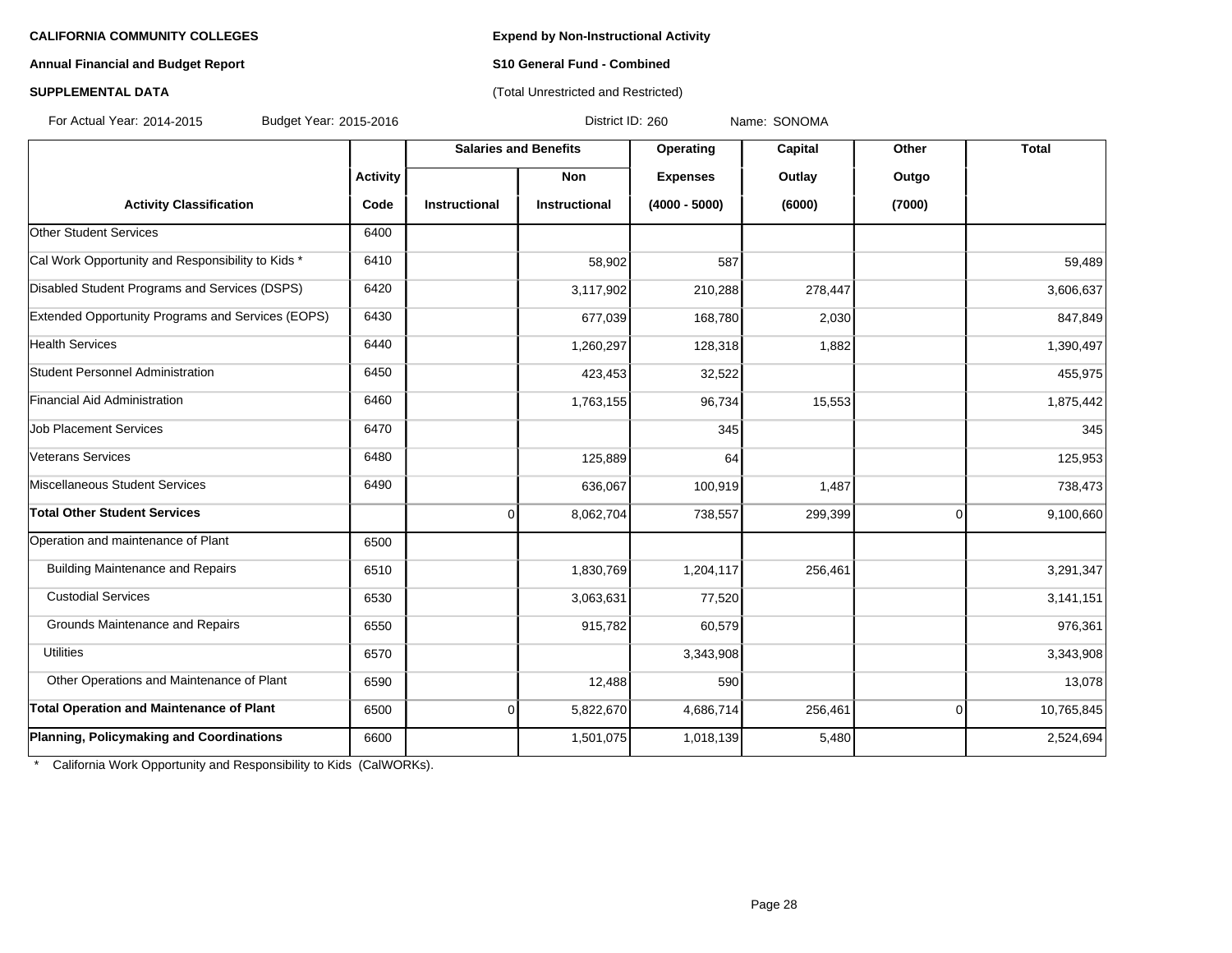## **Annual Financial and Budget Report S10 General Fund - Combined**

# **SUPPLEMENTAL DATA** (Total Unrestricted and Restricted)

For Actual Year: 2014-2015 Budget Year: 2015-2016 District ID: 260 Name: SONOMA

|                                                     |                 | <b>Salaries and Benefits</b> |               | Operating       | Capital | Other          | <b>Total</b> |
|-----------------------------------------------------|-----------------|------------------------------|---------------|-----------------|---------|----------------|--------------|
|                                                     | <b>Activity</b> |                              | <b>Non</b>    | <b>Expenses</b> | Outlay  | Outgo          |              |
| <b>Activity Classification</b>                      | Code            | Instructional                | Instructional | $(4000 - 5000)$ | (6000)  | (7000)         |              |
| General Institutional Support Services              | 6700            |                              |               |                 |         |                |              |
| <b>Community Relations</b>                          | 6710            |                              | 398,417       | 145,033         |         |                | 543,450      |
| <b>Fiscal Operations</b>                            | 6720            |                              | 1,756,252     | 660,810         | 258     |                | 2,417,320    |
| Human Resourses Management                          | 6730            |                              | 1,702,629     | 113,017         | 3,094   |                | 1,818,740    |
| Noninstruct Staff Retirees' Benefits & Retirement * | 6740            |                              |               |                 |         |                | 0            |
| Staff Development                                   | 6750            |                              | 241,719       | 45,472          |         |                | 287,191      |
| <b>Staff Diversity</b>                              | 6760            |                              | 704           | 25,834          |         |                | 26,538       |
| <b>Logistical Services</b>                          | 6770            |                              | 2,520,446     | 719,321         | 18,942  |                | 3,258,709    |
| Management Information Systems                      | 6780            |                              | 3,116,117     | 203,273         | 78,165  |                | 3,397,555    |
| Other General Institutional Support Services        | 6790            |                              | 165,791       | 13,631          |         |                | 179,422      |
| <b>Total General Institutional Support Services</b> | 6700            | $\Omega$                     | 9,902,075     | 1,926,391       | 100,459 | $\overline{0}$ | 11,928,925   |
| Community Services & Economic Development           | 6800            |                              |               |                 |         |                |              |
| <b>Community Recreation</b>                         | 6810            |                              | 1,381         | 3,635           |         |                | 5,016        |
| <b>Community Service Classes</b>                    | 6820            |                              | 329,604       | 250,276         | 44,315  |                | 624,195      |
| <b>Community Use of Facilities</b>                  | 6830            |                              | 25,161        | 13              |         |                | 25,174       |
| Economic Development                                | 6840            |                              |               |                 |         |                | 0            |
| Other Community Services & Economic Development     | 6890            |                              |               |                 |         |                | 0            |
| <b>Total Community Services</b>                     | 6800            | $\overline{0}$               | 356,146       | 253,924         | 44,315  | $\Omega$       | 654,385      |

\* Noninstructional Staff Retirees' Benefits & Retirement Incentives.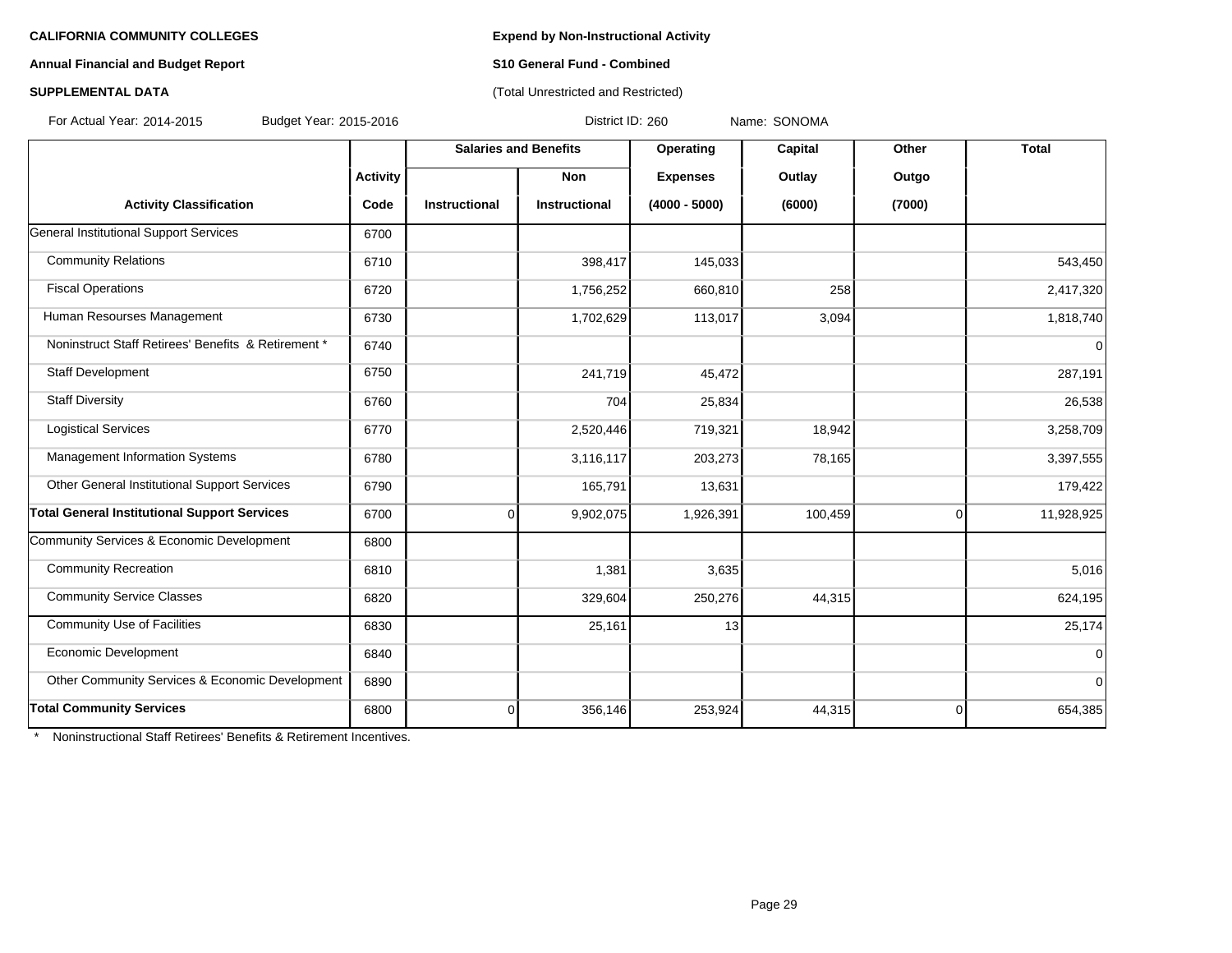# **Annual Financial and Budget Report S10 General Fund - Combined**

### **SUPPLEMENTAL DATA CONSERVATION CONSERVATION** (Total Unrestricted and Restricted)

For Actual Year: 2014-2015 Budget Year: 2015-2016 Product 10: 260 Name: SONOMA

|                                      |                 | <b>Salaries and Benefits</b> |                      | Operating       | Capital        | Other  | <b>Total</b>   |
|--------------------------------------|-----------------|------------------------------|----------------------|-----------------|----------------|--------|----------------|
|                                      | <b>Activity</b> |                              | Non                  | <b>Expenses</b> | Outlay         | Outgo  |                |
| <b>Activity Classification</b>       | Code            | <b>Instructional</b>         | <b>Instructional</b> | $(4000 - 5000)$ | (6000)         | (7000) |                |
| <b>Ancillary Services</b>            | 6900            |                              |                      |                 |                |        |                |
| Bookstore                            | 6910            |                              |                      |                 |                |        | 0              |
| <b>Child Development Centers</b>     | 6920            |                              | 26,757               | 7,133           |                |        | 33,890         |
| Farm Operations                      | 6930            |                              |                      |                 |                |        | 0              |
| <b>Food Services</b>                 | 6940            |                              |                      |                 |                |        | $\overline{0}$ |
| Parking                              | 6950            |                              |                      |                 |                |        | $\overline{0}$ |
| Student and Co-Curricular Activities | 6960            |                              | 1,504,356            | 252,991         | 81,620         |        | 1,838,967      |
| <b>Student Housing</b>               | 6970            |                              | 2,807                | 4,243           | 2,348          |        | 9,398          |
| <b>Other Ancillary Services</b>      | 6990            |                              |                      |                 |                |        | $\Omega$       |
| <b>Total Ancillary Services</b>      | 6900            | 0                            | 1,533,920            | 264,367         | 83,968         | 0      | 1,882,255      |
| <b>Auxiliary Operations</b>          | 7000            |                              |                      |                 |                |        |                |
| <b>Contract Education</b>            | 7010            | 14,229                       | 5,488                | 29              |                |        | 19,746         |
| <b>Other Auxiliary Operations</b>    | 7090            |                              |                      |                 |                |        | $\Omega$       |
| <b>Total Auxiliary Operations</b>    | 7000            | 14,229                       | 5,488                | 29              | $\overline{0}$ | 0      | 19,746         |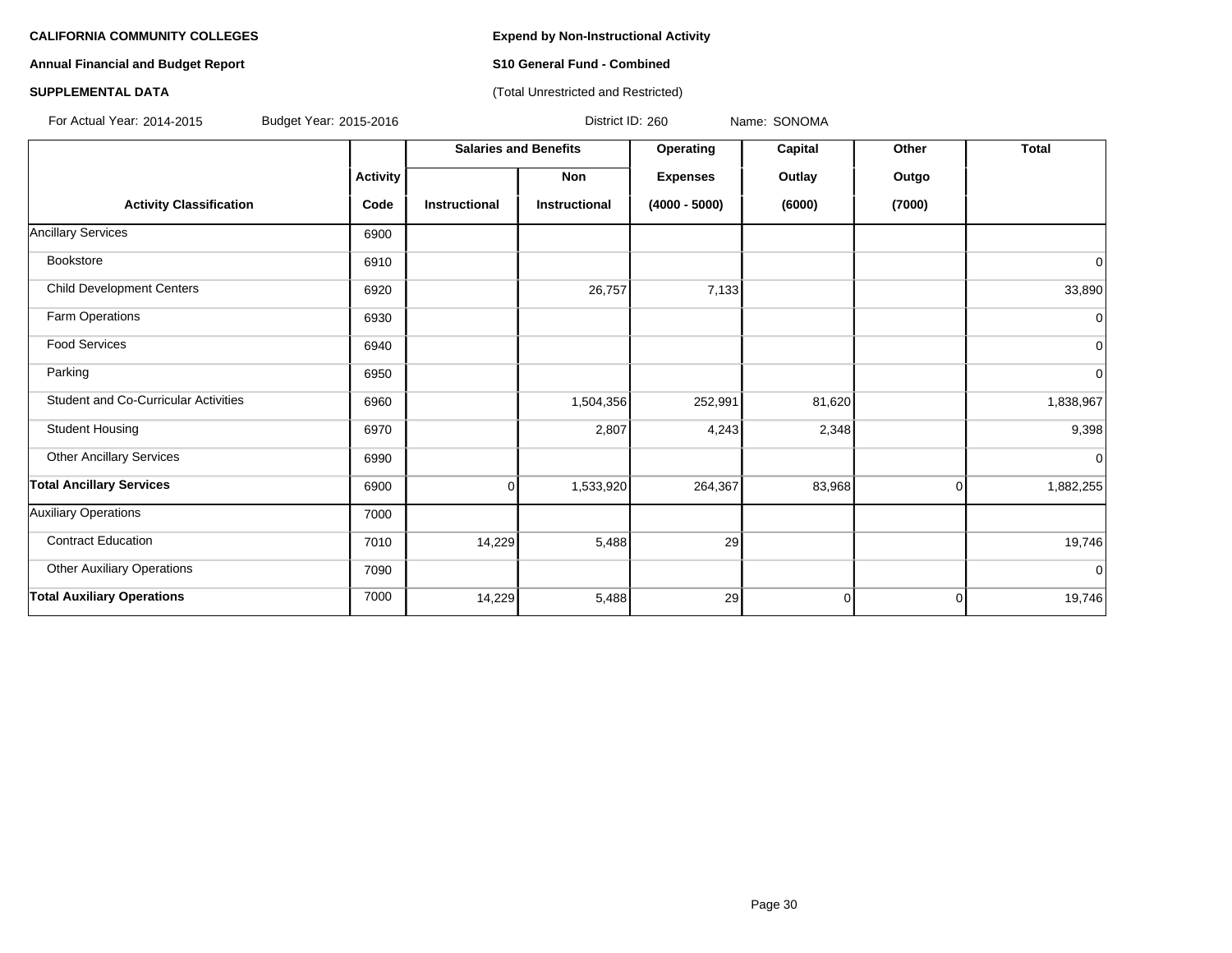**Annual Financial and Budget Report S10 General Fund - Combined**

### **SUPPLEMENTAL DATA CONSERVATION CONSERVATION** (Total Unrestricted and Restricted)

For Actual Year: 2014-2015 Budget Year: 2015-2016 District ID: 260 Name: SONOMA

|                                                 |                 | <b>Salaries and Benefits</b> |                      | Operating       | Capital   | Other     | <b>Total</b> |
|-------------------------------------------------|-----------------|------------------------------|----------------------|-----------------|-----------|-----------|--------------|
|                                                 | <b>Activity</b> |                              | Non                  | <b>Expenses</b> | Outlay    | Outgo     |              |
| <b>Activity Classification</b>                  | Code            | <b>Instructional</b>         | <b>Instructional</b> | $(4000 - 5000)$ | (6000)    | (7000)    |              |
| Physical Property and Related Acquisitions      | 7100            |                              |                      |                 |           |           | 0            |
| Long-Term Debt and Other Financing              | 7200            |                              |                      |                 |           |           |              |
| Long_Term Debt                                  | 7210            |                              |                      |                 |           |           | $\mathbf 0$  |
| Tax revenue Anticipation Notes                  | 7220            |                              |                      |                 |           |           | $\mathbf 0$  |
| Other Financing                                 | 7290            |                              |                      |                 |           |           | $\mathbf 0$  |
| <b>Total Long-Term Debt and Other Financing</b> | 7200            | $\Omega$                     | $\Omega$             |                 | $\Omega$  | $\Omega$  | $\Omega$     |
| Transfers, Student Aid and Other Outgo          | 7300            |                              |                      |                 |           |           |              |
| Transfers                                       | 7310            |                              |                      |                 |           | 4,163,880 | 4,163,880    |
| <b>Student Aid</b>                              | 7320            |                              |                      |                 |           | 126,365   | 126,365      |
| Other Outgo                                     | 7390            |                              |                      |                 |           |           | $\mathbf 0$  |
| Total Transfers, Student Aid and Other Outgo    | 7300            | $\Omega$                     | $\Omega$             | 0               | $\Omega$  | 4,290,245 | 4,290,245    |
|                                                 |                 |                              |                      |                 |           |           |              |
| <b>Sub-Total Non-Instructional Activites</b>    |                 | 538,685                      | 43,569,705           | 10,058,099      | 1,558,878 | 4,290,245 | 60,015,612   |
|                                                 |                 |                              |                      |                 |           |           |              |
| Total Expenditures General Fund: activities *   |                 | 52,672,589                   | 53,818,666           | 14,082,890      | 3,203,989 | 4,290,245 | 128,068,379  |

\* Total Expenditures for the General Fund: Instructional Activities and Non-Instructional Activities.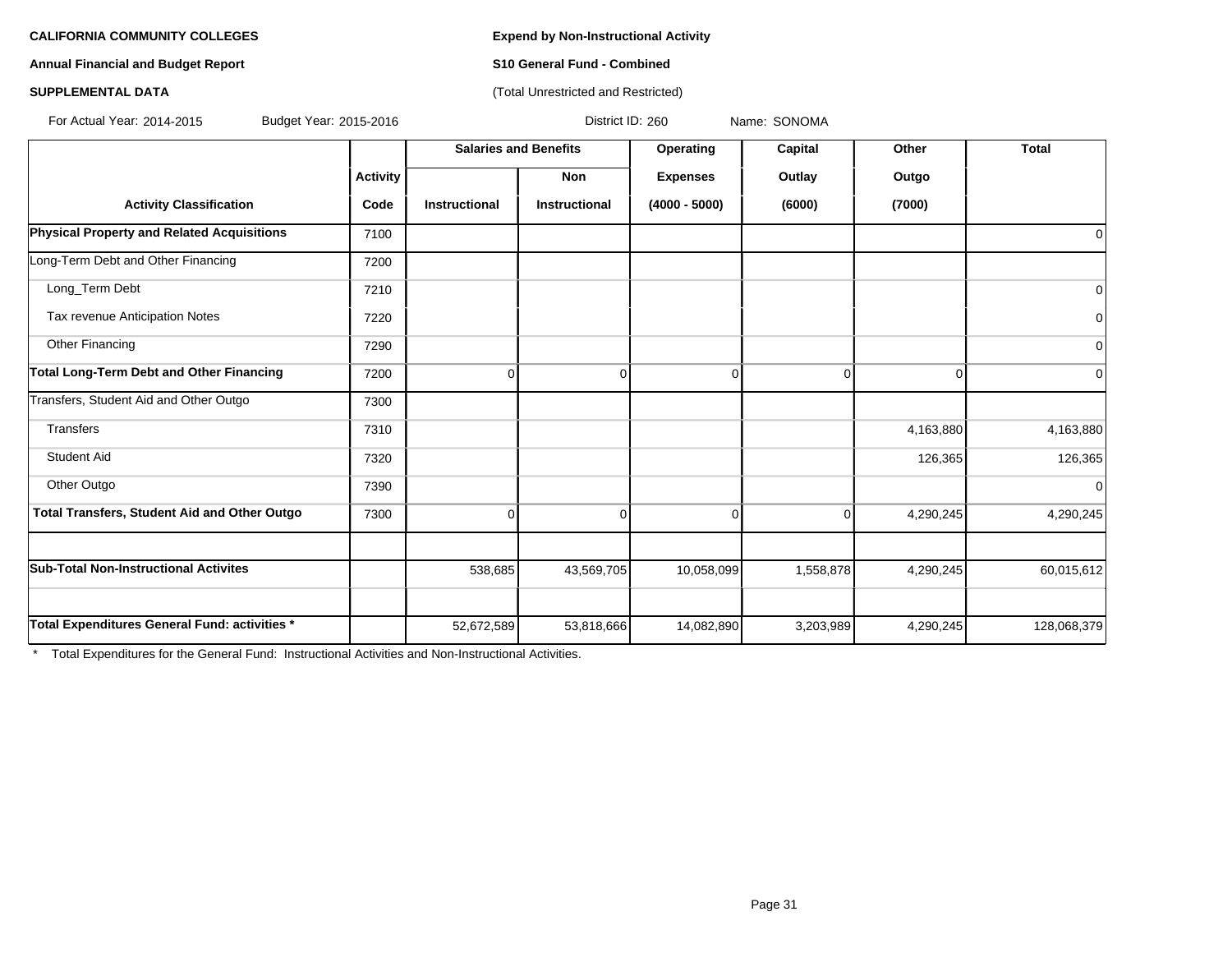### **Gann Appropriations Limit GANN Report**

# DISTRICT NAME: SONOMA

| Π.  |     | 2015-2016 Appropriations Limit:                                                                           |           |             |               |
|-----|-----|-----------------------------------------------------------------------------------------------------------|-----------|-------------|---------------|
|     | A.  | 2014-2015 Appropriations Limit:                                                                           |           |             | \$160,602,442 |
|     | IB. | 2015-2016 Price Factor:                                                                                   | 1.0382    |             |               |
|     | IC. | Population factor:                                                                                        |           |             |               |
|     |     | 1. 2013-2014 Second Period Actual FTES                                                                    | 19,836.79 |             |               |
|     |     | 2. 2014-2015 Second Period Actual FTES                                                                    | 18,658.53 |             |               |
|     |     | 3. 2014-2015 Population change factor (C2/C1)                                                             | 0.9406    |             |               |
|     | ID. | 2014-2015 Limit adjusted by inflation and population factors (A * B * C.3)                                |           |             | \$156,833,250 |
|     | IE. | Adjustments to increase limit:                                                                            |           |             |               |
|     |     | 1. Transfers in of financial responsibility                                                               |           | \$0         |               |
|     |     | 2. Temporary voter approved increases                                                                     |           | $\Omega$    |               |
|     |     | 3. Total adjustments - increase                                                                           |           |             | $\mathbf 0$   |
|     |     | Sub-Total $(D + E.3)$                                                                                     |           |             | \$156,833,250 |
|     | IF. | Adjustments to decrease limit:                                                                            |           |             |               |
|     |     | 1. Transfers out of financial responsibility                                                              |           | \$0         |               |
|     |     | 2. Lapses of voter approved increases                                                                     |           | $\mathbf 0$ |               |
|     |     | 3. Total adjustments - decrease                                                                           |           |             | $\Omega$      |
|     | IG. | 2015-2016 Appropriations Limit ( $D + E.3 - F.3$ )                                                        |           |             | \$156,833,250 |
| II. |     | 2015-2016 Appropriations Subject to Limit:                                                                |           |             |               |
|     | A.  | State Aid (General Apportionment, Apprenticeship Allowance, Basic Skills, and Partnership for Excellence) |           |             | 35,172,303    |
|     | lB. | State Subventions (Home Owners Property Tax Relief, Timber Yield tax, etc.)                               |           |             | 410,000       |
|     | C.  | Local Property taxes                                                                                      |           |             | 42,401,500    |
|     | ID. | Estimated excess Debt Service taxes                                                                       |           |             | $\mathbf 0$   |
|     | E.  | Estimated Parcel taxes, Square Foot taxes, etc.                                                           |           |             | $\mathbf 0$   |
|     | lF. | Interest on proceeds of taxes                                                                             |           |             | $\mathbf 0$   |
|     | lG. | Local appropriations from taxes for unreimbursed State, court, and federal mandates                       |           |             | $\Omega$      |
|     | IH. | 2015-2016 Appropriations Subject to Limit                                                                 |           |             | \$77,983,803  |
|     |     |                                                                                                           |           |             |               |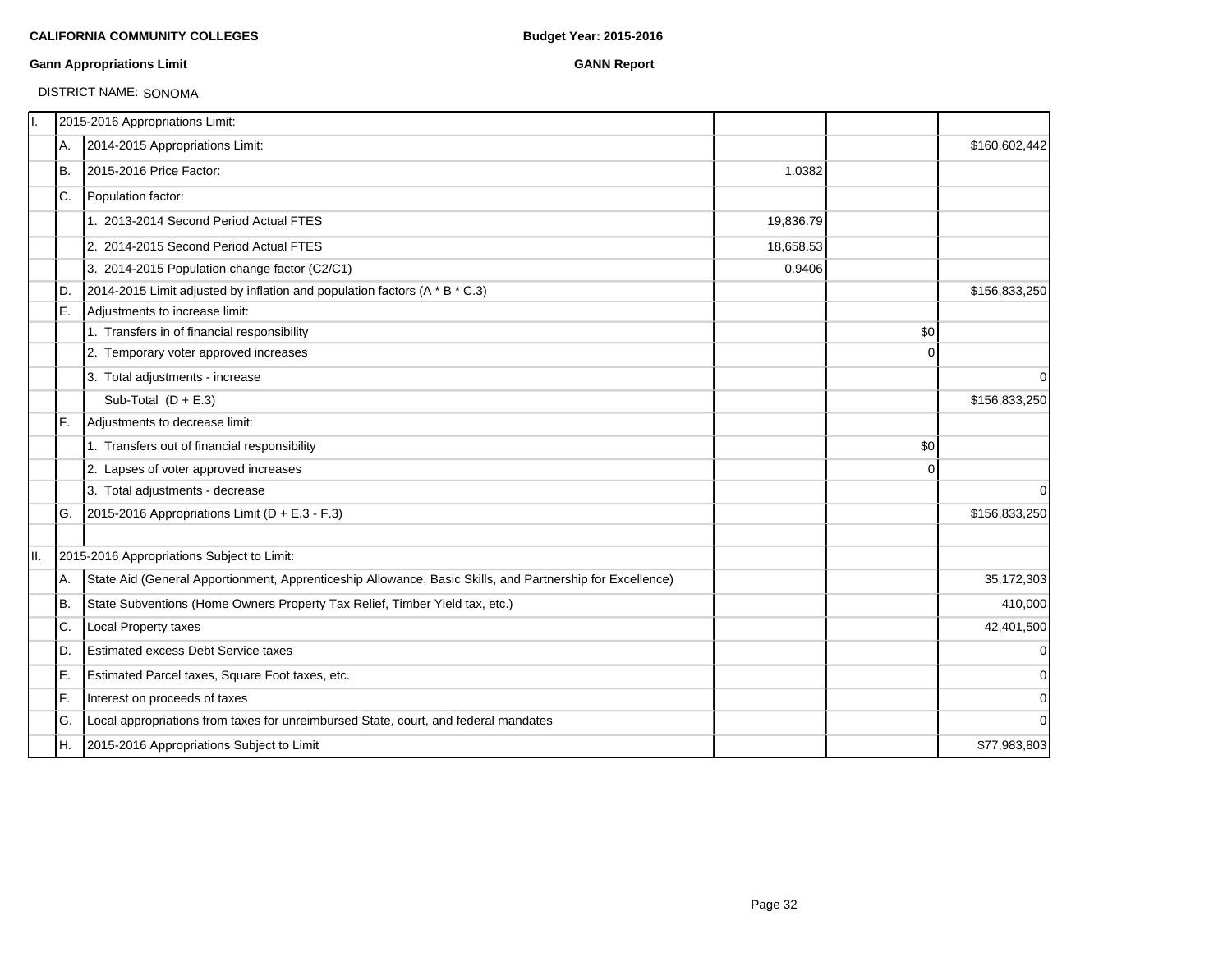**Governmental Funds Group**

Annual Financial and Budget Report

**10 General Fund**

# REVENUES, EXPENDITURES, AND FUND BALANCE DATA

#### **260** SONOMA

For Actual Year: 2014-2015 Budget Year: 2015-2016

**General Fund**

|                                                    | Object | <b>Fund: 11</b> |                             | <b>Fund: 12</b> |                           | <b>Fund: 10</b> |               |
|----------------------------------------------------|--------|-----------------|-----------------------------|-----------------|---------------------------|-----------------|---------------|
|                                                    | Code   |                 | <b>UNRESTRICTED SUBFUND</b> |                 | <b>RESTRICTED SUBFUND</b> | <b>TOTAL</b>    |               |
| <b>Description</b>                                 |        | Actual          | <b>Budget</b>               | Actual          | <b>Budget</b>             | Actual          | <b>Budget</b> |
| <b>REVENUES:</b>                                   |        |                 |                             |                 |                           |                 |               |
| <b>Federal Revenues</b>                            | 8100   | 90,632          | 50,000                      | 2,629,062       | 3,677,920                 | 2,719,694       | 3,727,920     |
| <b>State Revenues</b>                              | 8600   | 45,584,434      | 65,263,892                  | 11,369,332      | 15,581,526                | 56,953,766      | 80,845,418    |
| <b>Local Revenues</b>                              | 8800   | 59,466,200      | 57,182,117                  | 1,801,208       | 3,423,610                 | 61,267,408      | 60,605,727    |
| <b>Total Revenues</b>                              |        | 105,141,266     | 122,496,009                 | 15,799,602      | 22,683,056                | 120,940,868     | 145,179,065   |
| <b>EXPENDITURES:</b>                               |        |                 |                             |                 |                           |                 |               |
| <b>Academic Salaries</b>                           | 1000   | 50,608,091      | 53,061,164                  | 3,141,688       | 3,932,890                 | 53,749,779      | 56,994,054    |
| <b>Classified Salaries</b>                         | 2000   | 24,203,358      | 26,460,707                  | 4,817,428       | 5,841,716                 | 29,020,786      | 32,302,423    |
| <b>Employee Benefits</b>                           | 3000   | 21,472,854      | 23,131,945                  | 2,247,836       | 2,718,814                 | 23,720,690      | 25,850,759    |
| <b>Supplies and Materials</b>                      | 4000   | 2,870,467       | 2,738,812                   | 620,943         | 493,380                   | 3,491,410       | 3,232,192     |
| Other Operating Expenses and Services              | 5000   | 9,205,581       | 9,954,940                   | 1,385,899       | 1,508,275                 | 10,591,480      | 11,463,215    |
| Capital Outlay                                     | 6000   | 666,043         | 330,891                     | 2,537,946       | 4,809,361                 | 3,203,989       | 5,140,252     |
| <b>Total Expenditures</b>                          |        | 109,026,394     | 115,678,459                 | 14,751,740      | 19,304,436                | 123,778,134     | 134,982,895   |
| Excess /(Deficiency) of Revenues over Expenditures |        | (3,885,128)     | 6,817,550                   | 1,047,862       | 3,378,620                 | (2,837,266)     | 10,196,170    |
| <b>Other Financing Sources</b>                     | 8900   | 1,047,208       | 571,799                     | 91,575          | 144,384                   | 1,138,783       | 716,183       |
| <b>Other Outgo</b>                                 | 7000   | 3,250,851       | 3,154,868                   | 1,039,394       | 3,615,793                 | 4,290,245       | 6,770,661     |
| Net Increase/(Decrease) in Fund Balance            |        | (6,088,771)     | 4,234,481                   | 100,043         | (92, 789)                 | (5,988,728)     | 4,141,692     |
| <b>BEGINNING FUND BALANCE:</b>                     |        |                 |                             |                 |                           |                 |               |
| Net Beginning Balance, July 1                      | 9010   | 11,944,744      | 5,855,973                   | 329,336         | 429,379                   | 12,274,080      | 6,285,352     |
| <b>Prior Years Adustments</b>                      | 9020   |                 |                             |                 |                           | $\Omega$        |               |
| <b>Adjusted Beginning Balance</b>                  | 9030   | 11,944,744      |                             | 329,336         |                           | 12,274,080      |               |
| <b>Ending Fund Balance, June 30</b>                |        | 5,855,973       | 10,090,454                  | 429,379         | 336,590                   | 6,285,352       | 10,427,044    |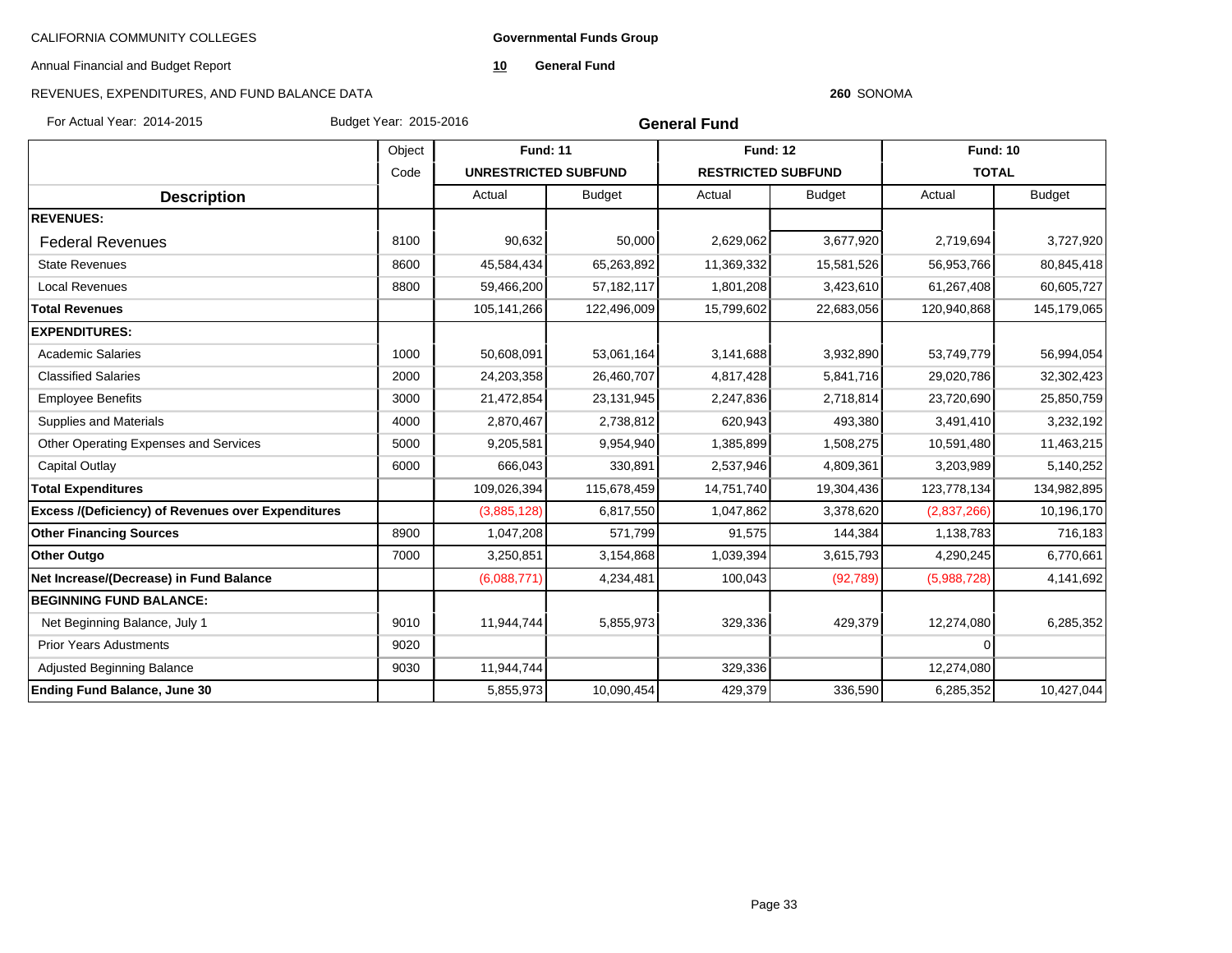**Governmental Funds Group**

**Annual Financial and Budget Report**

20 Debt service Funds

#### **260** SONOMA

# **REVENUES, EXPENDITURES, AND FUND BALANCE DATA**

For Actual Year: 2014-2015 Budget Year: 2015-2016 **DEBT SERVICE FUNDS**

|                                             | Object Code | <b>Fund: 21</b>          |               | <b>Fund: 22</b>              |                | <b>Fund: 29</b>         |               |
|---------------------------------------------|-------------|--------------------------|---------------|------------------------------|----------------|-------------------------|---------------|
|                                             |             | <b>BOND INTEREST AND</b> |               | <b>REVENUE BOND INTEREST</b> |                |                         |               |
|                                             |             | <b>REDEMPTION FUND</b>   |               | <b>AND REDEMPTION FUND</b>   |                | OTHER DEBT SERVICE FUND |               |
| <b>Description</b>                          |             | <b>Actual</b>            | <b>Budget</b> | <b>Actual</b>                | <b>Budget</b>  | Actual                  | <b>Budget</b> |
| <b>REVENUES:</b>                            |             |                          |               |                              |                |                         |               |
| <b>Federal Revenues</b>                     | 8100        |                          |               |                              |                |                         |               |
| <b>State Revenues</b>                       | 8600        |                          |               |                              |                |                         |               |
| <b>Local Revenues</b>                       | 8800        |                          |               | 9.819                        | 10,000         |                         |               |
| <b>Total Revenues</b>                       |             | <sup>0</sup>             | $\mathbf 0$   | 9,819                        | 10,000         | $\mathbf 0$             | $\mathbf 0$   |
| <b>Other Financing Sources</b>              | 8900        |                          |               |                              |                |                         |               |
| Interfund Transfers In                      | 8981        |                          |               |                              |                |                         |               |
| Other Incoming Transfers                    | 8983        |                          |               |                              |                |                         |               |
| <b>Total Other Financing Sources</b>        |             | $\Omega$                 | $\Omega$      | $\mathbf 0$                  | $\overline{0}$ | $\overline{0}$          | $\Omega$      |
| Other Outgo                                 | 7000        |                          |               |                              |                |                         |               |
| Debt Retirement (Long Term Debt)            | 7100        |                          |               |                              |                |                         |               |
| <b>Debt Reduction</b>                       | 7110        |                          |               | 140,000                      | 145,000        |                         |               |
| Debt Interest and Other Service Charges     | 7120        |                          |               | 79,221                       | 70,991         |                         |               |
| <b>Transfers Outgoing</b>                   | 7300 & 7400 |                          |               |                              |                |                         |               |
| Reserve for Contingencies                   | 7900        |                          |               |                              |                |                         |               |
| <b>Total Other Outgo</b>                    | 7000        | $\Omega$                 | $\mathbf 0$   | 219,221                      | 215,991        | $\overline{0}$          | $\mathbf 0$   |
| Net Other Financing Sources / (Other Outgo) | 8900 & 7000 | $\Omega$                 | $\Omega$      | (219, 221)                   | (215, 991)     | $\overline{0}$          | $\Omega$      |
| Net Increase/Decrease in Fund Balance       |             |                          | U             | (209, 402)                   | (205, 991)     | $\Omega$                | $\Omega$      |
| <b>BEGINNING FUND BALANCE:</b>              |             |                          |               |                              |                |                         |               |
| Net Beginning Balance, July 1               | 9010        |                          | $\Omega$      | 1,816,361                    | 1,606,959      |                         | $\Omega$      |
| <b>Prior Years Adustments</b>               | 9020        |                          |               |                              |                |                         |               |
| Adjusted Beginning Balance                  | 9030        | ∩                        |               | 1,816,361                    |                | 0                       |               |
| <b>Ending Fund Balance, June 30</b>         |             | 0                        | 0             | 1,606,959                    | 1,400,968      | $\mathbf 0$             | $\mathbf 0$   |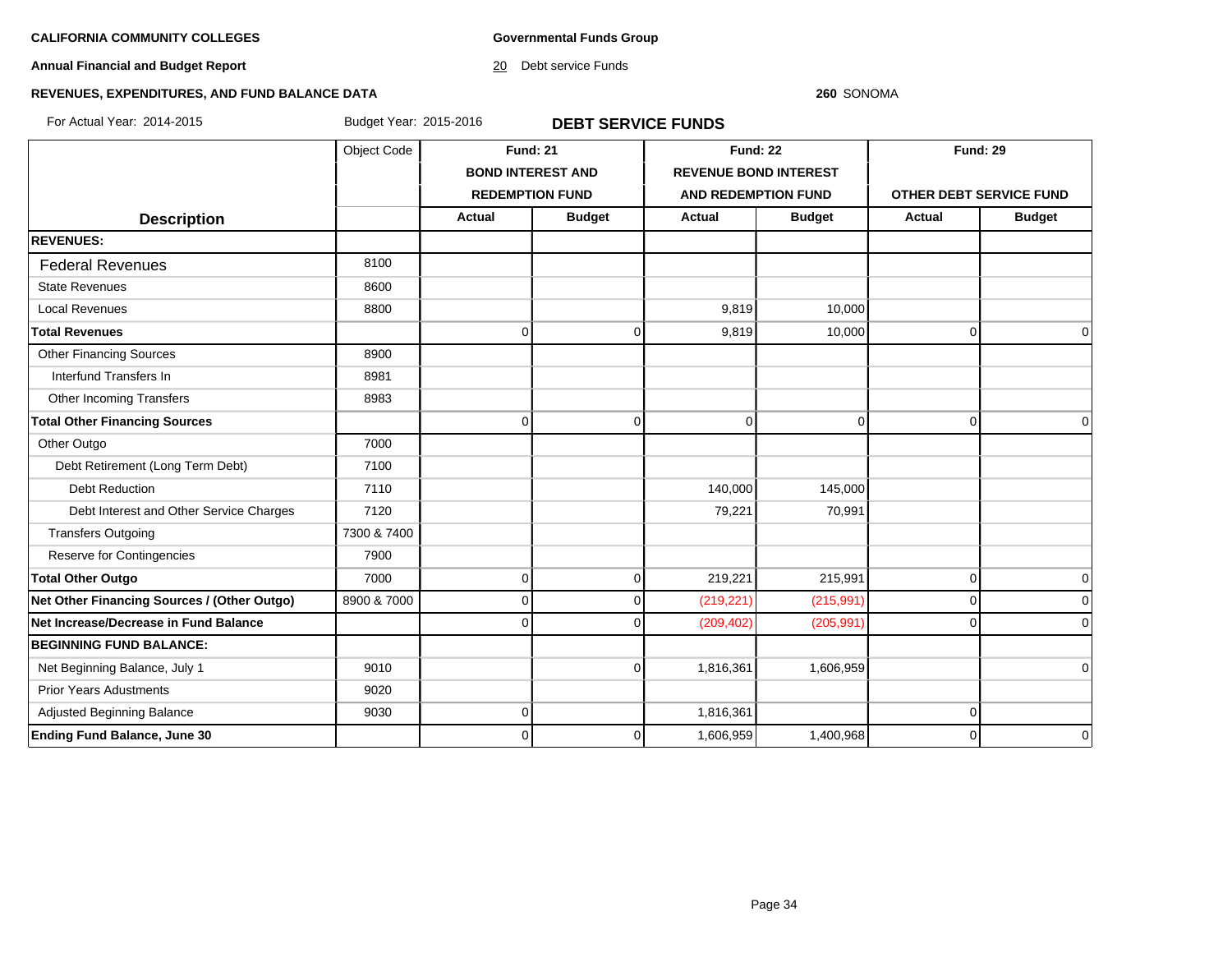**Annual Financial and Budget Report**

**Governmental Funds Group**

**30 Special Revenue Funds -- Part 1**

#### **260** SONOMA

| For Actual Year: 2014-2015                                | Budget Year: 2015-2016 |                       | <b>Special Revenue Funds</b> |                |                       |                               |                |
|-----------------------------------------------------------|------------------------|-----------------------|------------------------------|----------------|-----------------------|-------------------------------|----------------|
|                                                           | Object                 | <b>FUND: 31</b>       |                              |                | <b>FUND 32</b>        | FUND 33                       |                |
|                                                           | Code                   | <b>BOOKSTORE FUND</b> |                              |                | <b>CAFETERIA FUND</b> | <b>CHILD DEVELOPMENT FUND</b> |                |
| <b>Description</b>                                        |                        | <b>Actual</b>         | <b>Budget</b>                | <b>Actual</b>  | <b>Budget</b>         | <b>Actual</b>                 | <b>Budget</b>  |
| <b>REVENUES:</b>                                          |                        |                       |                              |                |                       |                               |                |
| <b>Federal Revenues</b>                                   | 8100                   |                       |                              |                |                       | 47,418                        | 47,000         |
| <b>State Revenues</b>                                     | 8600                   |                       |                              |                |                       | 467,525                       | 469,022        |
| <b>Local Revenues</b>                                     | 8800                   |                       |                              |                |                       | 79,596                        | 48,500         |
| <b>Total Income</b>                                       |                        | $\overline{0}$        | $\overline{0}$               | $\overline{0}$ | $\overline{O}$        | 594,539                       | 564,522        |
| <b>Expenditures</b>                                       |                        |                       |                              |                |                       |                               |                |
| <b>Academic Salaries</b>                                  | 1000                   |                       |                              |                |                       | 65,528                        | 69,993         |
| <b>Classified Salaries</b>                                | 2000                   |                       |                              |                |                       | 768,098                       | 832,583        |
| <b>Employee Benefits</b>                                  | 3000                   |                       |                              |                |                       | 313,460                       | 248,418        |
| Supplies and Materials                                    | 4000                   |                       |                              |                |                       | 46,435                        | 52,487         |
| Other Operating Expenses and Services                     | 5000                   |                       |                              |                |                       | 4,517                         | 6,445          |
| <b>Capital Outlay</b>                                     | 6000                   |                       |                              |                |                       |                               |                |
| <b>Total Expenditures</b>                                 |                        | $\overline{0}$        | $\overline{0}$               | $\Omega$       | $\Omega$              | 1,198,038                     | 1,209,926      |
| <b>Excess /(Deficiency) of Revenues over Expenditures</b> |                        | $\overline{0}$        | $\pmb{0}$                    | $\Omega$       | $\Omega$              | (603, 499)                    | (645, 404)     |
| <b>Other Financing Sources</b>                            | 8900                   |                       |                              |                |                       | 603,499                       | 645,404        |
| Other Outgo                                               | 7000                   |                       |                              |                |                       |                               |                |
| Net Increase/(Decrease) in Fund Balance                   |                        | $\overline{0}$        | $\Omega$                     |                | $\Omega$              |                               | $\Omega$       |
| <b>Begining Fund Balance:</b>                             |                        |                       |                              |                |                       |                               |                |
| Net Beginning Balance, July 1                             | 9010                   |                       | $\mathbf 0$                  |                | $\Omega$              | ∩                             | $\overline{0}$ |
| <b>Prior Years Adustments</b>                             | 9020                   |                       |                              |                |                       |                               |                |
| Adjusted Beginning Balance                                | 9030                   | $\overline{0}$        |                              | $\overline{0}$ |                       | $\Omega$                      |                |
| <b>Ending Fund Balance, June 30</b>                       |                        | $\overline{0}$        | $\pmb{0}$                    | $\overline{0}$ | $\mathbf 0$           | $\overline{0}$                | $\overline{0}$ |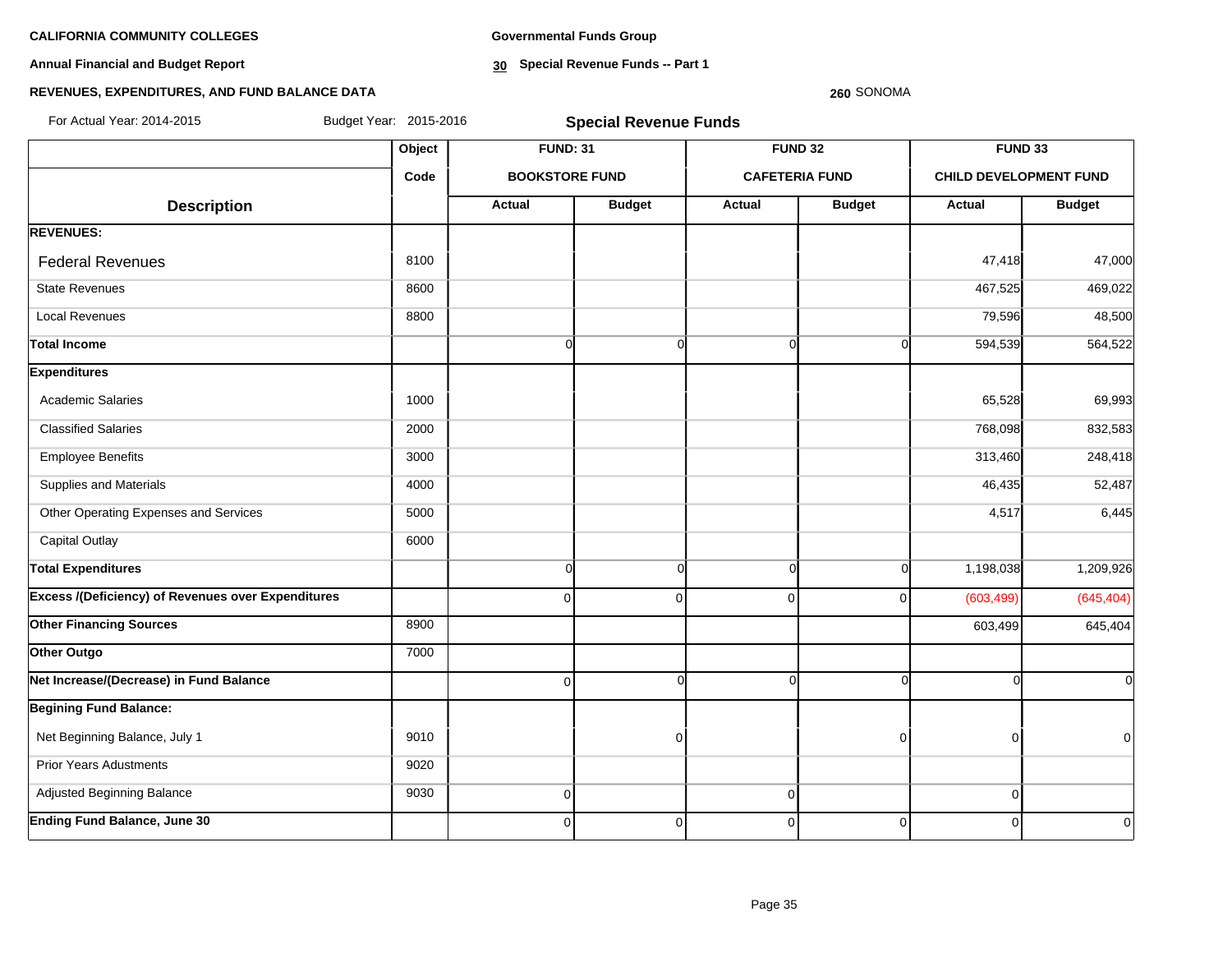**Annual Financial and Budget Report**

**Governmental Funds Group**

**30 Special Revenue Funds -- Part 2**

#### **260** SONOMA

| For Actual Year: 2014-2015                         | Budget Year: 2015-2016 | <b>Special Revenue Funds</b> |               |                                  |               |                            |               |  |
|----------------------------------------------------|------------------------|------------------------------|---------------|----------------------------------|---------------|----------------------------|---------------|--|
|                                                    | Object                 | <b>FUND: 34</b>              |               | FUND 35                          |               | FUND 39                    |               |  |
|                                                    | Code                   | <b>FARM OPERATION FUND</b>   |               | <b>REVENUE BOND PROJECT FUND</b> |               | OTHER SPECIAL REVENUE FUND |               |  |
| <b>Description</b>                                 |                        | <b>Actual</b>                | <b>Budget</b> | Actual                           | <b>Budget</b> | Actual                     | <b>Budget</b> |  |
| <b>REVENUES:</b>                                   |                        |                              |               |                                  |               |                            |               |  |
| <b>Federal Revenues</b>                            | 8100                   |                              |               |                                  |               |                            |               |  |
| <b>State Revenues</b>                              | 8600                   |                              |               |                                  |               |                            |               |  |
| <b>Local Revenues</b>                              | 8800                   | 1,114,182                    | 1,198,265     | 106,637                          | 104,000       | 2,061,514                  | 2,211,500     |  |
| <b>Total Income</b>                                |                        | 1,114,182                    | 1,198,265     | 106,637                          | 104,000       | 2,061,514                  | 2,211,500     |  |
| <b>Expenditures</b>                                |                        |                              |               |                                  |               |                            |               |  |
| <b>Academic Salaries</b>                           | 1000                   |                              | 12,000        |                                  |               |                            |               |  |
| <b>Classified Salaries</b>                         | 2000                   | 348,584                      | 429,892       |                                  |               | 1,523,411                  | 1,457,020     |  |
| <b>Employee Benefits</b>                           | 3000                   | 122,922                      | 119,306       |                                  |               | 483,541                    | 513,182       |  |
| Supplies and Materials                             | 4000                   | 130,679                      | 142,498       | 25,906                           | 24,209        | 35,989                     | 24,835        |  |
| Other Operating Expenses and Services              | 5000                   | 593,500                      | 545,987       | 261,625                          | 271,000       | 250,914                    | 172,963       |  |
| <b>Capital Outlay</b>                              | 6000                   | 200,817                      | 223,582       | 10,517                           | 233,836       | 23,768                     |               |  |
| <b>Total Expenditures</b>                          |                        | 1,396,502                    | 1,473,265     | 298,048                          | 529,045       | 2,317,623                  | 2,168,000     |  |
| Excess /(Deficiency) of Revenues over Expenditures |                        | (282, 320)                   | (275,000)     | (191, 411)                       | (425, 045)    | (256, 109)                 | 43,500        |  |
| <b>Other Financing Sources</b>                     | 8900                   | 275,000                      | 275,000       | 307,352                          | 300,000       | 250,000                    |               |  |
| Other Outgo                                        | 7000                   |                              |               |                                  | 357,000       | 23,398                     | 15,500        |  |
| Net Increase/(Decrease) in Fund Balance            |                        | (7, 320)                     | $\Omega$      | 115,941                          | (482, 045)    | (29, 507)                  | 28,000        |  |
| <b>Begining Fund Balance:</b>                      |                        |                              |               |                                  |               |                            |               |  |
| Net Beginning Balance, July 1                      | 9010                   | 567,720                      | 560,400       | 1,018,545                        | 1,134,486     | 851,638                    | 822,131       |  |
| <b>Prior Years Adustments</b>                      | 9020                   |                              |               |                                  |               |                            |               |  |
| Adjusted Beginning Balance                         | 9030                   | 567,720                      |               | 1,018,545                        |               | 851,638                    |               |  |
| Ending Fund Balance, June 30                       |                        | 560,400                      | 560,400       | 1,134,486                        | 652,441       | 822,131                    | 850,131       |  |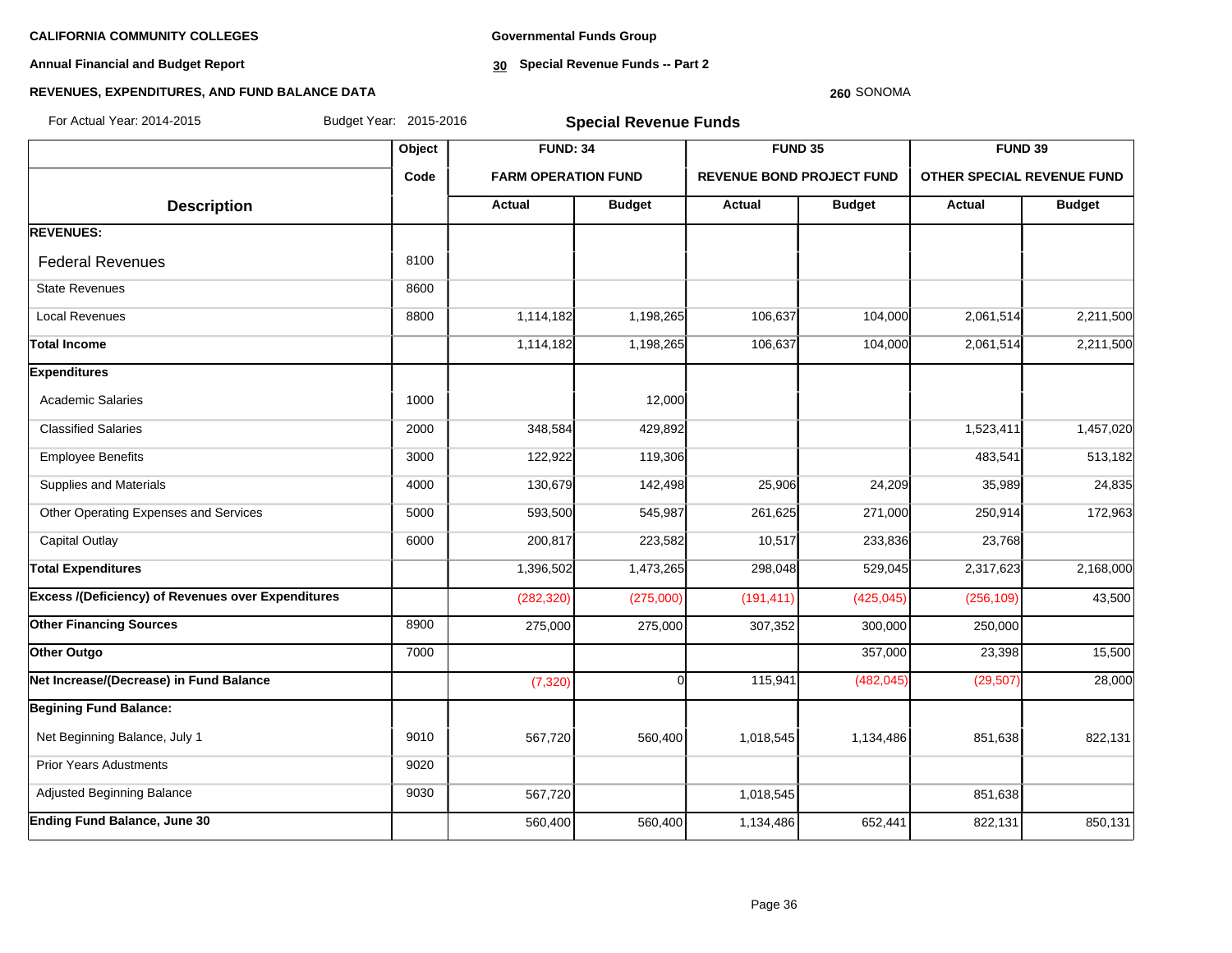**Annual Financial and Budget Report**

**Governmental Funds Group**

**40 Capital Projects Funds**

#### **REVENUES, EXPENDITURES, AND FUND BALANCE DATA**

# **Object FUND: 41 FUND 42 FUND 43 Code CAPITAL QUTLAY PROJECTS FUND REVENUE BOND CONSTRUCTION FUND GENERAL OBLIGATION BOND FUND**  $\begin{array}{|c|c|c|c|c|c|}\n\hline\n\textbf{A} & \textbf{A} & \textbf{B} & \textbf{B} & \textbf{B} & \textbf{B} & \textbf{B} & \textbf{B} & \textbf{B} & \textbf{B} & \textbf{B} & \textbf{B} & \textbf{B} & \textbf{B} & \textbf{B} & \textbf{B} & \textbf{B} & \textbf{B} & \textbf{B} & \textbf{B} & \textbf{B} & \textbf{B} & \textbf{B} & \textbf{B} & \textbf{B} & \textbf{B} & \textbf{B} & \textbf{B} & \$ **REVENUES:** Federal Revenues 8100 State Revenues 8600 556,344 3,952,449 Local Revenues 8800 789,945 42,871 35,000 **Total Income** 1,346,289 3,952,449 0 0 42,871 35,000 **Expenditures** Academic Salaries 1000 and 1000 Classified Salaries 2000 Employee Benefits 3000 Supplies and Materials 4000 13 Other Operating Expenses and Services 5000 55,827 405,011 350,719 Capital Outlay 6000 756,146 11,744,164 2,700,824 9,234,610 Total Expenditures 811,973| 11,744,164| 0| 3,105,848| 9,585,329 **Excess /(Deficiency) of Revenues over Expenditures** (1.794,316 (7,791,715) (7,791,715) (9,850,329) (9,550,329) **Other Financing Sources** 8900 **Other Outgo** 7000 **Net Increase/(Decrease) in Fund Balance** 534.316 7,791,715) (9,550,329) **Begining Fund Balance:** Net Beginning Balance, July 1 9550.329 | 9010 | 8.134.596 | 7.791.715 | 12.613.306 | 0 | 9.550.329 Prior Years Adustments **12,613,306** (877,197) (12,613,306) 12,613,306 Adjusted Beginning Balance **12,613,306** 12,613,306 13,613,999 12,613,306 12,613,306 12,613,306 **Ending Fund Balance, June 30** 7,791,715 0 0 0 9,550,329 0 For Actual Year: 2014-2015 Budget Year: 2015-2016 **Capital Projects Funds**

**260** SONOMA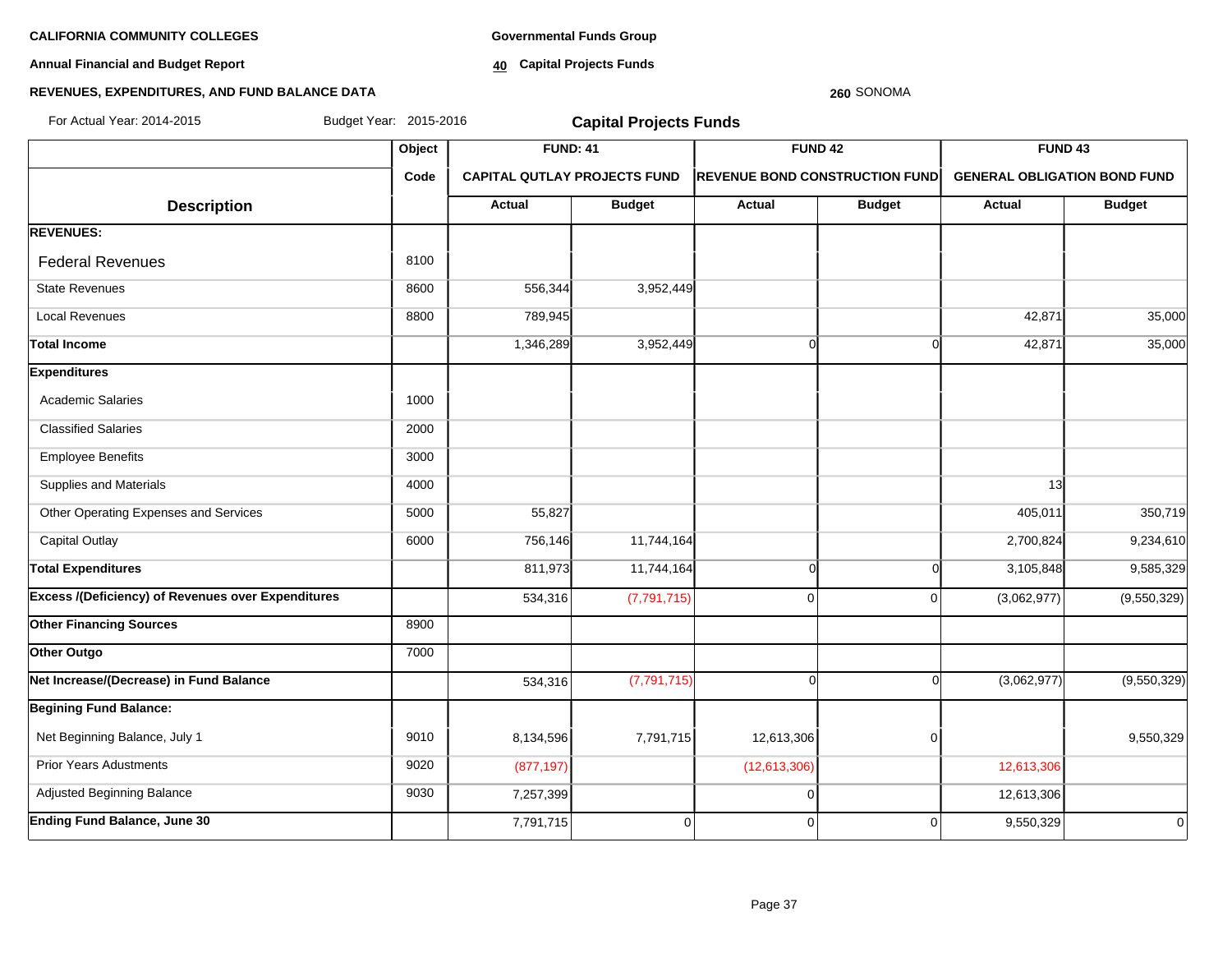**Proprietary Funds Group**

**Annual Financial and Budget Report**

**50 Enterprise Funds Group -- Part 1**

### **REVENUES, EXPENDITURES, AND FUND BALANCE DATA**

#### **260** SONOMA

**Object FUND: 51 FUND 52 FUND 53 Code BOOKSTORE FUND CAFETERIA FUND FARM OPERATIONS**  $\begin{array}{|c|c|c|c|c|c|}\n \hline\n \text{Description} & & \text{Actual} & \text{Actual} & \text{Budget} & \text{Actual} & \text{Budget} & \text{Actual} & \text{Budget} \end{array}$ **REVENUES:** Local Revenues 8800  $\vert$  8800  $\vert$  5,574,571 6,050,000 Other Financing Sources 8900 Total Income 5,574,571| 6,050,000| 0| 0 **Cost of Sales** 5890 3,961,729 4,200,000 Gross Profit or Loss 1,612,842| 1,850,000| 0| 0| 0 **Expenditures** Academic Salaries 1000 Classified Salaries 2000 1,030,824 1,020,000 Employee Benefits 3000 345,918 320,000 Supplies and Materials **12,974** 50,000 12,974 50,000 Other Operating Expenses and Services 15000 15000 202,996 150,000 Capital Outlay 23,147 Total Expenditures 1,615,859**| 1,540,000| 0**| 0 **Net Profit or Loss** (3,017) 310,000 0 0 0 0 **Other Outgo** 7000 300,000 300,000 **Net Increase/(Decrease) in Fund Balance** (303,017) 10,000 0 0 0 0 **Begining Fund Balance:** Net Beginning Balance, July 1 9010 1,606,143 1,303,126 0 0 Prior Years Adustments **9020**  Adjusted Beginning Balance 9030 1,606,143 0 0 For Actual Year: 2014-2015 Budget Year: 2015-2016 **Enterprise Funds**

**Ending Fund Balance, June 30** 1,303,126 1,313,126 0 0 0 0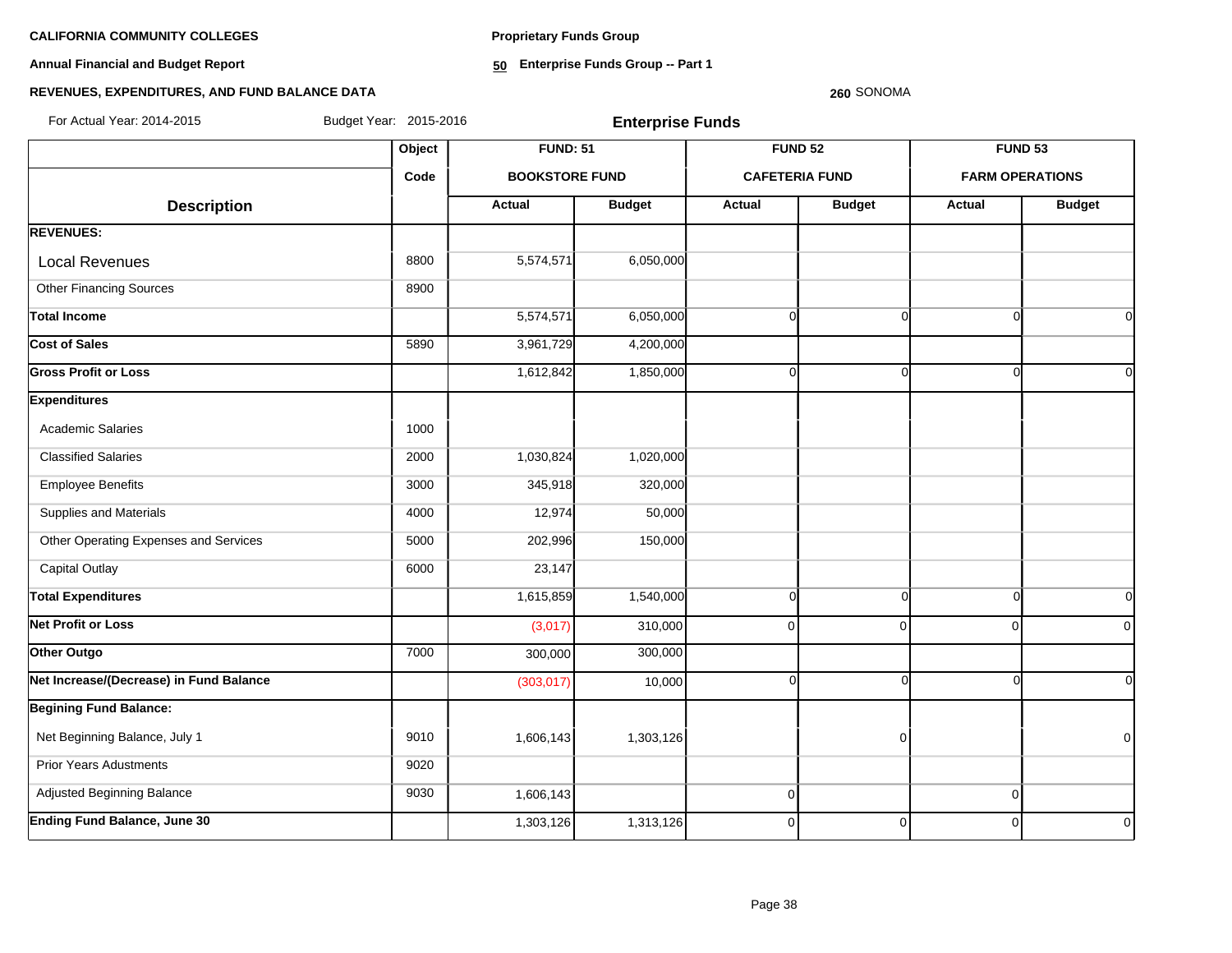**Proprietary Funds Group**

**Annual Financial and Budget Report**

**50 Enterprise Funds Group -- Part 2**

# **REVENUES, EXPENDITURES, AND FUND BALANCE DATA**

**260** SONOMA

| For Actual Year: 2014-2015              | Budget Year: 2015-2016 |                              | <b>Enterprise Funds</b> |  |  |
|-----------------------------------------|------------------------|------------------------------|-------------------------|--|--|
|                                         | Object                 | <b>FUND: 59</b>              |                         |  |  |
|                                         | Code                   | <b>OTHER ENTERPRISE FUND</b> |                         |  |  |
| <b>Description</b>                      |                        | <b>Actual</b>                | <b>Budget</b>           |  |  |
| <b>REVENUES:</b>                        |                        |                              |                         |  |  |
| <b>Local Revenues</b>                   | 8800                   |                              |                         |  |  |
| <b>Other Financing Sources</b>          | 8900                   |                              |                         |  |  |
| <b>Total Income</b>                     |                        | $\Omega$                     | $\Omega$                |  |  |
| <b>Cost of Sales</b>                    | 5890                   |                              |                         |  |  |
| <b>Gross Profit or Loss</b>             |                        | $\Omega$                     | $\Omega$                |  |  |
| <b>Expenditures</b>                     |                        |                              |                         |  |  |
| <b>Academic Salaries</b>                | 1000                   |                              |                         |  |  |
| <b>Classified Salaries</b>              | 2000                   |                              |                         |  |  |
| <b>Employee Benefits</b>                | 3000                   |                              |                         |  |  |
| Supplies and Materials                  | 4000                   |                              |                         |  |  |
| Other Operating Expenses and Services   | 5000                   |                              |                         |  |  |
| <b>Capital Outlay</b>                   | 6000                   |                              |                         |  |  |
| <b>Total Expenditures</b>               |                        | $\Omega$                     | $\Omega$                |  |  |
| <b>Net Profit or Loss</b>               |                        | $\Omega$                     | $\Omega$                |  |  |
| Other Outgo                             | 7000                   |                              |                         |  |  |
| Net Increase/(Decrease) in Fund Balance |                        | $\Omega$                     | $\Omega$                |  |  |
| <b>Begining Fund Balance:</b>           |                        |                              |                         |  |  |
| Net Beginning Balance, July 1           | 9010                   |                              | $\overline{0}$          |  |  |
| <b>Prior Years Adustments</b>           | 9020                   |                              |                         |  |  |
| Adjusted Beginning Balance              | 9030                   | $\overline{0}$               |                         |  |  |
| <b>Ending Fund Balance, June 30</b>     |                        | $\mathbf{0}$                 | $\overline{0}$          |  |  |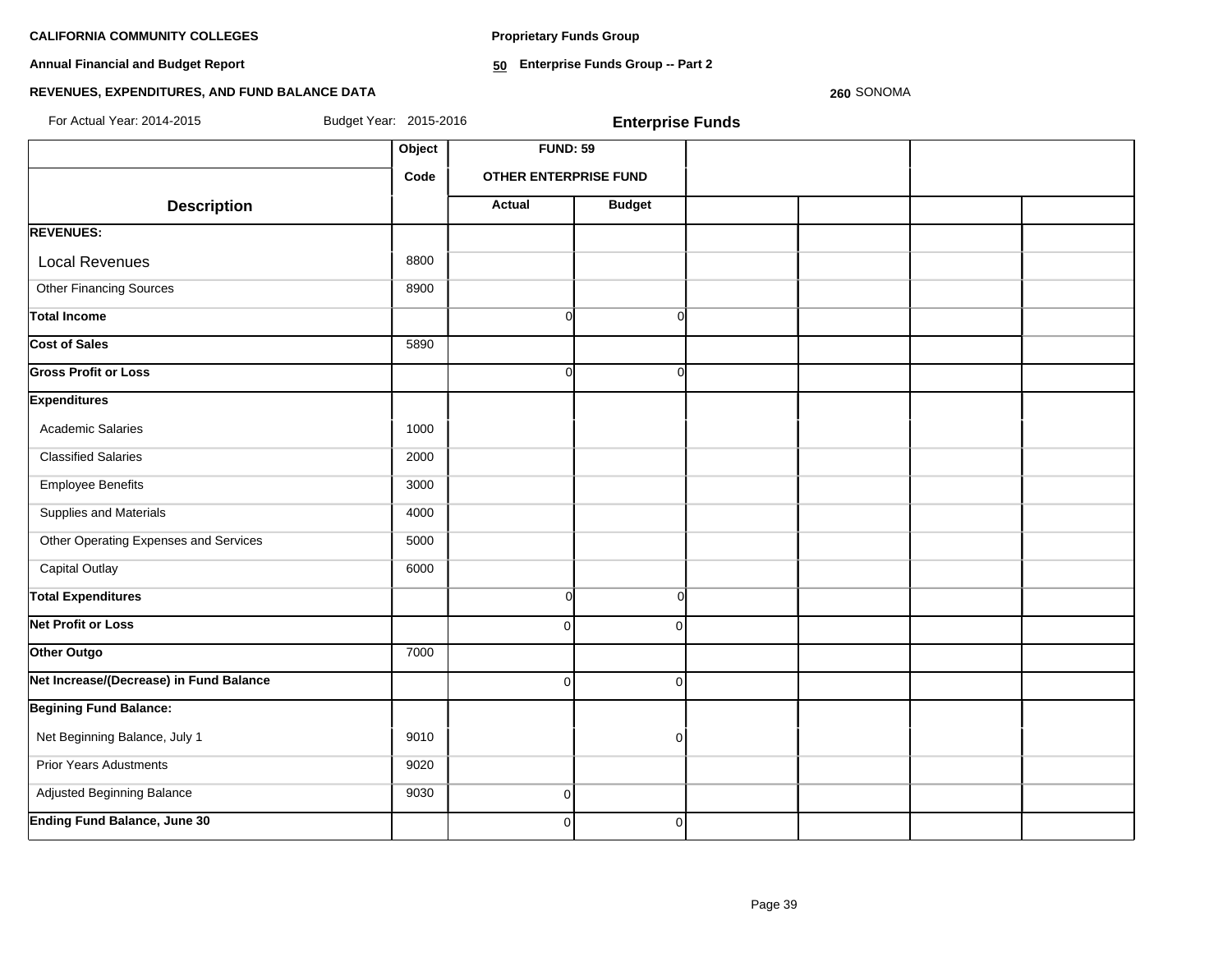**Annual Financial and Budget Report**

**Proprietary Funds Group**

**60 Enterprise Funds Group** 

#### **260** SONOMA

| For Actual Year: 2014-2015              | Budget Year: 2015-2016 |                            | <b>Internal Service Funds</b> |                                     |               |  |
|-----------------------------------------|------------------------|----------------------------|-------------------------------|-------------------------------------|---------------|--|
|                                         | Object                 | <b>FUND: 61</b>            |                               | FUND <sub>69</sub>                  |               |  |
|                                         | Code                   | <b>SELF-INSURANCE FUND</b> |                               | <b>OTHER INTERNAL SERVICES FUND</b> |               |  |
| <b>Description</b>                      |                        | <b>Actual</b>              | <b>Budget</b>                 | Actual                              | <b>Budget</b> |  |
| <b>REVENUES:</b>                        |                        |                            |                               |                                     |               |  |
| <b>Local Revenues</b>                   | 8800                   | 1,797,622                  | 1,555,000                     | 16,796                              | 15,000        |  |
| <b>Other Financing Sources</b>          | 8900                   | 200,000                    | 200,000                       | 1,800,000                           | 1,800,000     |  |
| <b>Total Income</b>                     |                        | 1,997,622                  | 1,755,000                     | 1,816,796                           | 1,815,000     |  |
| <b>Expenditures</b>                     |                        |                            |                               |                                     |               |  |
| <b>Academic Salaries</b>                | 1000                   |                            |                               |                                     |               |  |
| <b>Classified Salaries</b>              | 2000                   | 657                        |                               |                                     |               |  |
| <b>Employee Benefits</b>                | 3000                   | 18                         |                               | 1,466,259                           | 1,800,000     |  |
| Supplies and Materials                  | 4000                   | <b>165</b>                 | 3,000                         |                                     |               |  |
| Other Operating Expenses and Services   | 5000                   | 1,451,947                  | 1,729,290                     |                                     |               |  |
| <b>Capital Outlay</b>                   | 6000                   | 23,147                     | 22,710                        |                                     |               |  |
| <b>Total Expenditures</b>               |                        | 1,475,934                  | 1,755,000                     | 1,466,259                           | 1,800,000     |  |
| <b>Net Profit or Loss</b>               |                        | 521,688                    | $\Omega$                      | 350,537                             | 15,000        |  |
| Other Outgo                             | 7000                   |                            | 108,429                       |                                     |               |  |
| Net Increase/(Decrease) in Fund Balance |                        | 521,688                    | (108, 429)                    | 350,537                             | 15,000        |  |
| <b>Begining Fund Balance:</b>           |                        |                            |                               |                                     |               |  |
| Net Beginning Balance, July 1           | 9010                   | 728,773                    | 1,250,461                     | 3,219,961                           | 3,570,498     |  |
| <b>Prior Years Adustments</b>           | 9020                   |                            |                               |                                     |               |  |
| Adjusted Beginning Balance              | 9030                   | 728,773                    |                               | 3,219,961                           |               |  |
| <b>Ending Fund Balance, June 30</b>     |                        | 1,250,461                  | 1,142,032                     | 3,570,498                           | 3,585,498     |  |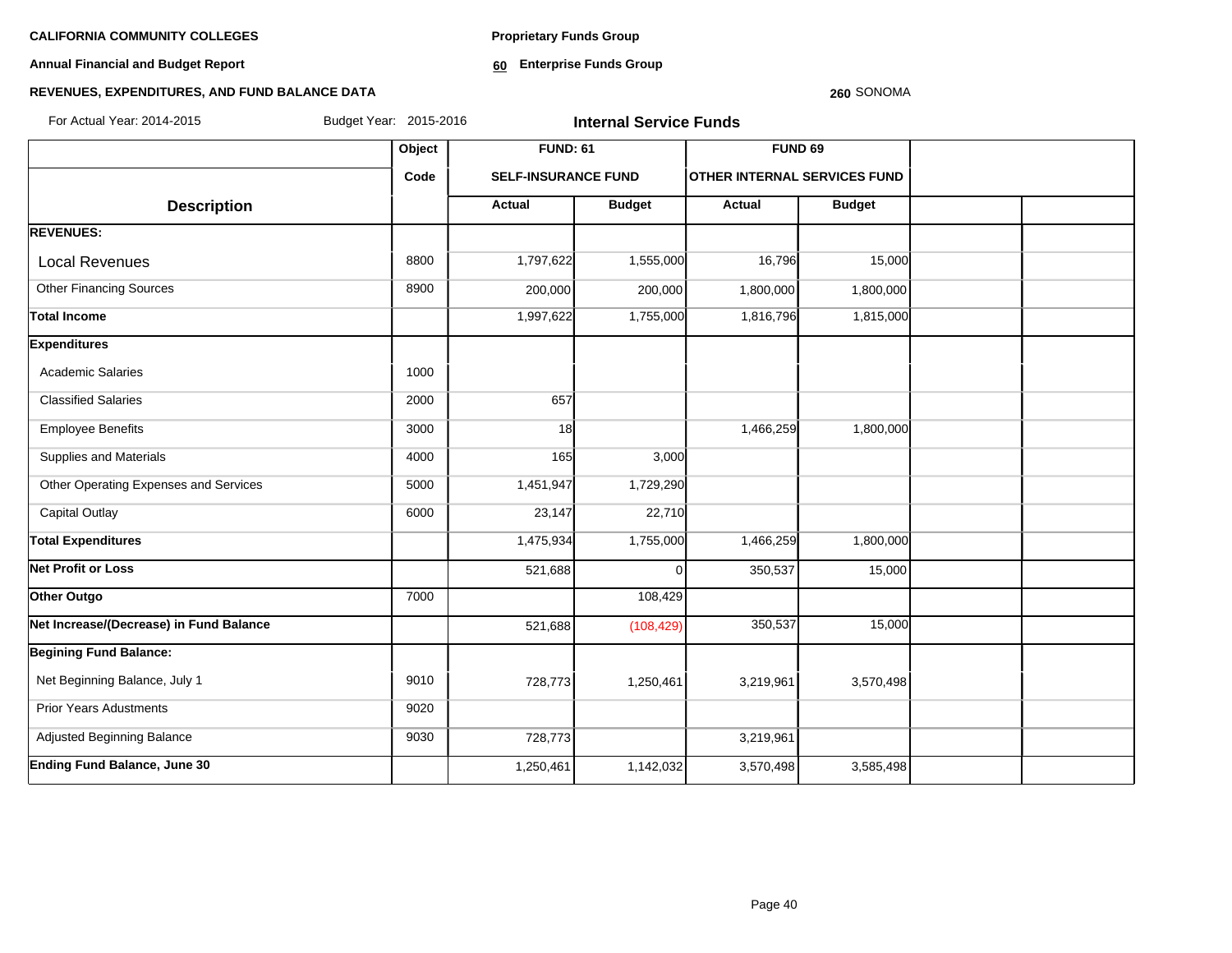**Annual Financial and Budget Report**

**Fiduciary Funds Group**

**70 Fiduciary Funds Group -- Part 1**

# **260** SONOMA

| For Actual Year: 2014-2015                         | Budget Year: 2015-2016 |                                       | <b>Fiduciary Funds Group</b> |                                                |               |                                   |                |
|----------------------------------------------------|------------------------|---------------------------------------|------------------------------|------------------------------------------------|---------------|-----------------------------------|----------------|
|                                                    | Object                 | <b>FUND: 71</b>                       |                              | <b>FUND 72</b>                                 |               | <b>FUND 73</b>                    |                |
|                                                    | Code                   | <b>ASSOCIATED STUDENTS TRUST FUND</b> |                              | <b>REPRESENTATION FEE TRUST</b><br><b>FUND</b> |               | <b>BODY CENTER FEE TRUST FUND</b> |                |
| <b>Description</b>                                 |                        | Actual                                | <b>Budget</b>                | <b>Actual</b>                                  | <b>Budget</b> | <b>Actual</b>                     | <b>Budget</b>  |
| <b>REVENUES:</b>                                   |                        |                                       |                              |                                                |               |                                   |                |
| <b>Federal Revenues</b>                            | 8100                   |                                       |                              |                                                |               |                                   |                |
| <b>State Revenues</b>                              | 8600                   |                                       |                              |                                                |               |                                   |                |
| <b>Local Revenues</b>                              | 8800                   | 137,097                               | 145,000                      | 54,871                                         | 42,000        |                                   |                |
| <b>Total Income</b>                                |                        | 137,097                               | 145,000                      | 54,871                                         | 42,000        | $\Omega$                          | $\overline{0}$ |
| <b>Expenditures</b>                                |                        |                                       |                              |                                                |               |                                   |                |
| <b>Academic Salaries</b>                           | 1000                   |                                       |                              |                                                |               |                                   |                |
| <b>Classified Salaries</b>                         | 2000                   | 61,957                                | 65,000                       |                                                | 21,037        |                                   |                |
| <b>Employee Benefits</b>                           | 3000                   | 32,476                                | 35,000                       |                                                | 7,093         |                                   |                |
| Supplies and Materials                             | 4000                   | 2,060                                 | 2,000                        | 9,911                                          |               |                                   |                |
| Other Operating Expenses and Services              | 5000                   | 69,173                                | 75,000                       | 40,652                                         | 38,000        |                                   |                |
| <b>Capital Outlay</b>                              | 6000                   |                                       |                              |                                                |               |                                   |                |
| <b>Total Expenditures</b>                          |                        | 165,666                               | 177,000                      | 50,563                                         | 66,130        | $\Omega$                          | $\Omega$       |
| Excess /(Deficiency) of Revenues over Expenditures |                        | (28, 569)                             | (32,000)                     | 4,308                                          | (24, 130)     | $\Omega$                          | $\overline{0}$ |
| <b>Other Financing Sources</b>                     | 8900                   |                                       |                              |                                                |               |                                   |                |
| Other Outgo                                        | 7000                   |                                       |                              | 3,766                                          | 2,870         |                                   |                |
| Net Increase/(Decrease) in Fund Balance            |                        | (28, 569)                             | (32,000)                     | 542                                            | (27,000)      | $\Omega$                          | $\overline{0}$ |
| <b>Begining Fund Balance:</b>                      |                        |                                       |                              |                                                |               |                                   |                |
| Net Beginning Balance, July 1                      | 9010                   | 371,890                               | 343,321                      | 177,704                                        | 178,246       |                                   | $\overline{0}$ |
| <b>Prior Years Adustments</b>                      | 9020                   |                                       |                              |                                                |               |                                   |                |
| Adjusted Beginning Balance                         | 9030                   | 371,890                               |                              | 177,704                                        |               | $\overline{0}$                    |                |
| <b>Ending Fund Balance, June 30</b>                |                        | 343,321                               | 311,321                      | 178,246                                        | 151,246       | $\Omega$                          | $\overline{0}$ |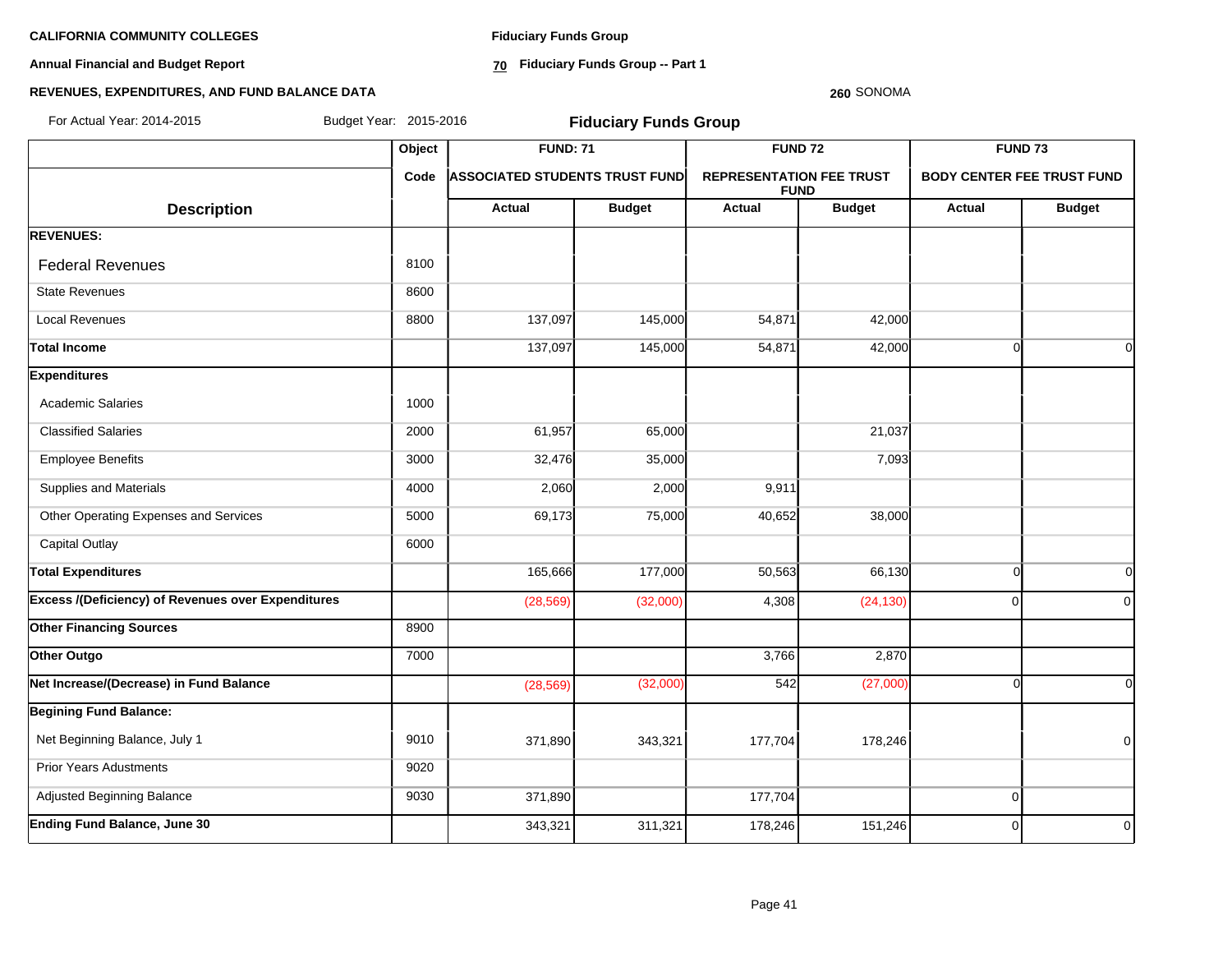**Annual Financial and Budget Report**

**Fiduciary Funds Group**

**70 Fiduciary Funds Group -- Part 2**

#### **260** SONOMA

| For Actual Year: 2014-2015                                | Budget Year: 2015-2016<br><b>Fiduciary Funds Group</b> |                 |                                 |                    |                                                    |                    |                              |
|-----------------------------------------------------------|--------------------------------------------------------|-----------------|---------------------------------|--------------------|----------------------------------------------------|--------------------|------------------------------|
|                                                           | Object                                                 | <b>FUND: 74</b> |                                 | FUND <sub>75</sub> |                                                    | FUND <sub>76</sub> |                              |
|                                                           | Code                                                   |                 | <b>FINANCIAL AID TRUST FUND</b> |                    | <b>SCHOLARSHIP &amp; LOAN TRUST</b><br><b>FUND</b> |                    | <b>INVESTMENT TRUST FUND</b> |
| <b>Description</b>                                        |                                                        | <b>Actual</b>   | <b>Budget</b>                   | Actual             | <b>Budget</b>                                      | Actual             | <b>Budget</b>                |
| <b>REVENUES:</b>                                          |                                                        |                 |                                 |                    |                                                    |                    |                              |
| <b>Federal Revenues</b>                                   | 8100                                                   | 17,849,512      | 18,000,000                      |                    |                                                    |                    |                              |
| <b>State Revenues</b>                                     | 8600                                                   | 1,038,166       | 1,200,000                       |                    |                                                    |                    |                              |
| <b>Local Revenues</b>                                     | 8800                                                   | 145,308         | 175,000                         | 393,753            | 400,000                                            |                    |                              |
| <b>Total Income</b>                                       |                                                        | 19,032,986      | 19,375,000                      | 393,753            | 400,000                                            | $\Omega$           | $\Omega$                     |
| <b>Expenditures</b>                                       |                                                        |                 |                                 |                    |                                                    |                    |                              |
| <b>Academic Salaries</b>                                  | 1000                                                   |                 |                                 |                    |                                                    |                    |                              |
| <b>Classified Salaries</b>                                | 2000                                                   |                 |                                 |                    |                                                    |                    |                              |
| <b>Employee Benefits</b>                                  | 3000                                                   |                 |                                 |                    |                                                    |                    |                              |
| Supplies and Materials                                    | 4000                                                   |                 |                                 |                    |                                                    |                    |                              |
| Other Operating Expenses and Services                     | 5000                                                   | 22,740          |                                 |                    |                                                    |                    |                              |
| <b>Capital Outlay</b>                                     | 6000                                                   |                 |                                 |                    |                                                    |                    |                              |
| <b>Total Expenditures</b>                                 |                                                        | 22,740          | $\Omega$                        | $\Omega$           | $\Omega$                                           | $\Omega$           | $\Omega$                     |
| <b>Excess /(Deficiency) of Revenues over Expenditures</b> |                                                        | 19,010,246      | 19,375,000                      | 393,753            | 400,000                                            | $\Omega$           | $\Omega$                     |
| <b>Other Financing Sources</b>                            | 8900                                                   |                 |                                 |                    |                                                    |                    |                              |
| Other Outgo                                               | 7000                                                   | 19,010,246      | 19,375,000                      | 393,753            | 400,000                                            |                    |                              |
| Net Increase/(Decrease) in Fund Balance                   |                                                        | $\overline{0}$  | $\Omega$                        | $\Omega$           | ∩                                                  | ſ                  | $\Omega$                     |
| <b>Begining Fund Balance:</b>                             |                                                        |                 |                                 |                    |                                                    |                    |                              |
| Net Beginning Balance, July 1                             | 9010                                                   | $\overline{0}$  | $\Omega$                        | $\mathbf 0$        | $\Omega$                                           |                    | $\Omega$                     |
| <b>Prior Years Adustments</b>                             | 9020                                                   |                 |                                 |                    |                                                    |                    |                              |
| Adjusted Beginning Balance                                | 9030                                                   | $\overline{0}$  |                                 | $\mathbf 0$        |                                                    | $\overline{0}$     |                              |
| <b>Ending Fund Balance, June 30</b>                       |                                                        | $\overline{0}$  | $\Omega$                        | $\mathbf 0$        | $\Omega$                                           | $\Omega$           | $\overline{0}$               |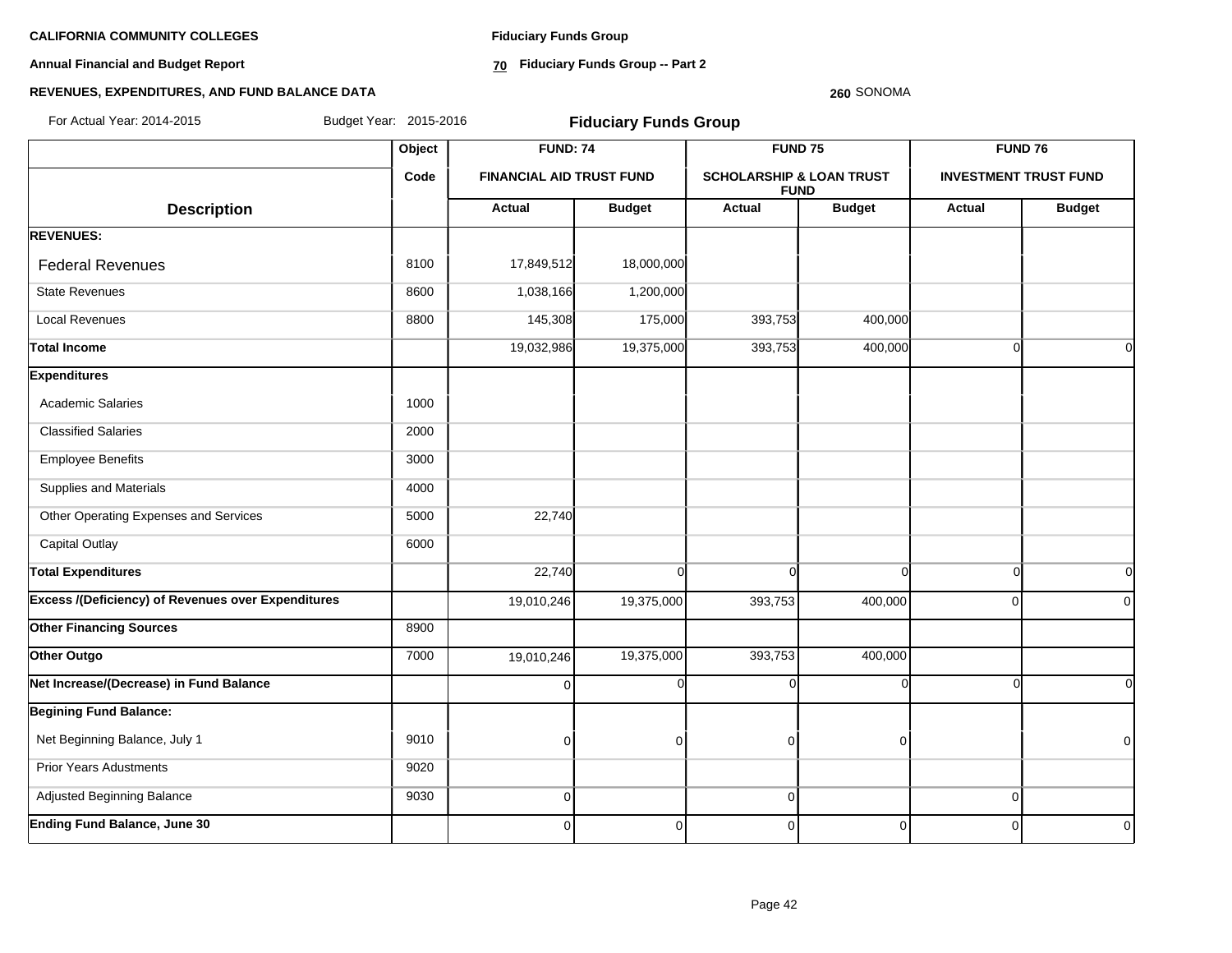**Annual Financial and Budget Report**

**Fiduciary Funds Group**

**70 Fiduciary Funds Group -- Part 3**

**260** SONOMA

| For Actual Year: 2014-2015                                | Budget Year: 2015-2016 |                | <b>Fiduciary Funds Group</b>     |                          |               |  |
|-----------------------------------------------------------|------------------------|----------------|----------------------------------|--------------------------|---------------|--|
|                                                           | Object                 |                | <b>FUND: 77</b>                  | <b>FUND 79</b>           |               |  |
|                                                           | Code                   |                | DEFERRED COMPENSATION TRUST FUND | <b>OTHER TRUST FUNDS</b> |               |  |
| <b>Description</b>                                        |                        | <b>Actual</b>  | <b>Budget</b>                    | <b>Actual</b>            | <b>Budget</b> |  |
| <b>REVENUES:</b>                                          |                        |                |                                  |                          |               |  |
| <b>Federal Revenues</b>                                   | 8100                   |                |                                  |                          |               |  |
| <b>State Revenues</b>                                     | 8600                   |                |                                  |                          |               |  |
| <b>Local Revenues</b>                                     | 8800                   |                |                                  |                          |               |  |
| <b>Total Income</b>                                       |                        | $\Omega$       | $\Omega$                         | $\Omega$                 | 0I            |  |
| <b>Expenditures</b>                                       |                        |                |                                  |                          |               |  |
| <b>Academic Salaries</b>                                  | 1000                   |                |                                  |                          |               |  |
| <b>Classified Salaries</b>                                | 2000                   |                |                                  |                          |               |  |
| <b>Employee Benefits</b>                                  | 3000                   |                |                                  |                          |               |  |
| Supplies and Materials                                    | 4000                   |                |                                  |                          |               |  |
| Other Operating Expenses and Services                     | 5000                   |                |                                  |                          |               |  |
| Capital Outlay                                            | 6000                   |                |                                  |                          |               |  |
| <b>Total Expenditures</b>                                 |                        | <sub>0</sub>   | $\overline{0}$                   | $\Omega$                 | 0l            |  |
| <b>Excess /(Deficiency) of Revenues over Expenditures</b> |                        | $\Omega$       | $\Omega$                         | $\mathbf 0$              | 0             |  |
| <b>Other Financing Sources</b>                            | 8900                   |                |                                  |                          |               |  |
| Other Outgo                                               | 7000                   |                |                                  |                          |               |  |
| Net Increase/(Decrease) in Fund Balance                   |                        | $\overline{0}$ | $\overline{0}$                   | $\Omega$                 | οI            |  |
| <b>Begining Fund Balance:</b>                             |                        |                |                                  |                          |               |  |
| Net Beginning Balance, July 1                             | 9010                   |                | $\Omega$                         | $\overline{0}$           | $\mathbf 0$   |  |
| <b>Prior Years Adustments</b>                             | 9020                   |                |                                  |                          |               |  |
| Adjusted Beginning Balance                                | 9030                   | $\overline{0}$ |                                  | $\mathbf 0$              |               |  |
| <b>Ending Fund Balance, June 30</b>                       |                        | $\mathbf 0$    | $\overline{0}$                   | $\mathbf 0$              | $\mathbf 0$   |  |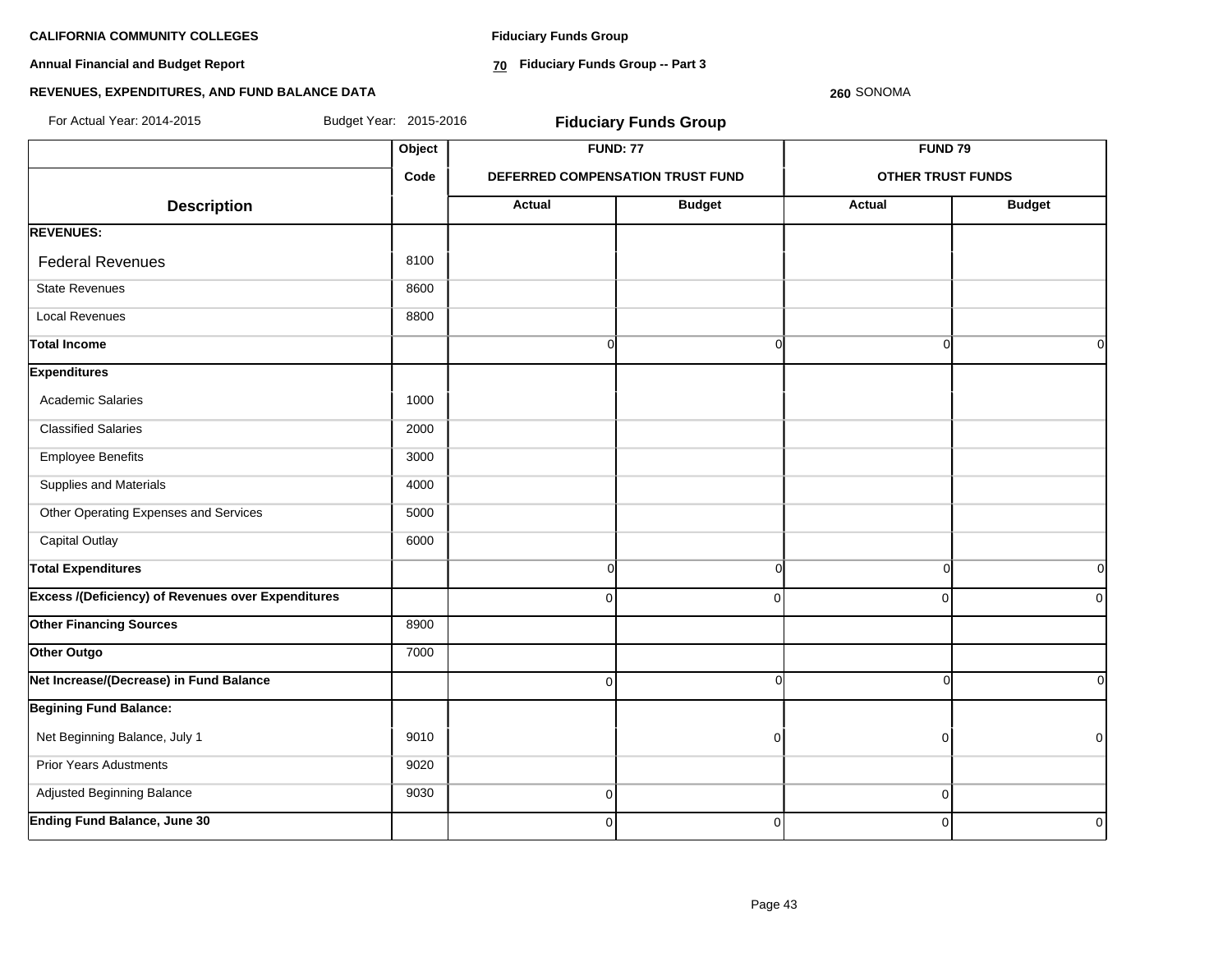**Interfund Transfer Report**

# **Annual Financial and Budget Report**

| <b>For Actual Year:</b> | 2014-2015                      |                   | District ID: 260<br>Name: SONOMA      |             |
|-------------------------|--------------------------------|-------------------|---------------------------------------|-------------|
| Fund                    |                                | Fund              |                                       | Amount      |
| Number In               | <b>Fund Name</b>               | <b>Number Out</b> | <b>Fund Name</b>                      | Transferred |
| 33                      | CHILD DEVELOPMENT FUND         | 11                | UNRESTRICTED SUBFUND                  | 599,486     |
| 34                      | <b>FARM OPERATION FUND</b>     | 11                | UNRESTRICTED SUBFUND                  | 275,000     |
| 39                      | IOTHER SPECIAL REVENUE FUND    | 11                | UNRESTRICTED SUBFUND                  | 250,000     |
| 61                      | SELF-INSURANCE FUND            | 11                | UNRESTRICTED SUBFUND                  | 200,000     |
| 69                      | OTHER INTERNAL SERVICES FUND   | 11                | UNRESTRICTED SUBFUND                  | 1,800,000   |
| 11                      | UNRESTRICTED SUBFUND           | 12                | RESTRICTED SUBFUND                    | 1,039,394   |
| 11                      | UNRESTRICTED SUBFUND           | 39                | IOTHER SPECIAL REVENUE FUND           | 4,046       |
| 71                      | ASSOCIATED STUDENTS TRUST FUND | 39                | IOTHER SPECIAL REVENUE FUND           | 10,000      |
| 35                      | IREVENUE BOND PROJECT FUND     | 51                | <b>BOOKSTORE FUND</b>                 | 300,000     |
| 11                      | UNRESTRICTED SUBFUND           | 72                | STUDENT REPRESENTATION FEE TRUST FUND | 3,766       |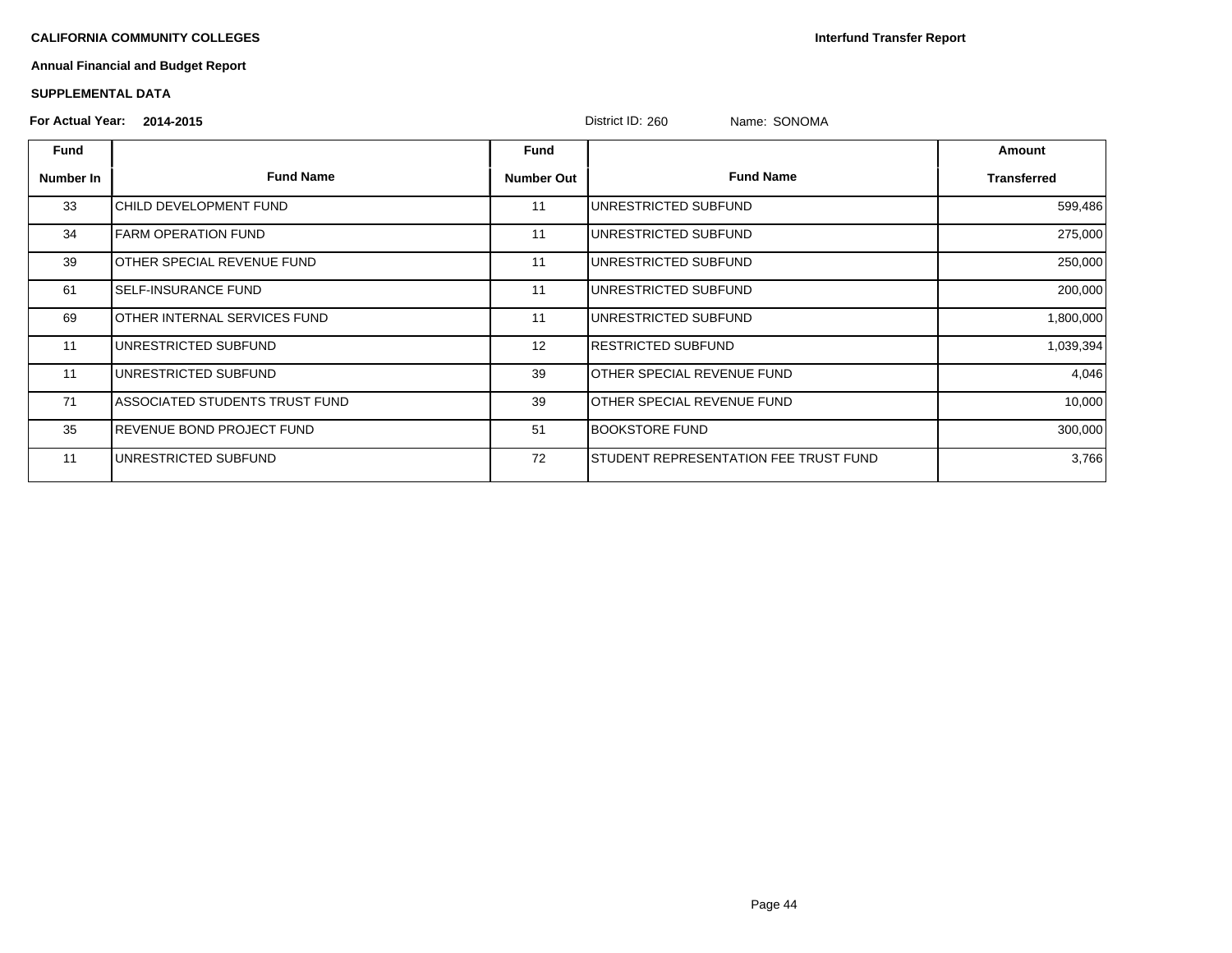| <b>Annual Financial and Budget Report</b> | <b>Lottery Actual Report</b> |                |                               |                |                           |                 |                |
|-------------------------------------------|------------------------------|----------------|-------------------------------|----------------|---------------------------|-----------------|----------------|
| <b>SUPPLEMENTAL DATA</b>                  | L10 GENERAL FUND             |                |                               |                |                           |                 |                |
| For Actual Year: 2014-2015                | Budget Year: 2015-2016       |                | District ID: 260              |                | Name: SONOMA              |                 |                |
| <b>Activity Classification</b>            | <b>Activity Code</b>         |                | <b>Unrestricted</b>           |                | <b>Restricted Prop 20</b> |                 |                |
| Lottery Adjustments and Proceeds:         |                              |                |                               |                |                           |                 |                |
| Net Beginning Balance, July 1             | 9010                         |                |                               |                |                           |                 |                |
| Adjustments                               | 9020                         |                |                               |                |                           |                 |                |
| Adjusted Beginning Balance                | 9030                         |                | $\mathbf 0$                   |                |                           | $\overline{0}$  |                |
| Actual Fiscal Year Data                   |                              |                |                               |                |                           |                 |                |
| State Lottery Proceeds:                   | 8681                         |                | 2,396,260                     |                |                           | 617,168         |                |
|                                           |                              |                |                               |                |                           | Instructional   |                |
|                                           |                              |                | Instructional & Institutional |                |                           | Materials       |                |
|                                           |                              |                | Unrestricted                  |                |                           | Propostition 20 | Total          |
|                                           |                              | Instructional  | Support                       | Support        |                           |                 |                |
|                                           |                              | Activities     | Activities                    | Activities     | Total                     | Instructional   |                |
|                                           |                              | (AC 0100-5900) | (AC 6000-6700)                | (AC 6800-7390) | Unrestricted              | (AC 0100-4900)  |                |
| <b>Expenditures</b>                       |                              |                |                               |                |                           |                 |                |
| <b>Academic Salaries</b>                  | 1000                         |                | 588,946                       |                | 588,946                   |                 | 588,946        |
| <b>Classified Salaries</b>                | 2000                         |                | 1,450,409                     |                | 1,450,409                 |                 | 1,450,409      |
| <b>Employee Benefits</b>                  | 3000                         |                | 356,905                       |                | 356,905                   |                 | 356,905        |
| <b>Supplies &amp; Materials</b>           | 4000                         |                |                               |                |                           |                 |                |
| Software                                  | 4100                         |                |                               |                | $\mathbf 0$               | 10,064          | 10,064         |
| Books, Magazines, & Periodicals           | 4200                         |                |                               |                | $\mathbf 0$               | 623             | 623            |
| Instructional Supplies & Materials        | 4300                         |                |                               |                | $\mathbf 0$               | 606,481         | 606,481        |
| Noninstructional Supplies & Mtrls         | 4400                         |                |                               |                | $\mathbf 0$               |                 | $\overline{0}$ |
| <b>Total Supplies and Materials</b>       |                              | $\mathbf 0$    | $\overline{0}$                | $\mathbf 0$    | $\mathbf 0$               | 617,168         | 617,168        |
| Other Operating Expenses and Services     | 5000                         |                |                               |                | $\Omega$                  |                 | $\overline{0}$ |
| <b>Capital Outlay</b>                     | 6000                         |                |                               |                |                           |                 |                |
| Library Books                             | 6300                         |                |                               |                | $\mathbf 0$               |                 | $\overline{0}$ |
| Equipment                                 | 6400                         |                |                               |                |                           |                 |                |
| Equipment - Additional                    | 6410                         |                |                               |                | $\pmb{0}$                 |                 | $\overline{0}$ |
| Equipment - Replacement                   | 6420                         |                |                               |                | $\mathbf 0$               |                 | $\overline{0}$ |
| <b>Total Capital Outlay</b>               |                              | $\overline{0}$ | $\overline{0}$                | 0              | $\mathbf 0$               |                 | $\overline{0}$ |
| Other Outgo                               | 7000                         |                |                               |                | $\Omega$                  |                 | $\overline{0}$ |
| <b>Total Expenditures</b>                 |                              | $\overline{0}$ | 2,396,260                     | $\overline{0}$ | 2,396,260                 | 617,168         | 3,013,428      |
| <b>Ending Balance</b>                     |                              |                |                               |                | $\mathbf 0$               | $\overline{0}$  | $\overline{0}$ |

**CALIFORNIA COMMUNITY COLLEGES Receipt and Expenditures of Lottery Proceeds**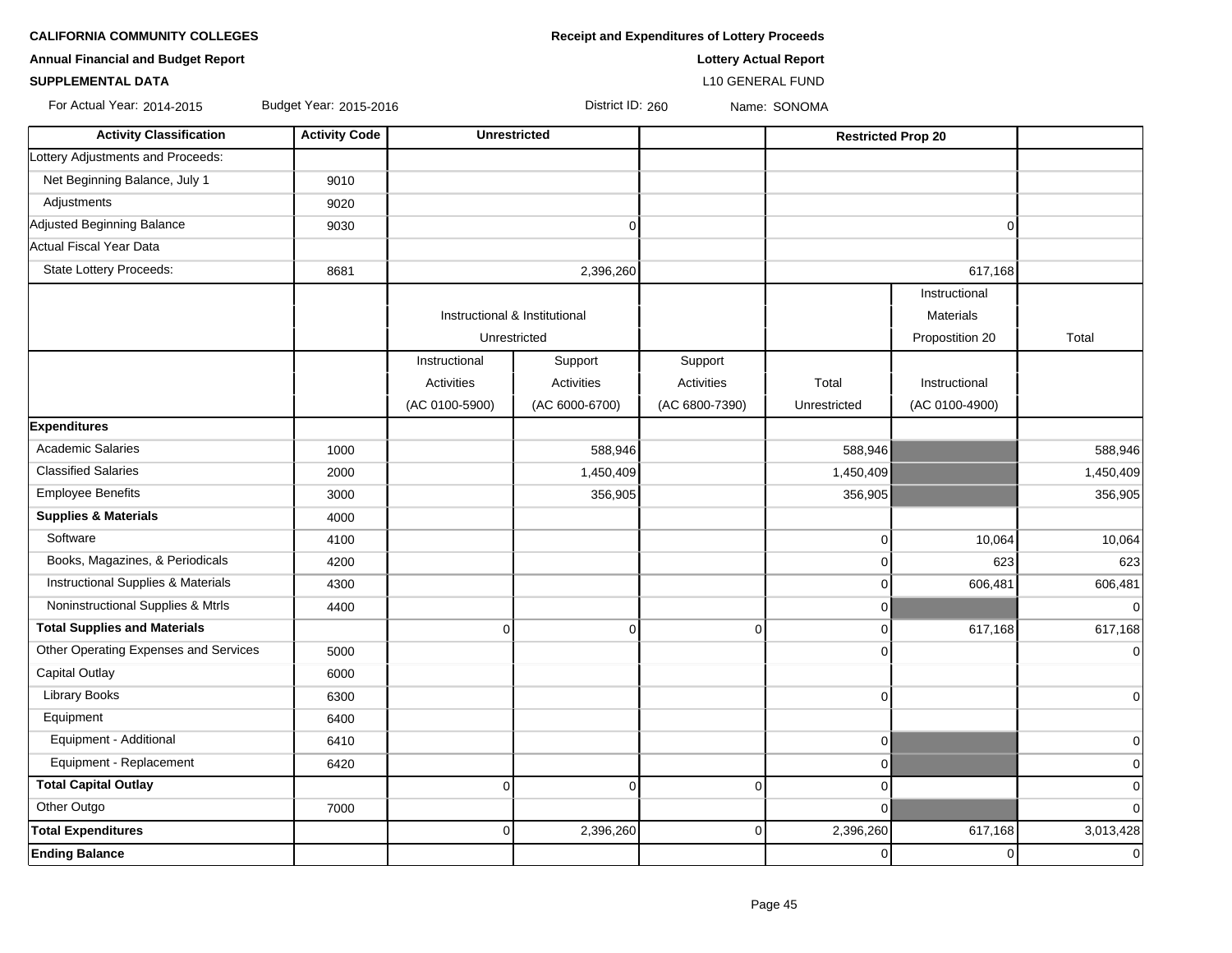| <b>Receipt and Expenditures of Lottery Proceeds</b> |
|-----------------------------------------------------|
|                                                     |

**Annual Financial and Budget Report Lottery Budget Report**

### **SUPPLEMENTAL DATA** L10 GENERAL FUND

For Actual Year: 2014-2015 Budget Year: 2015-2016 Product 10: 260 Name: SONOMA

| <b>Activity Classification</b>        | <b>Activity Code</b> | <b>Unrestricted</b>                      |                   |                   | <b>Restricted Prop 20</b> |                        |                |
|---------------------------------------|----------------------|------------------------------------------|-------------------|-------------------|---------------------------|------------------------|----------------|
| Lottery Adjustments and Proceeds:     |                      |                                          |                   |                   |                           |                        |                |
| Net Beginning Balance, July 1         | 9010                 |                                          |                   |                   |                           |                        |                |
| Adjustments                           | 9020                 |                                          |                   |                   |                           |                        |                |
| Adjusted Beginning Balance            | 9030                 |                                          | $\overline{0}$    |                   |                           | $\Omega$               |                |
| Budget Fiscal Year Data               |                      |                                          |                   |                   |                           |                        |                |
| State Lottery Proceeds:               | 8681                 |                                          | 2,619,466         |                   |                           | 705,241                |                |
|                                       |                      |                                          |                   |                   |                           | Instructional          |                |
|                                       |                      | <b>Instructional &amp; Institutional</b> |                   |                   |                           | <b>Materials</b>       |                |
|                                       |                      | <b>Unrestricted</b>                      |                   |                   |                           | <b>Propostition 20</b> | <b>Total</b>   |
|                                       |                      | Instructional                            | Support           | <b>Support</b>    |                           |                        |                |
|                                       |                      | <b>Activities</b>                        | <b>Activities</b> | <b>Activities</b> | <b>Total</b>              | Instructional          |                |
|                                       |                      | (AC 0100-5900)                           | (AC 6000-6700)    | (AC 6800-7390)    | Unrestricted              | (AC 0100-4900)         |                |
| <b>Expenditures</b>                   |                      |                                          |                   |                   |                           |                        |                |
| <b>Academic Salaries</b>              | 1000                 |                                          | 600,000           |                   | 600,000                   |                        | 600,000        |
| <b>Classified Salaries</b>            | 2000                 |                                          | 1,800,000         |                   | 1,800,000                 |                        | 1,800,000      |
| <b>Employee Benefits</b>              | 3000                 |                                          | 219,466           |                   | 219,466                   |                        | 219,466        |
| <b>Supplies &amp; Materials</b>       | 4000                 |                                          |                   |                   |                           |                        |                |
| Software                              | 4100                 |                                          |                   |                   | 0                         |                        | 0              |
| Books, Magazines, & Periodicals       | 4200                 |                                          |                   |                   | $\Omega$                  |                        | $\overline{0}$ |
| Instructional Supplies & Materials    | 4300                 |                                          |                   |                   | 0                         | 705,241                | 705,241        |
| Noninstructional Supplies & Mtrls     | 4400                 |                                          |                   |                   | 0                         |                        | $\overline{0}$ |
| <b>Total Supplies and Materials</b>   |                      | $\overline{0}$                           | $\overline{0}$    | $\Omega$          | $\Omega$                  | 705,241                | 705,241        |
| Other Operating Expenses and Services | 5000                 |                                          |                   |                   | $\Omega$                  |                        | $\Omega$       |
| <b>Capital Outlay</b>                 | 6000                 |                                          |                   |                   |                           |                        |                |
| <b>Library Books</b>                  | 6300                 |                                          |                   |                   | 0                         |                        | $\overline{0}$ |
| Equipment                             | 6400                 |                                          |                   |                   |                           |                        |                |
| Equipment - Additional                | 6410                 |                                          |                   |                   | $\overline{0}$            |                        | $\overline{0}$ |
| Equipment - Replacement               | 6420                 |                                          |                   |                   | 0                         |                        | $\mathbf 0$    |
| <b>Total Capital Outlay</b>           |                      | $\overline{0}$                           | $\overline{0}$    | $\Omega$          | $\Omega$                  |                        | $\mathbf 0$    |
| Other Outgo                           | 7000                 |                                          |                   |                   | $\overline{0}$            |                        | $\mathbf 0$    |
| <b>Total Expenditures</b>             |                      | $\overline{0}$                           | 2,619,466         | 0                 | 2,619,466                 | 705,241                | 3,324,707      |
| <b>Ending Balance</b>                 |                      |                                          |                   |                   | 0                         | 0                      |                |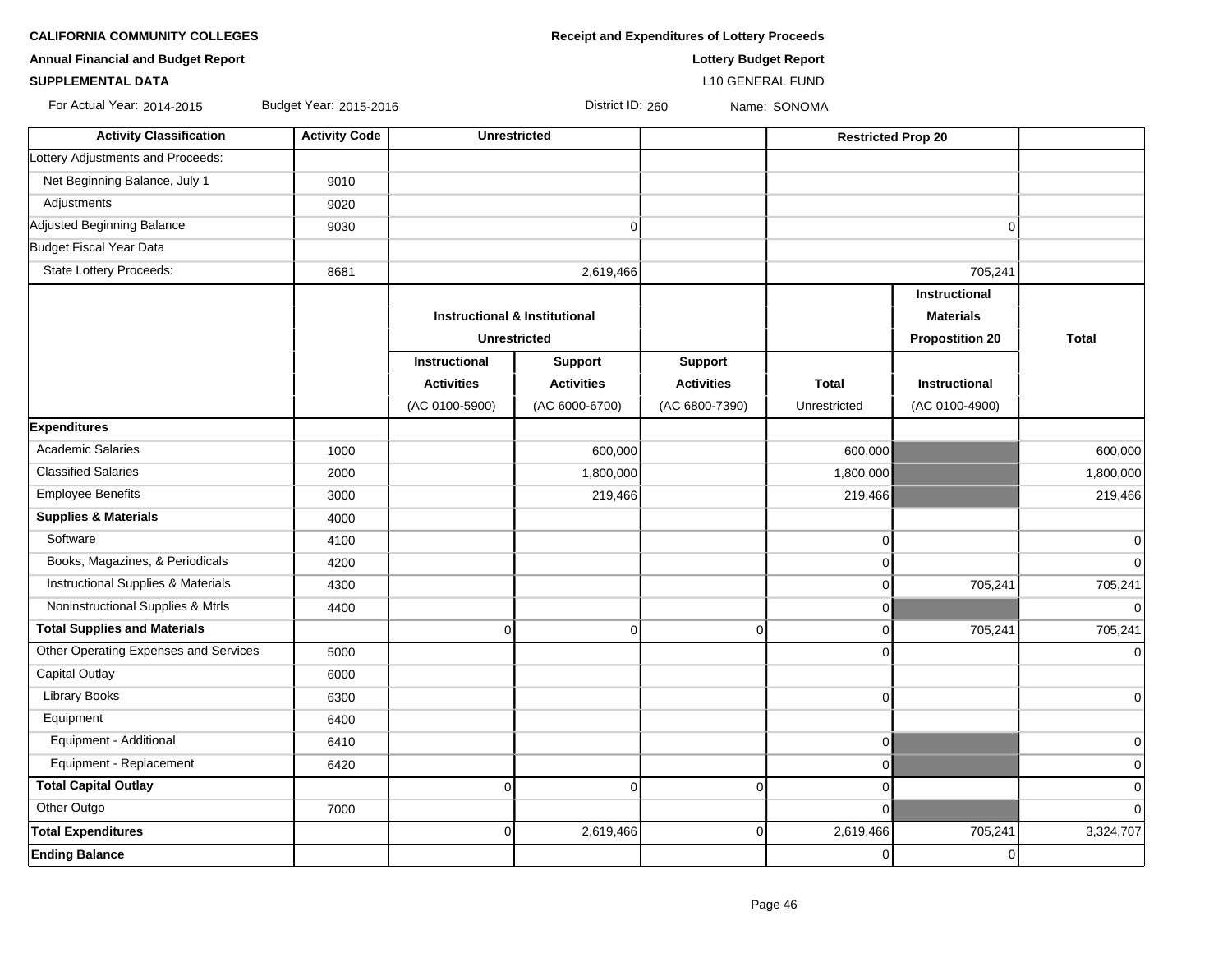# **Annual Financial and Budget Report**

For Actual Year: 2014-2015 District ID: 260 Name: SONOMA

**EPA Revenue** 16,665,890

|                                                  |                 | Salaries and    | Operating       | Capital    |              |
|--------------------------------------------------|-----------------|-----------------|-----------------|------------|--------------|
|                                                  | <b>Activity</b> | <b>Benefits</b> | <b>Expenses</b> | Outlay     |              |
| <b>Activity Classification</b>                   | Code            | (Obj 1000-3000) | (Obj 4000-5000) | (Obj 6000) | <b>Total</b> |
| <b>Instructional Activities</b>                  | 0100-5900       | 8,332,945       |                 |            | 8,332,945    |
| Academic Administration                          | 6010            | 1,502,198       |                 |            | 1,502,198    |
| Library                                          | 6120            | 943,252         |                 |            | 943,252      |
| Media                                            | 6130            | 714,135         |                 |            | 714,135      |
| Admissions and Records                           | 6200            | 1,459,787       |                 |            | 1,459,787    |
| <b>Counseling and Guidance</b>                   | 6310            | 142,458         |                 |            | 142,458      |
| <b>Matriculation and Student Assessment</b>      | 6320            | 173,482         |                 |            | 173,482      |
| <b>Transfer Programs</b>                         | 6330            | 100,397         |                 |            | 100,397      |
| Extended Opportunity Programs and Services(EOPS) | 6430            | 75,226          |                 |            | 75,226       |
| <b>Building Maintenance and Repairs</b>          | 6510            | 1,495,891       |                 |            | 1,495,891    |
| <b>Custodial Services</b>                        | 6530            | 1,726,119       |                 |            | 1,726,119    |
| <b>TOTAL</b>                                     |                 | 16,665,890      |                 | ΩI         | 16,665,890   |